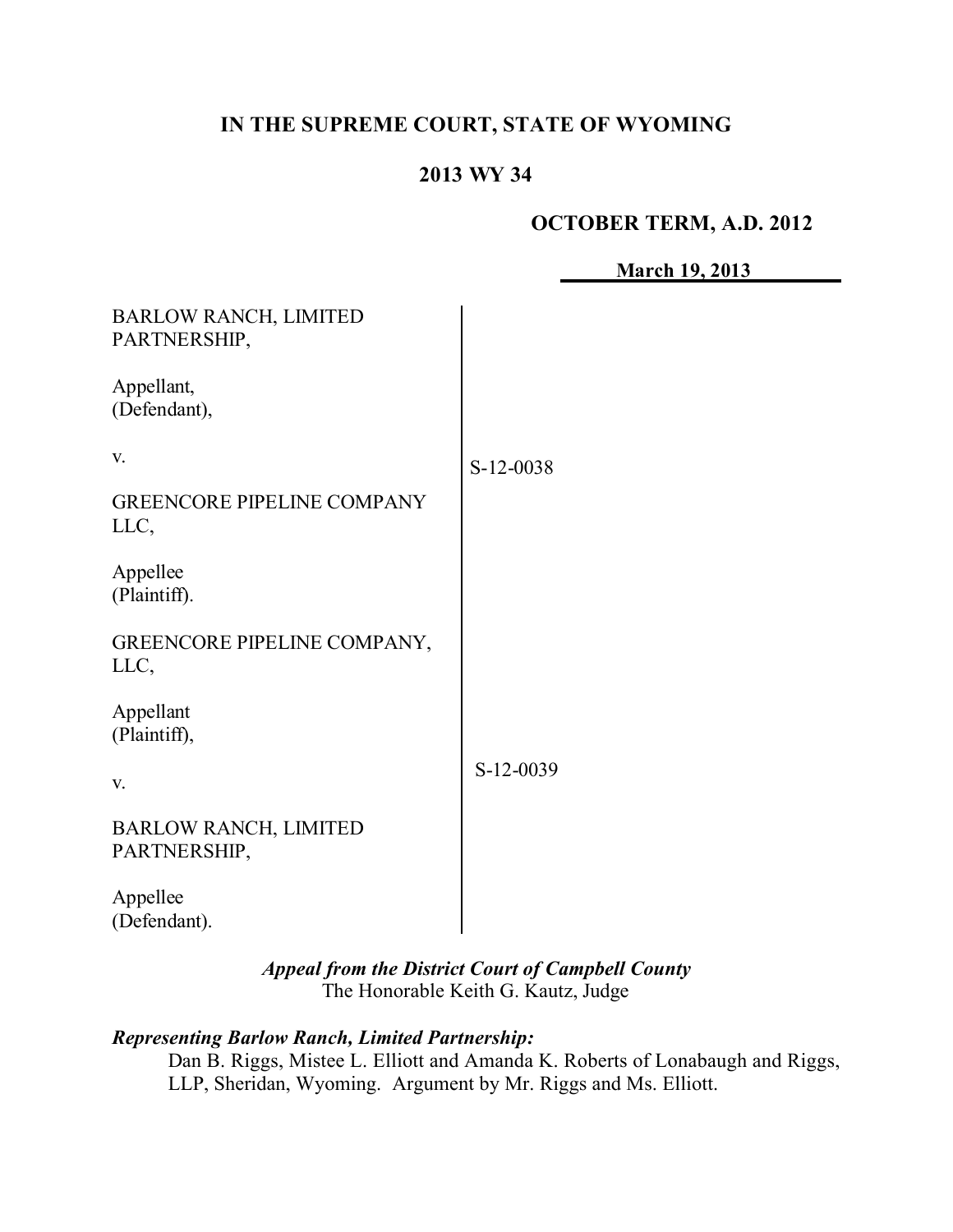## *Representing Greencore Pipeline Company, LLC:*

Jon T. Dyre of Crowley Fleck, PLLP, Billings, Montana; Timothy M. Stubson of Crowley Fleck, PLLP, Casper, Wyoming. Argument by Messrs. Dyre and Crowley Fleck, PLLP, Casper, Wyoming. Stubson.

*Before KITE, C.J., and GOLDEN\*, HILL, VOIGT, and BURKE, JJ.*

*\*Justice Golden retired effective September 30, 2012.*

**NOTICE: This opinion is subject to formal revision before publication in Pacific Reporter Third. Readers are requested to notify the Clerk of the Supreme Court, Supreme Court Building, Cheyenne, Wyoming 82002, of typographical or other formal errors so correction may be made before final publication in the permanent volume.**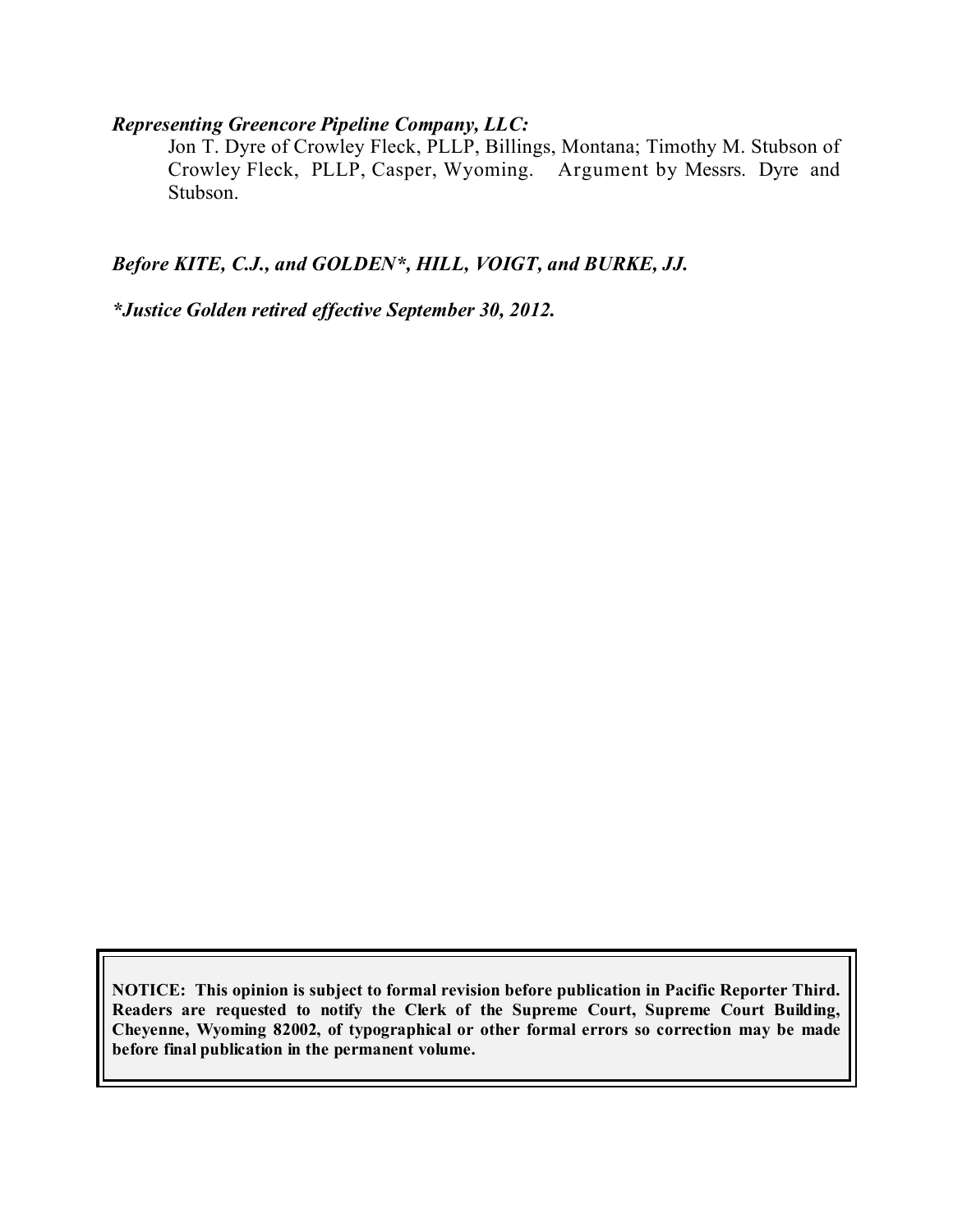# **KITE, Chief Justice.**

[¶1] Greencore Pipeline Company, LLC (Greencore) filed an action seeking to condemn easements across property owned by Barlow Ranch, Limited Partnership (Barlow) for a pipeline to transport carbon dioxide (CO2). The parties reached an agreement on the terms of possession and scope of the easements but asked the district court to determine the amount that would justly compensate Barlow for the partial taking of its property.

[¶2] During a two day bench trial, Barlow presented evidence of prices paid for other comparable pipeline easements to show the fair market value of Greencore's easement and the compensation due for the partial taking. Greencore argued that Barlow was only entitled to a percentage of fee value and comparable easement sales should not be considered in determining the appropriate amount of compensation for the condemned easement. The district court concluded Wyoming statutes allowed consideration of comparable sales in determining just compensation, but the easements Barlow presented were not sufficiently comparable to be reliable evidence of the fair market value of Greencore's easement. Instead, it awarded compensation based upon the average of the amounts Greencore had paid other landowners for easements for its CO2 pipeline. Barlow appealed the district court's order and Greencore cross appealed.

[¶3] In its appeal, Barlow claims the district court erred in concluding the easements it relied upon were not valid comparables. Barlow also asserts the district court erred in concluding annual payments for a condemned easement are not permissible under Wyoming law. In its cross appeal, Greencore asserts the district court erred in considering evidence of comparable easements in arriving at a damages award far in excess of the fair market value of the land on which the easement is located. Greencore further asserts the district court erred in not granting it the right to abandon the pipeline in place.

[¶4] Addressing the issues in a different order than the parties present them, we conclude the district court properly ruled that it could consider evidence of comparable easements in determining just compensation. The court, however, erred in concluding Barlow's proffered easements were not the result of arms' length transactions or sufficiently comparable, while the other Greencore easements were. The district court also erred by concluding annual payments are not allowed under Wyoming law, but correctly ruled that the issue of whether Greencore may abandon the pipeline in place is not properly before the court at this time. Affirmed in part and reversed and remanded in part.

# **ISSUES**

[¶5] The issues presented in these consolidated cases are: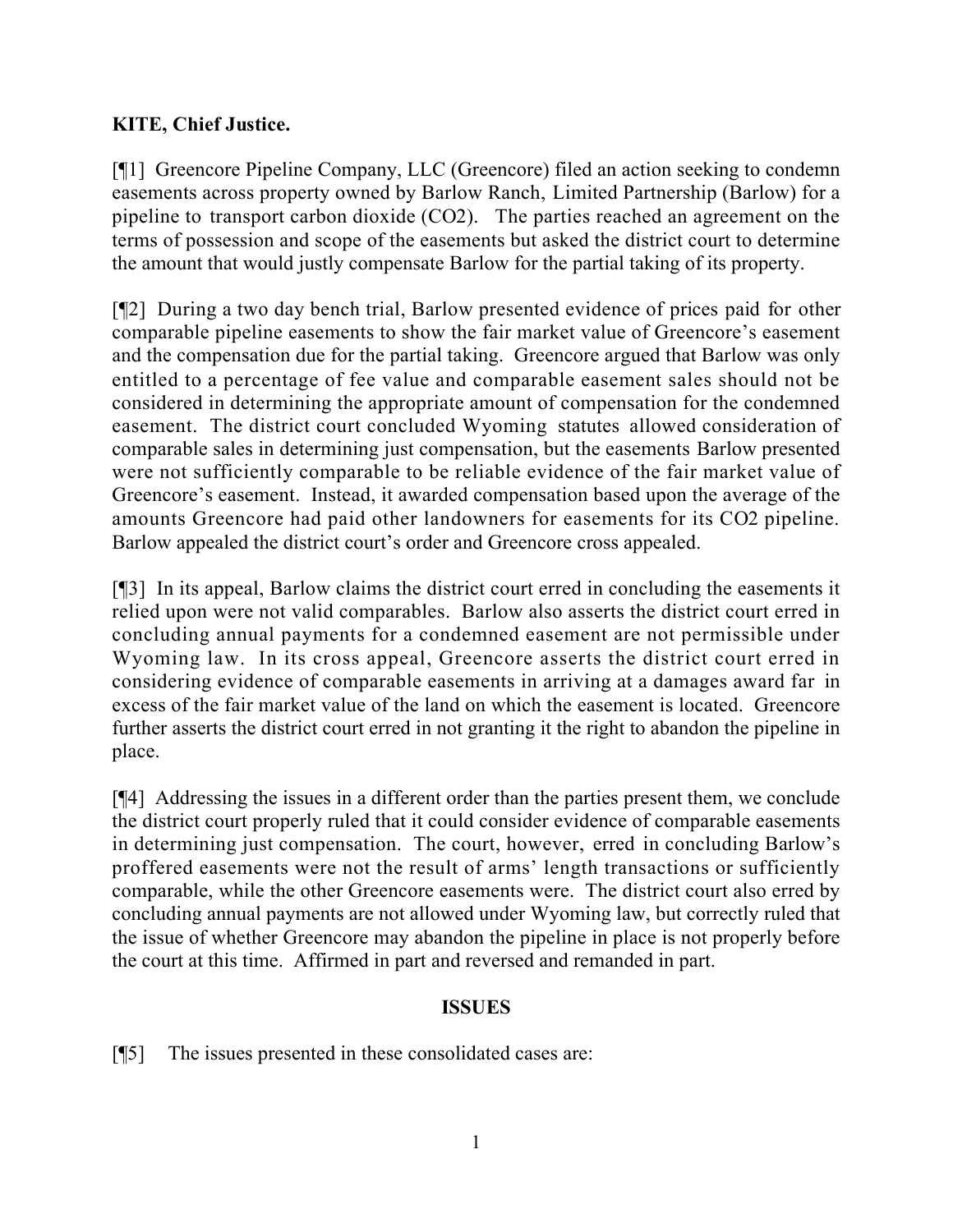A. Did the district court err by concluding comparable easements were proper evidence to establish the value of a partial taking of real property for a pipeline easement?

B. Did the district court err when it ruled the easements offered by Barlow as comparables were not the result of arms' length transactions?

C. Did the district court err in concluding the pipeline easements offered by Barlow were not comparable to the Greencore easement pursuant to Wyo. Stat. § 1-26-  $704(a)(iii)(B)$  and  $(C)$  (LexisNexis 2011)?

D. Did the district court err in concluding annual payments for a condemned easement are not permissible under Wyoming law?

E. Did the district court err when it refused to rule that Greencore was entitled to abandon its pipeline in place when its need for it terminates?

# **FACTS**

[¶6] Greencore is a Delaware limited liability company with its principal place of business in Texas. It planned to build a twenty inch pipeline to transport CO2 from the Lost Cabin Gas Plant in Fremont County, Wyoming to the Bell Creek Oil Field in southeastern Montana. To construct and maintain the pipeline, Greencore needed a 100 foot construction and fifty foot permanent easement across property located in Campbell County belonging to Barlow and others.

[¶7] Greencore was able to reach agreements with sixty-three other landowners to purchase easements on their property, but could not agree with Barlow, Mitchel M. Maycock and Dixie Lea Maycock, Trustees of the Mitchel M. Maycock Revocable Trust, Mitchel M. Maycock and Dixie Lea Maycock, Trustees of the Dixie Lea Maycock Revocable Trust, Joseph C. Maycock (collectively "Maycocks") or Brown-Kennedy Ranch Co. (B-K). Therefore, Greencore filed a complaint against those parties seeking to have the portion of their properties across which the pipeline would run condemned pursuant to Wyo. Stat. Ann.  $\hat{\S}$  1-26-814 (LexisNexis 2011).<sup>1</sup>

 $\overline{a}$ 

#### **Right of eminent domain granted; petroleum or other pipeline companies; purposes.**

 Whenever any utility or any petroleum or other pipeline company, authorized to do business in this state, has not acquired by gift or purchase any land, real estate or claim required for the construction, maintenance and operation of their facilities and appurtenances or which may be affected by any operation connected with the

 $1$  Section 1-26-814 states: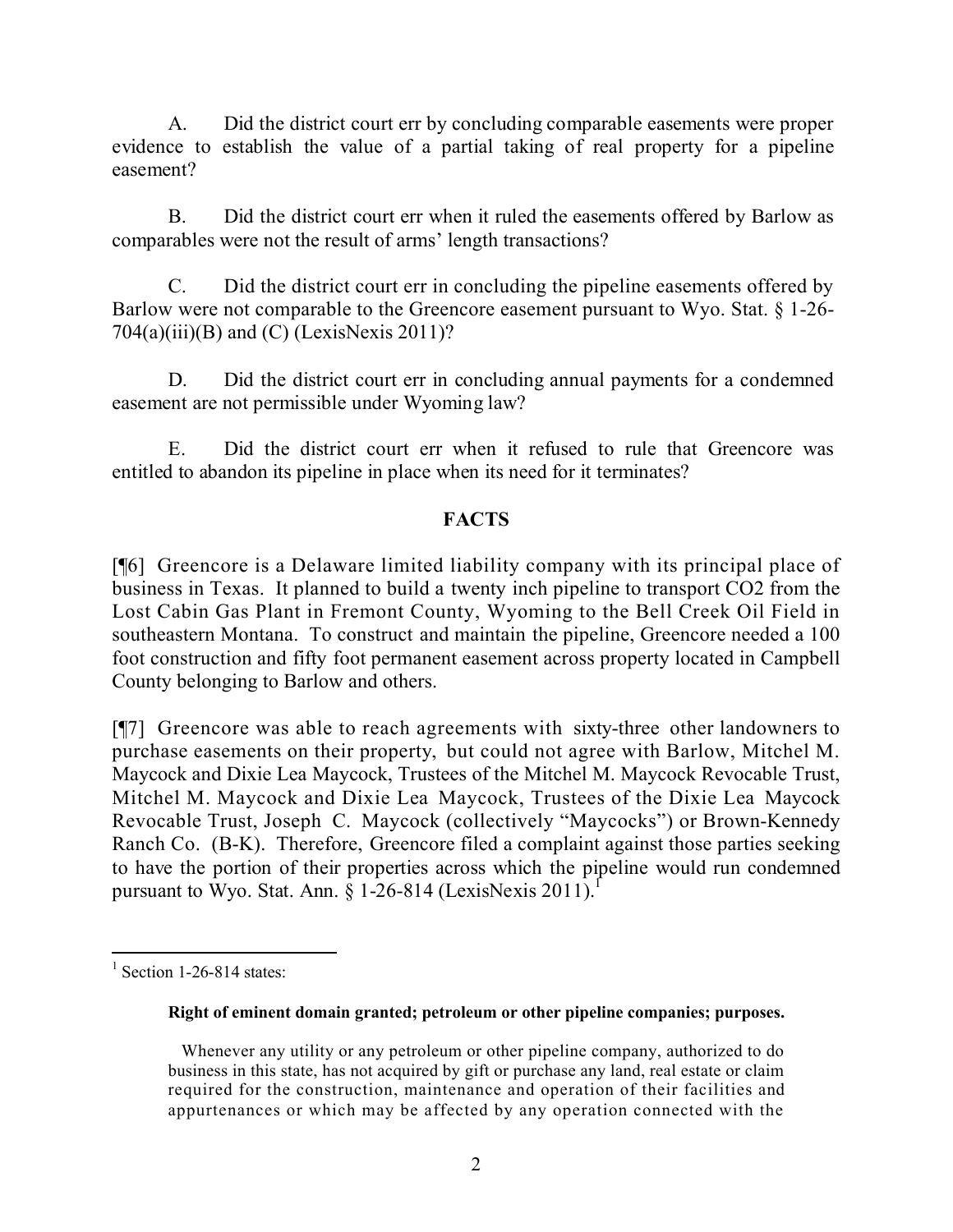[¶8] In its complaint, Greencore asked the district court to set a hearing to determine its right to condemn the easements, enter an order permitting it to have possession and use of the property during the condemnation proceedings and determine an amount to be paid to Barlow, Maycocks and B-K for the condemned property. In accordance with Wyo. Stat. Ann.  $\S$  1-26-513(a) (LexisNexis 2011),<sup>2</sup> Greencore also deposited with the district court \$136,323.83, which amount reflected the combined total of its final purchase offers to Barlow, Maycocks and B-K.

[¶9] After Greencore filed its complaint, the parties entered into stipulations agreeing that Greencore could properly obtain the easements by condemnation and granting easements for the construction, operation and maintenance of the pipeline. The district court entered orders pursuant to the parties' stipulations. The parties' agreements left unresolved two issues: 1) the amount of compensation due the landowners for the taking, and 2) whether Greencore was required to remove the pipeline or could abandon it in place when it was no longer in use. The district court set those matters for trial. Prior to trial, Greencore and B-K entered into a settlement agreement and the district court dismissed B-K with prejudice pursuant to a stipulated motion.

[¶10] Also prior to trial, Barlow and Maycocks filed a designation of expert witnesses in which they identified Robert Zabel, a certified general real estate appraiser, as one of their expert witnesses. They attached to the designation a summary appraisal report Mr. Zabel prepared in which he calculated a fair market value for the easement. The report indicates Mr. Zabel relied in part on contracts Barlow and Maycocks negotiated for other easements of comparable type, size and location on the same or similar property. He stated that the use of comparable sales was a generally accepted appraisal technique. Mr. Zabel concluded the fair market value of the Greencore easement was an initial payment

construction or maintenance of the same, the utility or company has the right of eminent domain and may condemn the easement required by the utility or company.

 $2$  Section 1-26-513(a) provides:

 $\overline{a}$ 

(a) At the time of commencing an eminent domain proceeding the condemnor shall deposit in court an amount equal to the condemnor's last offer of settlement prior to the action. Upon motion of the condemnee and following a hearing if the amount originally deposited is clearly inadequate, the court shall order the condemnor to make an additional deposit. The clerk of court shall invest the deposit in any legal interest bearing investment and interest earnings shall accrue to the account of the condemnor.

Greencore offered Barlow \$42,603.66, Maycocks \$23,702.09 and B-K \$70,018.08.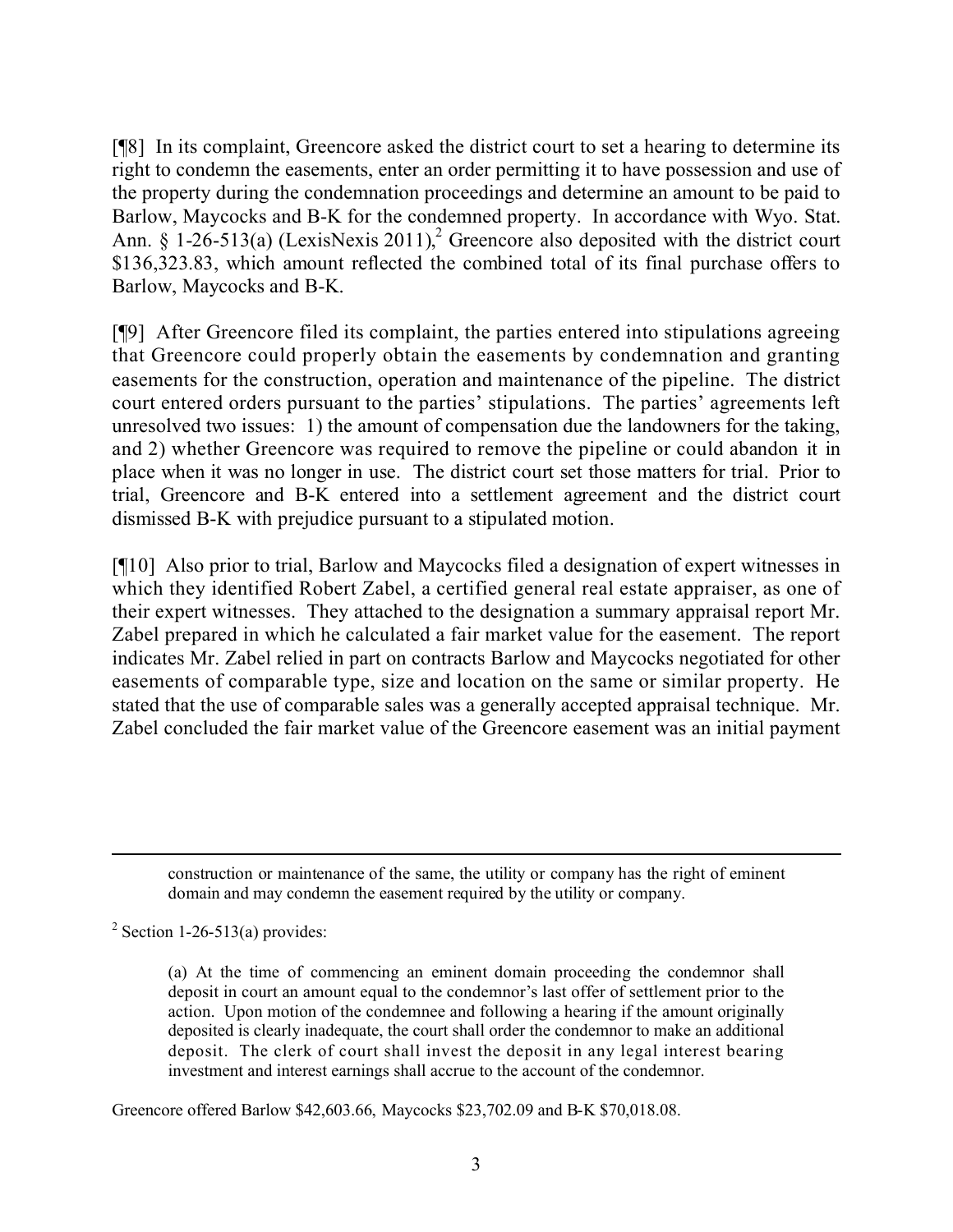of \$25.00 per rod<sup>3</sup> and an annual payment of \$3.00 per rod with an annual consumer price index (CPI) adjustment.<sup>4</sup>

[¶11] Greencore subsequently filed a motion for partial summary judgment asking the district court to rule as a matter of law that the only measure of damages in a condemnation action for the partial taking of property is the difference between the value of the property before and after the taking and that evidence of prices paid for comparable easements was not admissible to show fair market value in the context of partial takings. Alternatively, Greencore asked for a ruling that Barlow and Maycocks were entitled only to a lump sum payment, not annual payments, and the lump sum payment for an easement could not exceed the fair market value of a fee simple interest in the property covered by the easement. Greencore attached to its summary judgment memorandum the affidavit of Neal Hilston, a certified general real estate appraiser, in which he opined that the fair market value for a fee simple interest in the property being acquired for Greencore's pipeline easement was \$325 per acre.

[¶12] On the first day of trial, the district court denied Greencore's summary judgment motion, concluding that evidence of comparable sales was admissible but finding that issues of material fact existed as to whether the other transactions were arms' length and/or comparable to the Greencore easement. The trial proceeded, and the district court found the evidence Barlow and Maycock presented concerning other easements did not establish that they were truly arms' length or comparable to the Greencore easement. The district court concluded the evidence Greencore presented showing that it paid an average of \$50 per rod to other landowners for its CO2 pipeline easement, including a similarly situated landowner west of the Barlow and Maycock properties, established the value of Greencore's interest. The district court found the difference in value of the Barlow property before and after the taking to be \$9,189.00 and concluded the value of the interest Greencore obtained from Barlow computed at \$50 per rod was \$43,034.00.

[¶13] The district court also held that an annual payment could not form part of the just compensation in a condemnation action because "Wyoming law anticipates a valuation at a specific date, not an unknown valuation dependent on the life of a gas field or pipeline." The court further concluded there was no evidence showing adverse impact from abandonment of the pipeline in place but that removal would result in additional surface disturbance. The court stated no evidence was presented to address the reasonableness of

 $\overline{a}$ 

 $3$  A rod is 16.5 linear feet.

<sup>&</sup>lt;sup>4</sup> The Bureau of Labor Statistic defines CPI as "a measure of the average change over time in the prices paid by urban consumers for a market basket of consumer goods and services." http://www.bls.gov/cpi/cpifaq.htm#Question\_1. Some of the easement agreements tied the annual adjustment to the percentage of increase or decrease in the average weekly earnings of Crude Petroleum and Gas Production Workers between the last calendar year and the previous calendar year.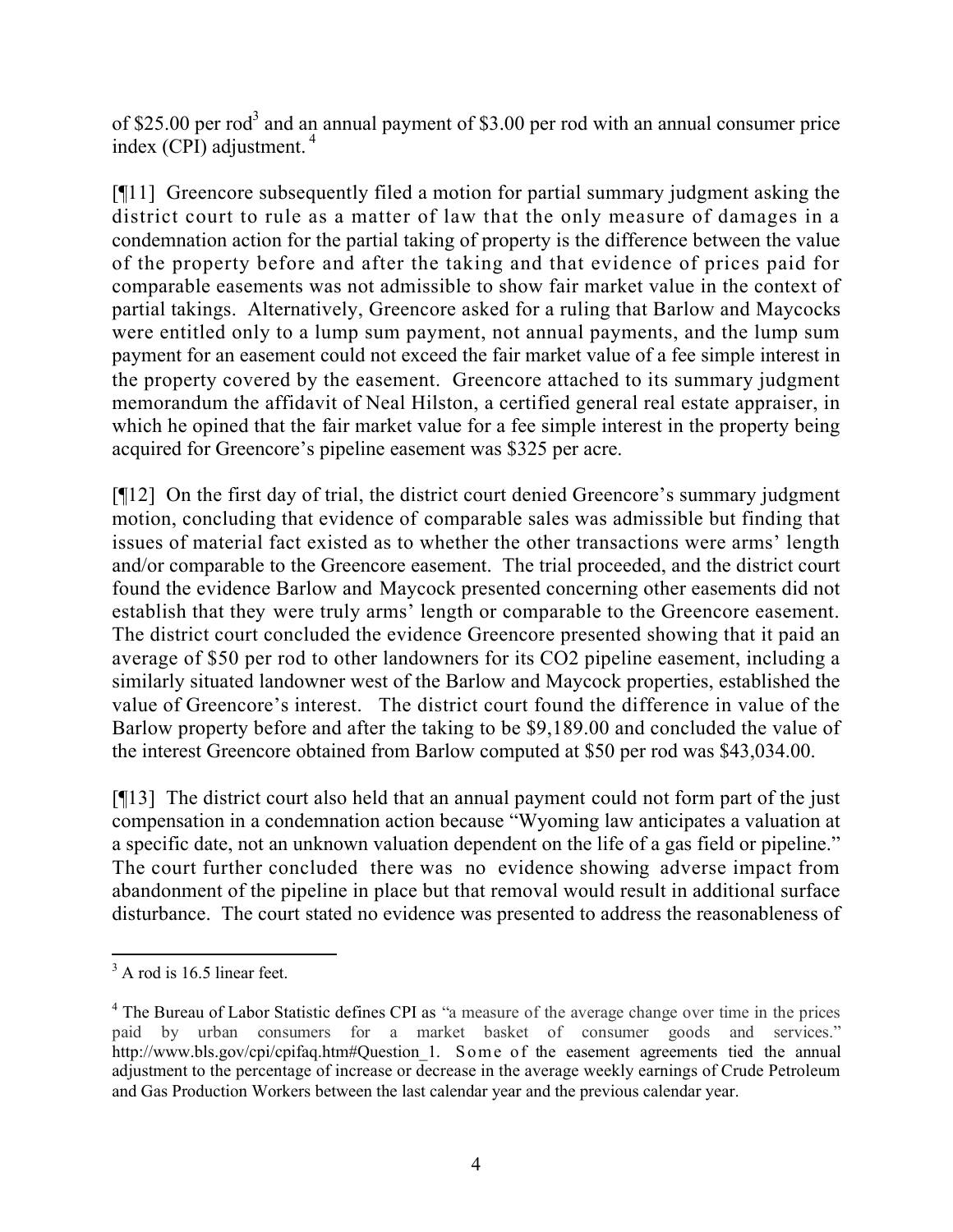removing the pipeline once it is abandoned and it was unable to rule on that issue until the pipeline is abandoned. The district court entered judgment consistent with its findings and conclusions and ordered Greencore to pay Barlow \$43,034.00. Barlow appealed and Greencore cross appealed.

#### **STANDARD OF REVIEW**

[¶14] The district court conducted a bench trial in this case.

Following a bench trial, this Court reviews a district court's findings and conclusions using a clearly erroneous standard for the factual findings and a *de novo* standard for the conclusions of law. *Piroschak v. Whelan,* 2005 WY 26, ¶ 7, 106 P.3d 887, 890 (Wyo.2005)[.]

The factual findings of a judge are not entitled to the limited review afforded a jury verdict. While the findings are presumptively correct, the appellate court may examine all of the properly admissible evidence in the record. Due regard is given to the opportunity of the trial judge to assess the credibility of the witnesses, and our review does not entail re-weighing disputed evidence. Findings of fact will not be set aside unless they are clearly erroneous. A finding is clearly erroneous when, although there is evidence to support it, the reviewing court on the entire evidence is left with the definite and firm conviction that a mistake has been committed.

*Piroschak,* ¶ 7, 106 P.3d at 890. Findings may not be set aside because we would have reached a different result. *Harber v. Jensen,* 2004 WY 104, ¶ 7, 97 P.3d 57, 60 (Wyo.2004). Further,

we assume that the evidence of the prevailing party below is true and give that party every reasonable inference that can fairly and reasonably be drawn from it. We do not substitute ourselves for the trial court as a finder of facts; instead, we defer to those findings unless they are unsupported by the record or erroneous as a matter of law.

*Id.* (quotation marks omitted) (some citations omitted).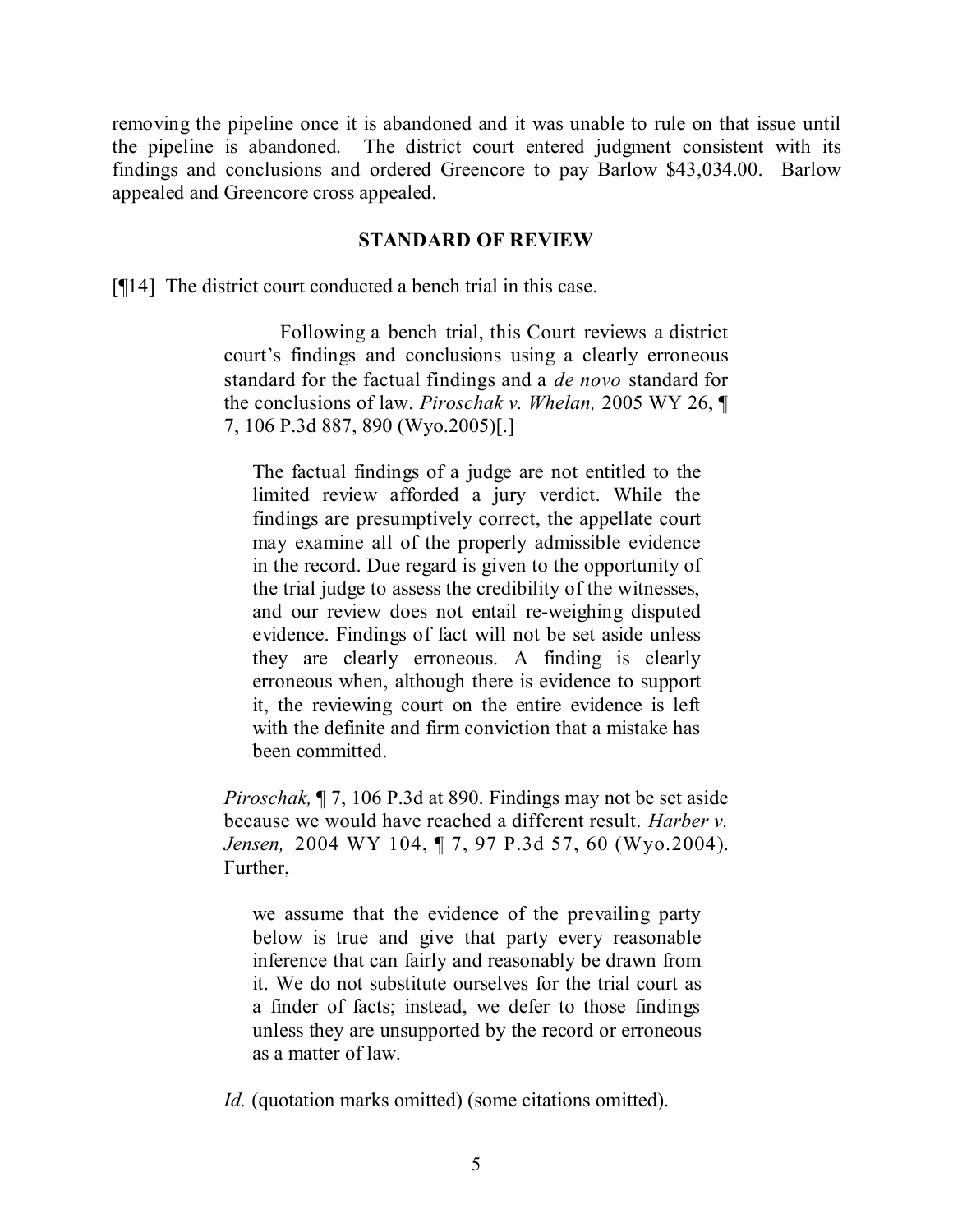*Pennant Serv. Co. v. True Oil Co., LLC,* 2011 WY 40, ¶ 7, 249 P.3d 698, 702–03 (Wyo.2011).

*BJ Hough, LLC v. City of Cheyenne,* 2012 WY 140, ¶ 8, 287 P.3d 761, 764-65 (Wyo. 2012) (some citations omitted). Statutory interpretation presents a question of law which we review *de novo*. *Sinclair v. City of Gillette*, 2012 WY 19, ¶ 8, 270 P.3d 644, 646 (Wyo. 2012). An incorrect application of law can lead to errors in findings of ultimate fact. *See, e.g*., *Brown v. Arp and Hammond Hardware Corp.,* 2006 WY 107, ¶ 40, 141 P.3d 673, 685-86 (Wyo. 2006); *Jackson Hole Mountain Resort Corp. v. Alpenhof Lodge Assocs.,* 2005 WY 46, ¶ 17, 109 P.3d 555, 561 (Wyo. 2005).

## **DISCUSSION**

## *1. Admissibility of Evidence of Comparable Easement Transactions*

[¶15] We start with Greencore's primary issue—whether, as a matter of law, evidence of the prices paid for comparable easements is properly considered in determining the value of a condemned pipeline easement. A ruling by this Court that evidence of comparable easements is not admissible to establish the fair market value in partial takings cases would also resolve completely Barlow's issue with regard to the comparability of the easements.

[¶16] Eminent domain proceedings are authorized by constitutional and statutory provisions and governed procedurally by W.R.C.P. 71.1. The taking of private property for public or private use without due or just compensation is constitutionally prohibited. Wyo. Const. art. 1,  $\S$  32-33; U.S. Const. amend. V. The focus of the present case is on how to properly determine due or just compensation.

[¶17] The applicable portions of the Eminent Domain Act state:

## **§ 1-26-701. Compensation standards.**

(a) An owner of property or an interest in property taken by eminent domain is entitled to compensation determined under the standards prescribed by W.S. 1-26-701 through 1-26-713.

(b) Unless otherwise provided by law, the right to compensation accrues upon the date of possession by the condemnor.

(c) Except as specifically provided by W.S. 1-26-701 through 1-26-713, compensation, damages, or other relief to which a person is otherwise entitled under this act or other law are not affected, but duplication of payment is not permitted.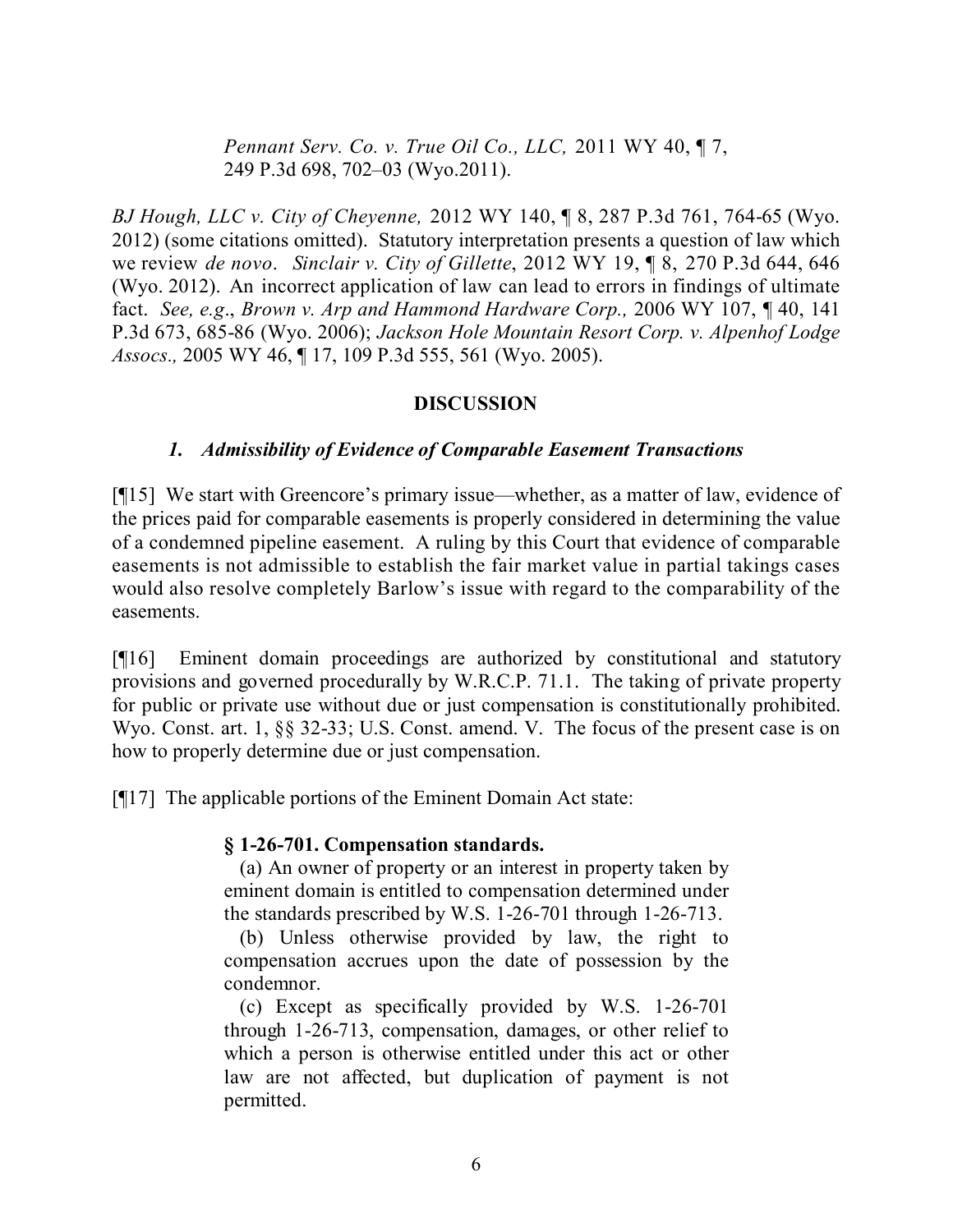#### **§ 1-26-702. Compensation for taking.**

(a) Except as provided in subsection (b) of this section, the measure of compensation for a taking of property is its fair market value determined under W.S. 1-26-704 as of the date of valuation.

(b) If there is a partial taking of property, the measure of compensation is the greater of the value of the property rights taken or the amount by which the fair market value of the entire property immediately before the taking exceeds the fair market value of the remainder immediately after the taking.

**§ 1-26-704. Fair market value defined.**

. . . .

(a) Except as provided in subsection (b) of this section:

(i) The fair market value of property for which there is a relevant market is the price which would be agreed to by an informed seller who is willing but not obligated to sell, and an informed buyer who is willing but not obligated to buy;

(ii) The fair market value of property for which there is no relevant market is its value as determined by any method of valuation that is just and equitable;

(iii) The determination of fair market value shall use generally accepted appraisal techniques and may include:

(A) The value determined by appraisal of the property performed by a certified appraiser;

(B) The price paid for other comparable easements or leases of comparable type, size and location on the same or similar property;

(C) Values paid for transactions of comparable type, size and location by other companies in arms length transactions for comparable transactions on the same or similar property.<sup>5</sup>

[¶18] In determining whether it is proper to consider evidence of comparable easement sales in ascertaining fair market value of a condemned easement under the above provisions, we apply our usual rules of statutory interpretation.

> [Our] paramount consideration is to determine the legislature's intent, which must be ascertained initially and

 $<sup>5</sup>$  Subsection (a)(iii) was added by legislative amendment in 2007.</sup>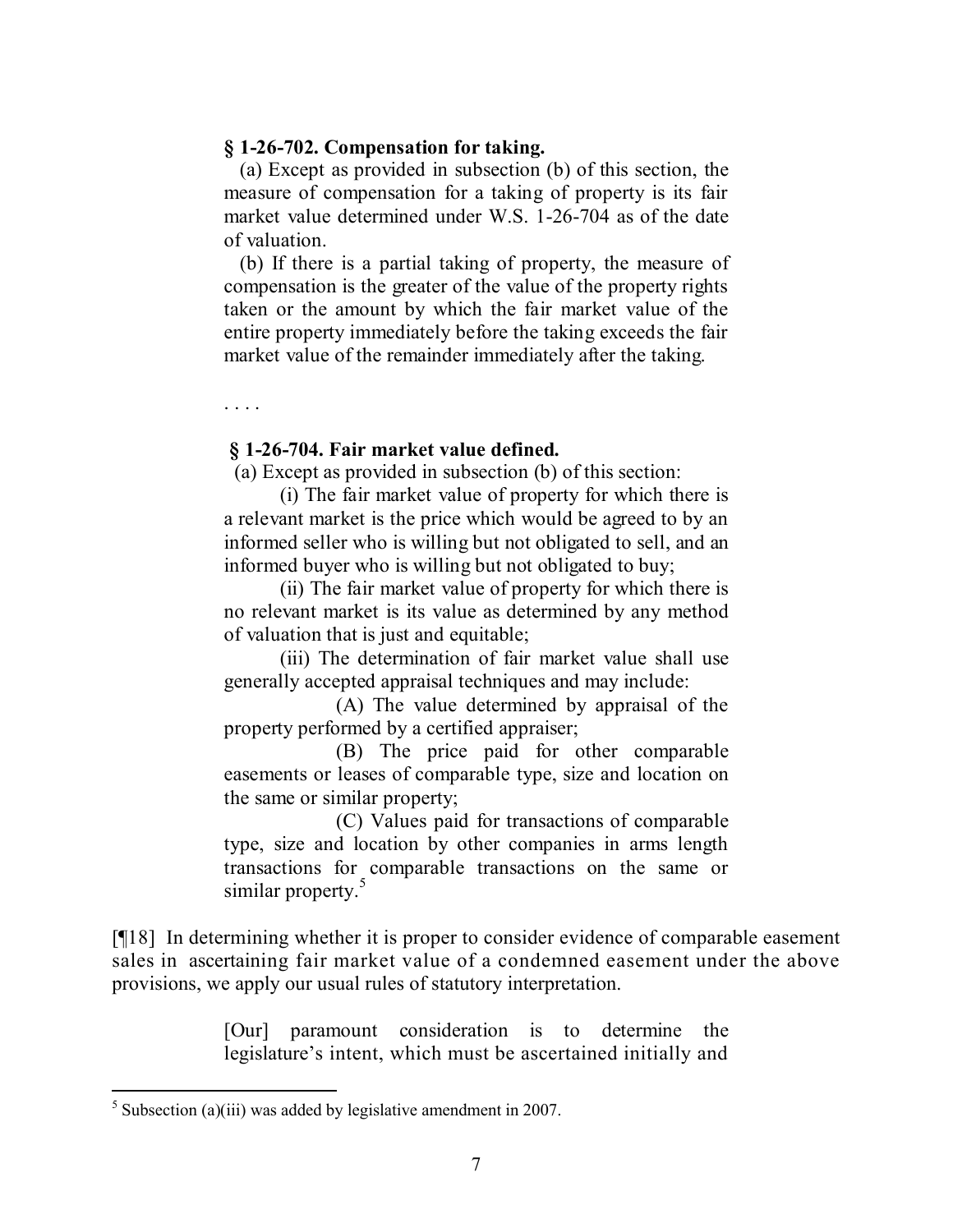primarily from the words used in the statute. We look first to the plain and ordinary meaning of the words to determine if the statute is ambiguous. A statute is clear and unambiguous if its wording is such that reasonable persons are able to agree on its meaning with consistency and predictability. Conversely, a statute is ambiguous if it is found to be vague or uncertain and subject to varying interpretations.

*Michael's Constr., Inc. v. Am. Nat'l Bank*, 2012 WY 76, ¶ 12, 278 P.3d 701, 705 (Wyo. 2012), quoting *Office of State Lands and Invs. v. Mule Shoe Ranch, Inc*., 2011 WY 68, ¶ 13, 252 P.3d 951, 954-55 (Wyo. 2011). The determination of whether a statute is clear or ambiguous is a matter of law for the court. *Id*. When the language is clear, we give effect to the ordinary and obvious meaning of the words employed by the legislature. *Id*. In ascertaining the meaning of a statutory provision, all statutes relating to the same subject or having the same general purpose must be considered *in pari materia* and construed in harmony. *Id*. We do not apply our rules of statutory construction unless a statute is ambiguous. *Vogel v. Onyx Acceptance Corp.,* 2011 WY 163, ¶ 24, 267 P.3d 1057, 1064 (Wyo. 2011).

[¶19] Greencore argues the district court misconstrued the statute when it applied the definition of fair market value in § 1-26-704, which allows consideration of the prices paid for comparable easements, to a partial taking. As reflected above, § 1-26-702(a) provides that the measure of compensation for all takings of property under the Act is fair market value as defined in § 1-26-704, "except as provided in subsection (b)." Subsection (b) states the measure of compensation for a partial taking is the greater of the value of the property taken or the diminution in value of the remaining property. Greencore reads "except as provided in subsection (b)" to mean § 1-26-704's definition of "fair market value" applies only in cases of complete takings and not in the context of a partial taking.

[¶20] Considering all of the relevant statutes *in pari materia* as we are required to do, we begin our analysis with § 1-26-701(a) which provides that "an owner of property or *an interest in property* taken by eminent domain is entitled to compensation determined under the standards prescribed by W.S. 1-26-701 through W.S. 1-26-713." (Emphasis added.) Pursuant to the clear language of that provision, compensation for a taking is determined as prescribed by the entire act including § 1-26-704, which defines fair market value. Nothing in the language of  $\S$  1-26-701, or for that matter  $\S$  1-26-704, suggests that the definition of fair market value found in the Act applies only in the context of complete takings and not to partial takings.

[ $[$ [21] Moving to the next provision,  $\S$  1-26-702(a) plainly states that compensation "for a taking of property" is its fair market value as determined under § 1-26-704, "except as provided in subsection (b)." Again, the language of  $\S$  1-26-702(a) does not suggest it applies only to complete takings; rather, it plainly refers to "a taking of property." Had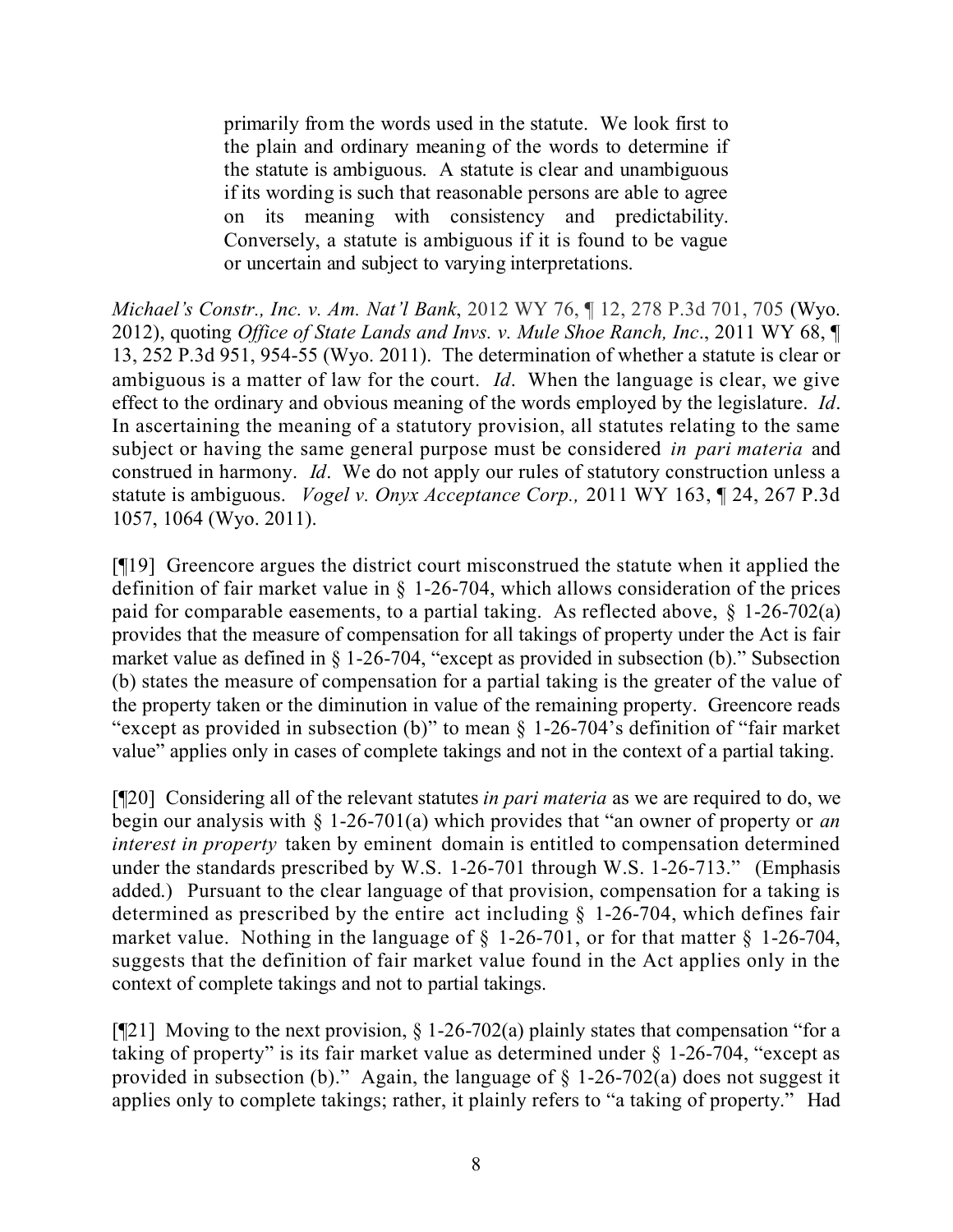the legislature intended subsection (a) to apply only to complete takings, we presume it would have said so. *See Morris v. CMS Oil and Gas Co.,* 2010 WY 37, ¶ 28, 227 P.3d 325, 333 (Wyo. 2010) (stating "the omission of words from a statute is considered to be an intentional act by the legislature and we will not read words into a statute when the legislature has chosen not to include them.").

[¶22] Section 1-26-702(b) provides that if there is a partial taking, the measure of compensation is either the value of the property rights taken or the amount by which the fair market value of the entire property is reduced by the taking, whichever is greater. Nothing in that language suggests the legislature intended the definition of fair market value found in § 1-26-704 to be inapplicable in the case of a partial taking. In fact, the legislature's use of the term "fair market value" in subsection (b) suggests the contrary.

[¶23] What distinguishes partial takings, and thus explains the phrase "except as provided in subsection (b) of this section", is that there are two alternative ways of figuring compensation when there is a partial taking—the value of what is taken *or* the decreased value of what remains after the taking. As stated in  $\S$  1-26-702(b), the greater of those two amounts is the measure of compensation. Reading subsection (a) together with subsection (b) in this way gives both provisions meaning.

[¶24] Reading the provisions this way also gives recognition to the fact that in some cases a partial taking may not reduce the value of the remaining property, at least according to some generally accepted appraisal techniques. By offering an alternative method for measuring just compensation when there is a partial taking which does not result in a reduction in value of the remaining property, the legislature assured a property owner would at least receive compensation for the value of the land taken. *See* Uniform Laws Annotated, Eminent Domain Code, § 1002, 13 U.L.A. 89, comment (2002). In either case, however, the legislature provided only one method for determining value and that method is found in §1-26-704.

[ $[$ 25] Were we to accept Greencore's argument that  $\S$  1-26-704 does not apply to partial takings, the terms "value" and "fair market value" in subsection (b) would be left undefined. If fair market value is determined in accordance with § 1-26-704 *only* in the case of a complete taking, then how are "value" and "fair market value" determined in the case of a partial taking? Greencore provides no answer and we can conceive of no reason the legislature would provide a method for determining value in one situation and not the other.

[ $[$ 26] Greencore also contends the phrase "value of the property rights taken" in  $\S$  1-26-702(b) means something other than fair market value. "Value" is defined as "1**:** a fair return or equivalent in money, goods, or services for something exchanged; 2: the monetary worth of a thing: MARKET PRICE." *Merriam-Webster's Dictionary* 547 (New Edition 2005). Giving the word "value" its plain and ordinary meaning, we are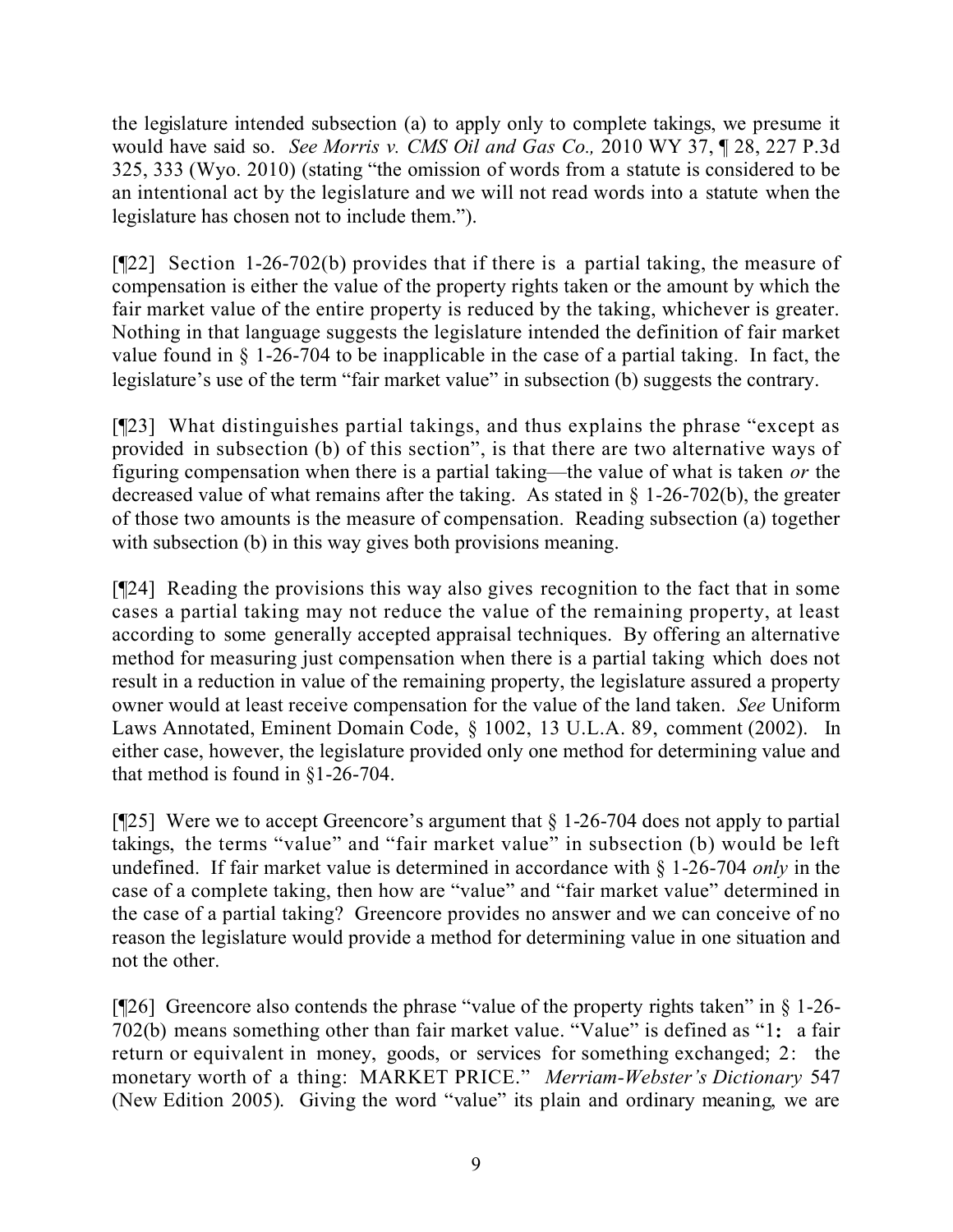persuaded the legislature intended it to mean fair market value. Again, ascribing a different meaning to the word "value" as it is used in  $\S$  1-26-702(b) would require us to conclude the legislature intended § 1-26-704's definition of fair market value to be used to determine value when an entire parcel is taken, but gave no guidance for determining "value" when only part of a parcel is taken. We will not interpret statutory language to reach an absurd result. *Mule Shoe,* ¶ 19, 252 P.3d at 956. Interpreting § 1-26-702 as Greencore advocates would do just that.

[¶27] Greencore's interpretation also raises questions concerning the legislature's amendment to  $\S$  1-26-704 to add subsections (a)(iii)(A), (B) and (C). The new provisions require the use of generally accepted appraisal techniques in determining fair market value and allow consideration of various factors, including "the price paid for other comparable easements . . . of comparable type, size and location on the same or similar property." Section 1-26-704(a)(iii)(B). Nothing in the language of the amendment suggests that it applies only in the context of complete takings and not to partial takings and we can discern no reason the legislature would have intended the amendment to apply only to complete takings. Why, for example, would it require the use of generally accepted appraisal techniques to determine the value of a property in a complete taking but not a partial taking? If it intended to allow consideration of the price paid for comparable easements in the case of a complete taking, what possible rationale would there be for not allowing consideration of the same evidence when only part of parcel is taken? If the legislature intended the amendment to apply only to complete takings, how did it intend the value to be determined when part of a property is taken? Greencore provides no answers to these questions. We conclude § 1-26-704's definition of fair market value applies to both complete and partial takings.

[¶28] In deciding the legislature intended fair market value to be the measure of compensation whether all or only part of a property is taken, we note that we have found no case, and Greencore has pointed us to none, in which the value of condemned property has been measured other than by market value. Although the terminology varies (the measure is sometimes stated as "fair market value," "cash market value," "fair cash market value," or "reasonable market value"), market value appears to be the most frequently used standard for measuring just compensation, regardless of the label. *Coronado Oil Co. v. Grieves*, 642 P.2d 423, 433 (Wyo. 1982).

[¶29] Even if we were to conclude the statutory language was ambiguous, we would reach the same conclusion as to the legislature's intent using our accepted rules of statutory construction. Those rules include consideration of the "mischief the statute was intended to cure, the historical setting surrounding its enactment, the public policy of the state, the conclusions of law, and other prior and contemporaneous facts and circumstances." *Vogel,* ¶ 24, 267 P.3d at 1064.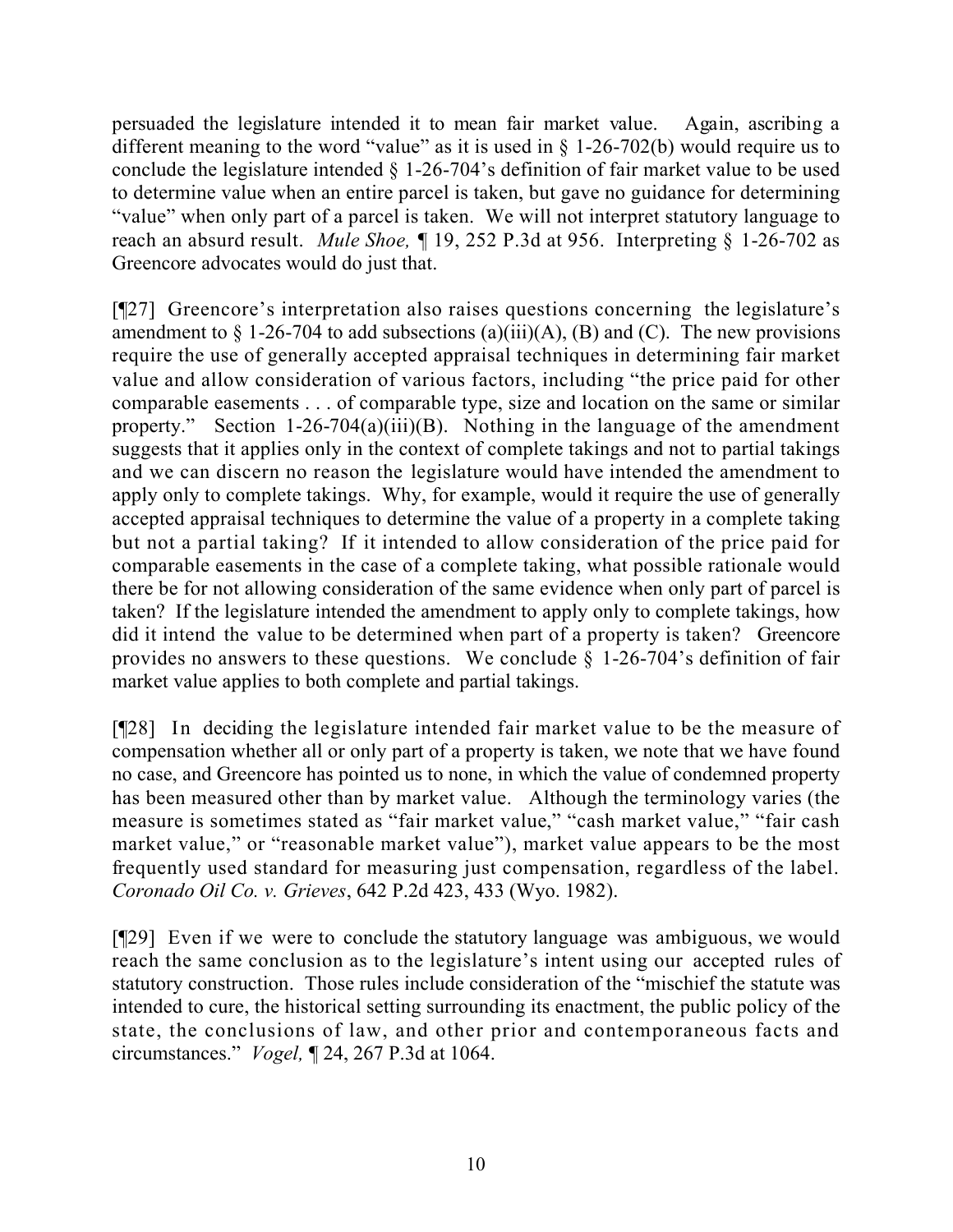[¶30] The rationale for adopting the Eminent Domain Act and subsequent amendments has been stated as follows:

> Impetus for the extensive changes came from increased use of eminent domain proceedings by public utilities and energy related industries, a void in the Wyoming eminent domain law perceived by landowners as allowing abuse of eminent domain by nongovernmental entities, and accelerating market values of land, making one-time payments for compensation less satisfactory.

M. Micheli and M. Smith, *The More Things Change, the More Things Stay the Same: A Practitioner's Guide to Recent Changes to Wyoming's Eminent Domain Act*, 8 Land & Water L.Rev. No. 1, (2008), quoting R. Lang, Comment, *Wyoming Eminent Domain Act: Comment on the Act and Rule 71.1 of the Wyoming Rules of Civil Procedure*, 18 Land & Water L.Rev. 739, 739 (1983). Additionally, by adopting the Eminent Domain Act, the legislature obviously intended to cure the mischief it perceived had resulted when just compensation for condemned property was measured using only the before and after value of the remaining property. *See generally*, *L.U. Sheep Co. v. Bd. of County Comm'rs of the County of Hot Springs*, 790 P.2d 663 (Wyo. 1990); Section 1-26-702.

[¶31] At the time the Eminent Domain Act was adopted, there existed a number of court decisions addressing the type of evidence that should be considered in determining just compensation in condemnation actions. As these cases demonstrate, the law in Wyoming has long been that evidence of sales of property comparable to the condemned property is admissible to establish value. In *State Highway Comm'n v. McNiff*, 395 P.2d 29 (Wyo. 1964), this Court considered whether the district court erred in admitting evidence of sales of subdivided property within city limits to demonstrate the fair market value of condemned property which was outside the city and not subdivided. The Court concluded the evidence was properly admitted. *Id.* at 31. In *Routh v. State Highway Comm'n*, 402 P.2d 706 (Wyo. 1965), this Court reiterated the rule that evidence of sales of similar property in the vicinity of condemned property is admissible to prove the value of the property taken. *Id.* at 709.

[¶32] The Court in *State Highway Comm'n v. Joe Miller Land Co.*, 467 P.2d 450 (Wyo. 1970), concluded the district court properly excluded evidence of the sale of allegedly comparable property because an adequate foundation had not been laid for its admission. *Id.* at 454. Implicit in the Court's holding, however, is that evidence of comparable sales is admissible when a proper foundation is laid. Accordingly, in *Reed v. Wadsworth*, 553 P.2d 1024 (Wyo. 1976), the Court upheld the admission of an appraisal based upon sales of comparable land and reiterated that once a proper foundation is laid as to the similarity of properties, courts "should consider all relevant evidence of market value, including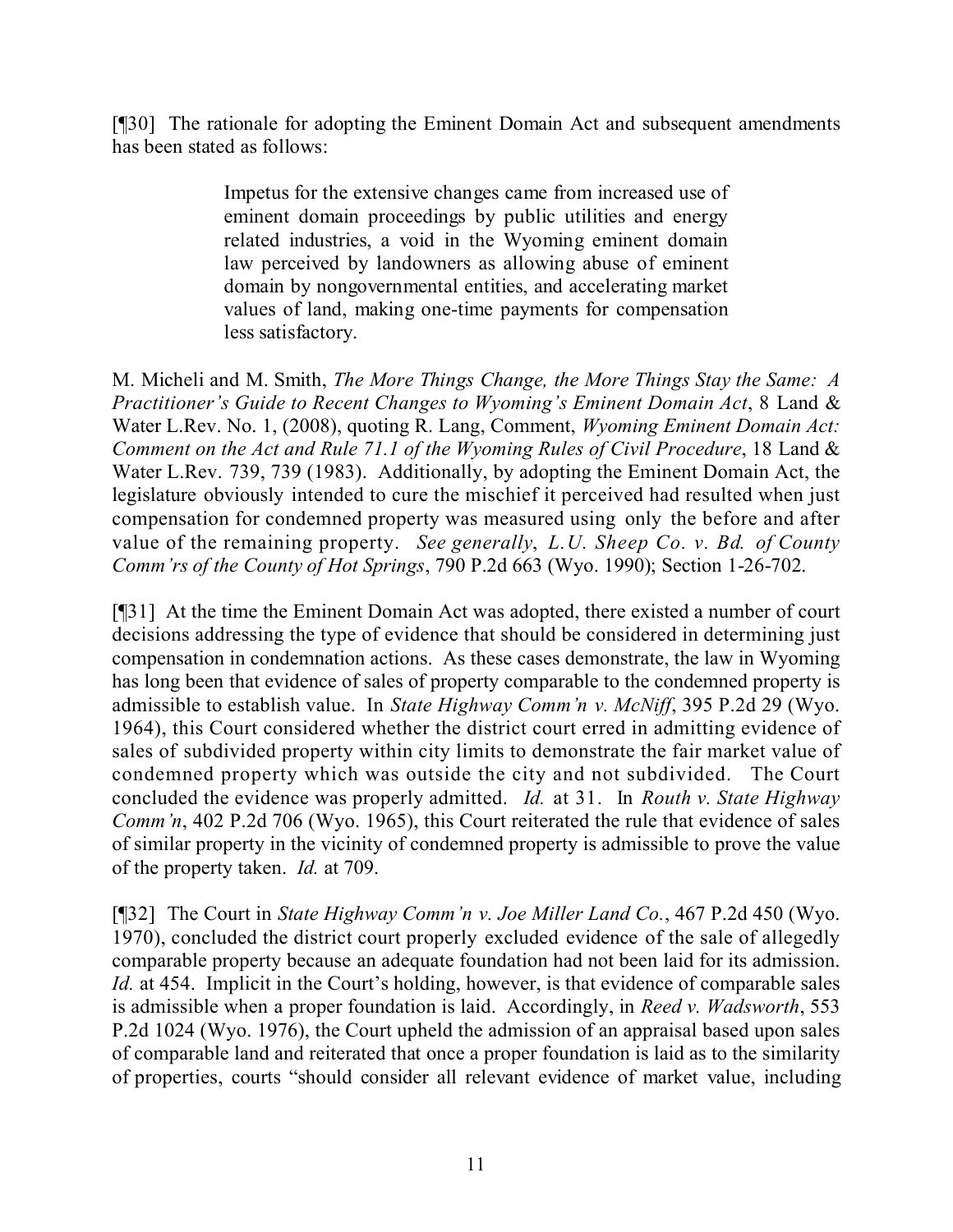other sales of the same or similar property, which were transacted reasonably close in time and distance and under comparable market conditions." *Id.* at 1036.

[¶33] Although our case law makes clear that consideration of evidence of comparable sales is appropriate in determining value in complete takings cases, the propriety of such evidence in cases of partial takings was not as clear prior to the adoption of the Wyoming Eminent Domain Act in 1981. *Continental Pipe Line Co. v. Irwin Livestock Co.,* 625 P.2d 214 (Wyo. 1981), summarized a long line of cases dating back to 1934, reversed a jury verdict that assessed damages based upon the price per rod and held the proper measure of damages for a partial taking was the before and after value of the entire parcel. *Coronado,* 642 P.2d 425, another case decided on the law that existed before the adoption of the Eminent Domain Act, continued to apply the "before and after value of the entire parcel" measure of damages. In *Coronado*, the Court reversed a jury award based on "speculative" evidence intended to show the value of another easement in the area because the award was not related to the before and after value of the entire parcel and the proposed comparable easement did not reflect an arms' length transaction. The evidence in *Continental* and *Coronado* showed little change in the before and after appraised values of the properties remaining after the takings.

[ $[$ ][34] As originally enacted, the Eminent Domain Act included the current version of  $\delta$ 1-26-702(b) providing that, when there is a partial taking, the measure of compensation is the greater of the value of the property rights taken or the amount by which the fair market value of the entire property before exceeds the fair market value of the remainder after the taking. The Act at that time defined fair market value as:

# **§ 1-26-704. Fair market value defined**

(a) Except as provided in subsection (b) of this section:

(i) The fair market value of property for which there is a relevant market is the price which would be agreed to by an informed seller who is willing but not obligated to sell, and an informed buyer who is willing but not obligated to buy;

(ii) The fair market value of property for which there is no relevant market is its value as determined by any method of valuation that is just and equitable  $[.]^{\circ}$ 

(Supp. 1982).

<sup>&</sup>lt;sup>6</sup> In 2007, the legislature added language requiring use of generally accepted appraisal techniques in determining fair market value and allowing consideration of the price of comparable easements in making the determination. See Paragraph 17, *supra.*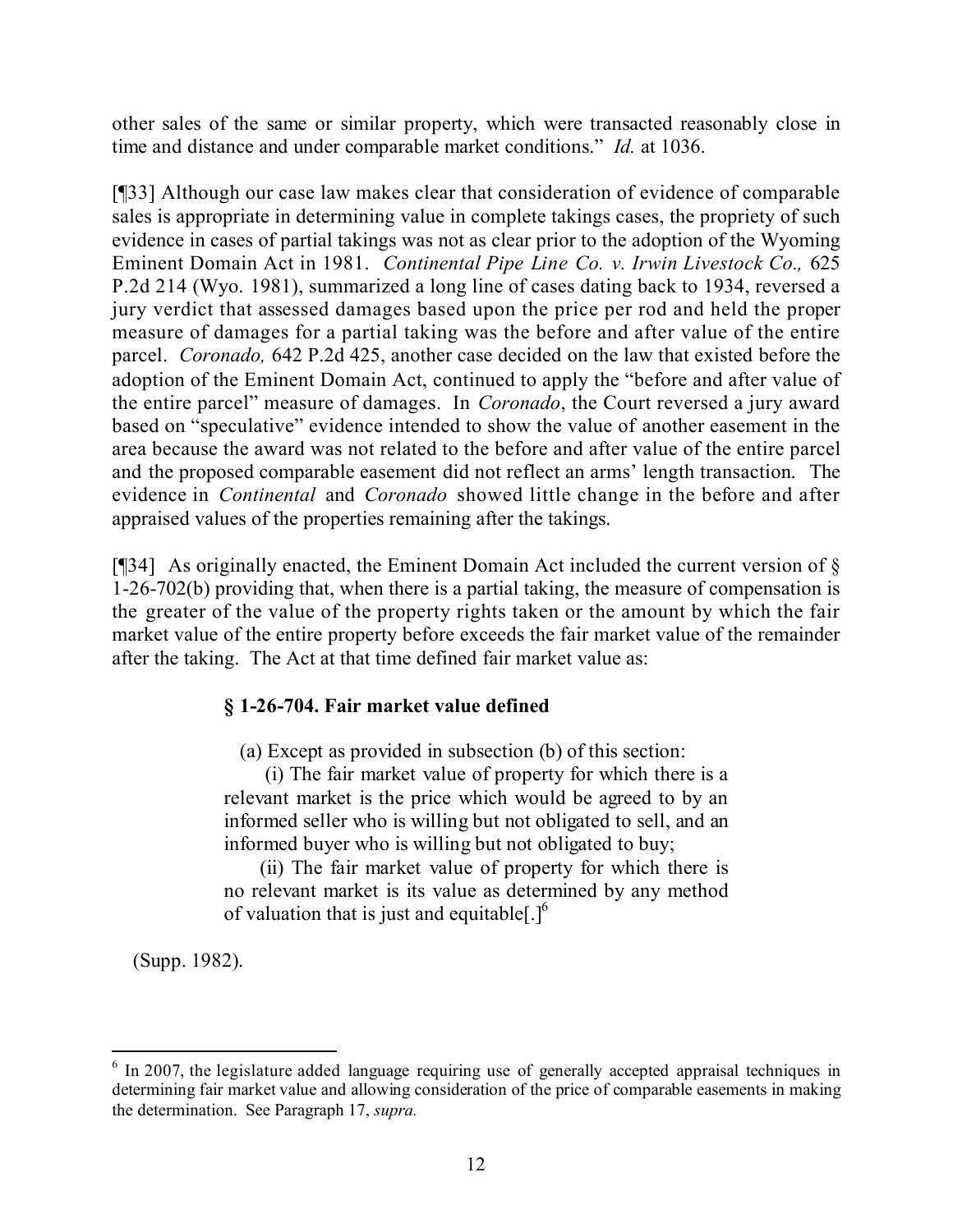[¶35] This Court interpreted these provisions of the Eminent Domain Act in the context of a county petition to condemn an existing private road for public use in *L.U. Sheep Co.*, 790 P.2d 663. The question before us was whether the district court had properly instructed the jury on the measure of damages for a partial taking under the Wyoming Eminent Domain Act. Citing § 1-26-702(b), we held:

> [T]he landowner whose property is the subject of a partial taking is entitled to prove not only the difference between the fair market value of the property prior to the taking and the fair market value of the remainder after the taking, under the "before and after rule," but he is also entitled to prove the value of the property rights taken. The measure of compensation is the greater of those alternative amounts.

*Id*. at 671.

[¶36] Citing § 1-26-704(a)(ii), we further held "the landowner may prove the fair market value of the property taken by any method of valuation that is just and equitable if there is no relevant market establishing the value." *Id*. at 671-72. We said the "effect of [the] statutory scheme is to permit the landowner to establish the appropriate amount of just compensation for a partial taking by any rational method so long as he is able to introduce competent evidence to that end." *Id*. at 672. The L.U. Sheep Co. and other private landowners had attempted to prove damages from the public use of the road as provided in Wyo. Stat. Ann.  $\hat{\S}$  1-26-706 (Supp. 1982).<sup>7</sup> Because the district court had instructed the jury only on the "before and after rule" and not in accordance with the language of § 1-26-702(b) allowing a landowner to alternatively prove "the value of the property rights taken," we reversed and remanded the case for a new trial. In doing so, we gave full effect to the new statute and specifically rejected prior precedent, including *Coronado,* to the extent it was inconsistent with the legislative policy established in the Eminent Domain Act. *L.U. Sheep Co.*, 790 P.2d at 669-72. We concluded the legislature had "implicitly abrogated earlier contrary decisions in the law of eminent domain." *Id.* at 669.

7 Prior to 2007, § 1-26-706 provided:

#### **Compensation to reflect project as planned**

- (a) If there is a partial taking of property, the fair market value of the remainder on the valuation date shall reflect increases or decreases in value caused by the proposed project including:
	- (i) Impairment of the use of his other property caused by the condemnation; and
- (ii) The increase in damage to his property by the general public which could reasonably be expected to occur as a result of the proposed actions of the condemnor;
	- (iii) Any work to be performed under an agreement between the parties.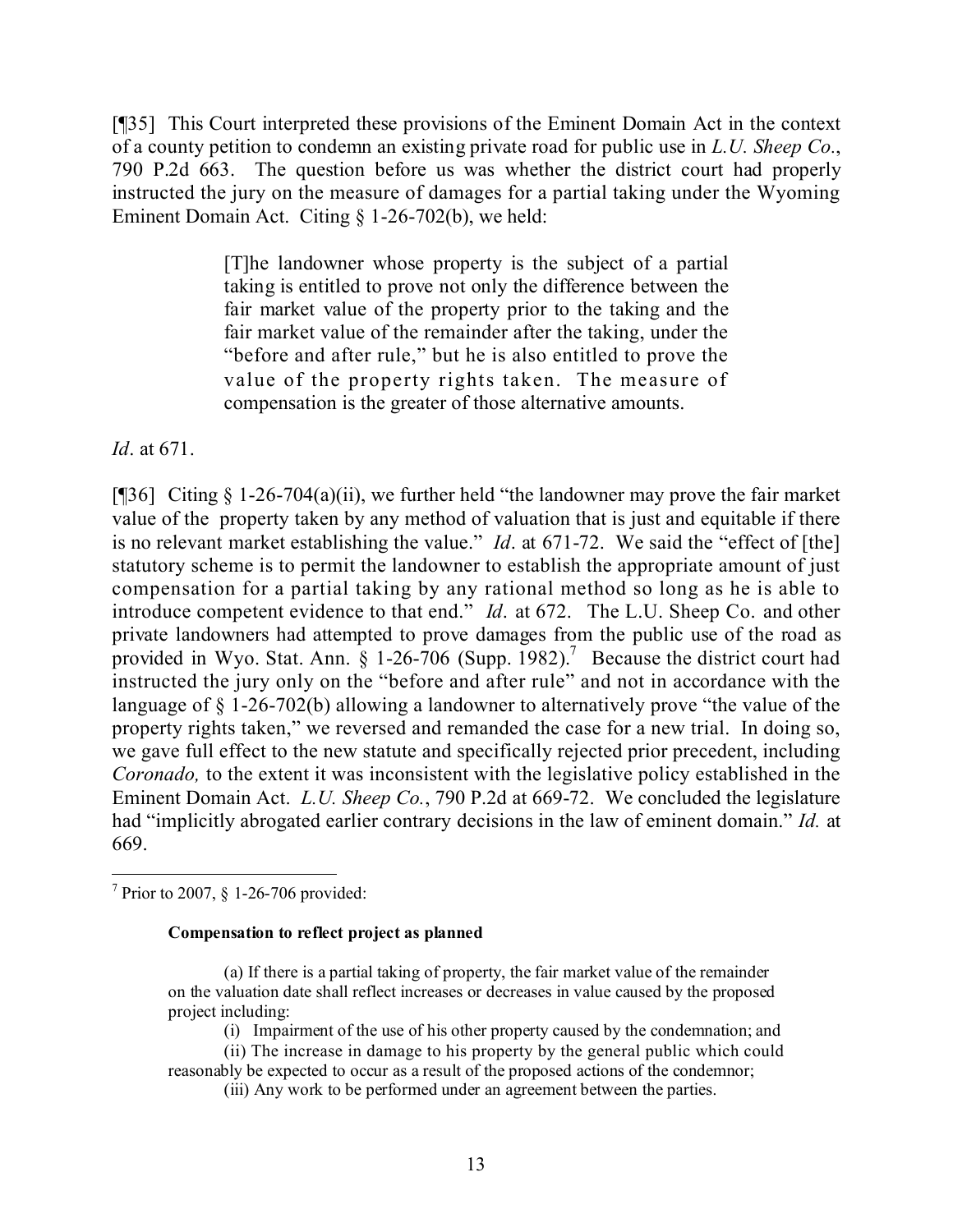[ $[$ ][37] The legislature has had twenty-three years since we applied  $§$  1-26-704 to a partial taking in *L.U. Sheep Co*. to change the statute if our interpretation was contrary to legislative intent. "If this Court had incorrectly interpreted the legislature's intent, 'legislative action to clarify the statutes and correct the court's decision would seem a likely result.'" *Crago v. Bd. of County Comm'rs of Crook County,* 2007 WY 158, ¶ 17, 168 P.3d 845, 854 (Wyo. 2007), quoting *Albertson's, Inc. v. City of Sheridan,* 2001 WY 98 ¶ 21, 33 P.3d 161 (Wyo. 2001). The fact that the legislature has not acted to clarify the statute or correct our interpretation of it in *L.U Sheep Co.* is especially persuasive in this case because the legislature conducted a thorough review of the eminent domain statutes in 2007 and revised them without affecting our holding in *L.U. Sheep Co*.

[¶38] While the law regarding the measure of damages for partial takings in eminent domain was developing, the same issue was being considered in the context of private roads under Wyo. Stat. Ann. §§ 24-9-101 through 104 (LexisNexis 2011). Originally, those statutes provided no guidance on how damages were to be determined in that context. In *Lindt v. Murray,* 895 P.2d 459 (Wyo. 1995), this Court held the measure of damages for taking a private road was the difference in value of the entire parcel before and the remaining land after the taking. The statute was ultimately revised consistent with the holding in *Lindt*. 8

[¶39] It was in that context that we discussed § 1-26-702(b) in *Mayland v. Flitner*, 2001 WY 69, 28 P.3d 838 (Wyo. 2001), an action brought to have the county commission establish a private road under §§ 24-9-101 through 104. Greencore argues *Mayland*  effectively overruled *L.U. Sheep Co.* and mandates that only the before and after values of the remaining lands may be considered to establish the value of a partial taking. Greencore misreads, expands, and then misapplies this Court's opinion in *Mayland* to arrive at its conclusion that  $\S 1-26-702(b)$  cannot result in a value that is greater than the before and after value of the entire property.

[¶40] The appraisers appointed by the county to calculate the damages caused by the taking of Mayland's property were given instructions agreed to by the parties. Those

 $\overline{a}$ <sup>8</sup> At the time *Lindt* was decided, § 24-9-101 of the private road statutes provided only that the appraisers were "to assess damages" resulting from the road; it did not specify a formula for assessing those damages. Consistent with *Lindt*, the legislature amended § 24-9-101 of the private road statutes in 2000 by adding the following subsection:

 <sup>(</sup>j) In determining any damages to be suffered by the owner or owners of the lands through which the access shall be provided, the viewers and appraisers shall appraise the value of the property before and after the road is in place. Damages also may include reasonable compensation for any improvements on the lands over which any private road is to be granted which were not paid for and will be used by the applicant.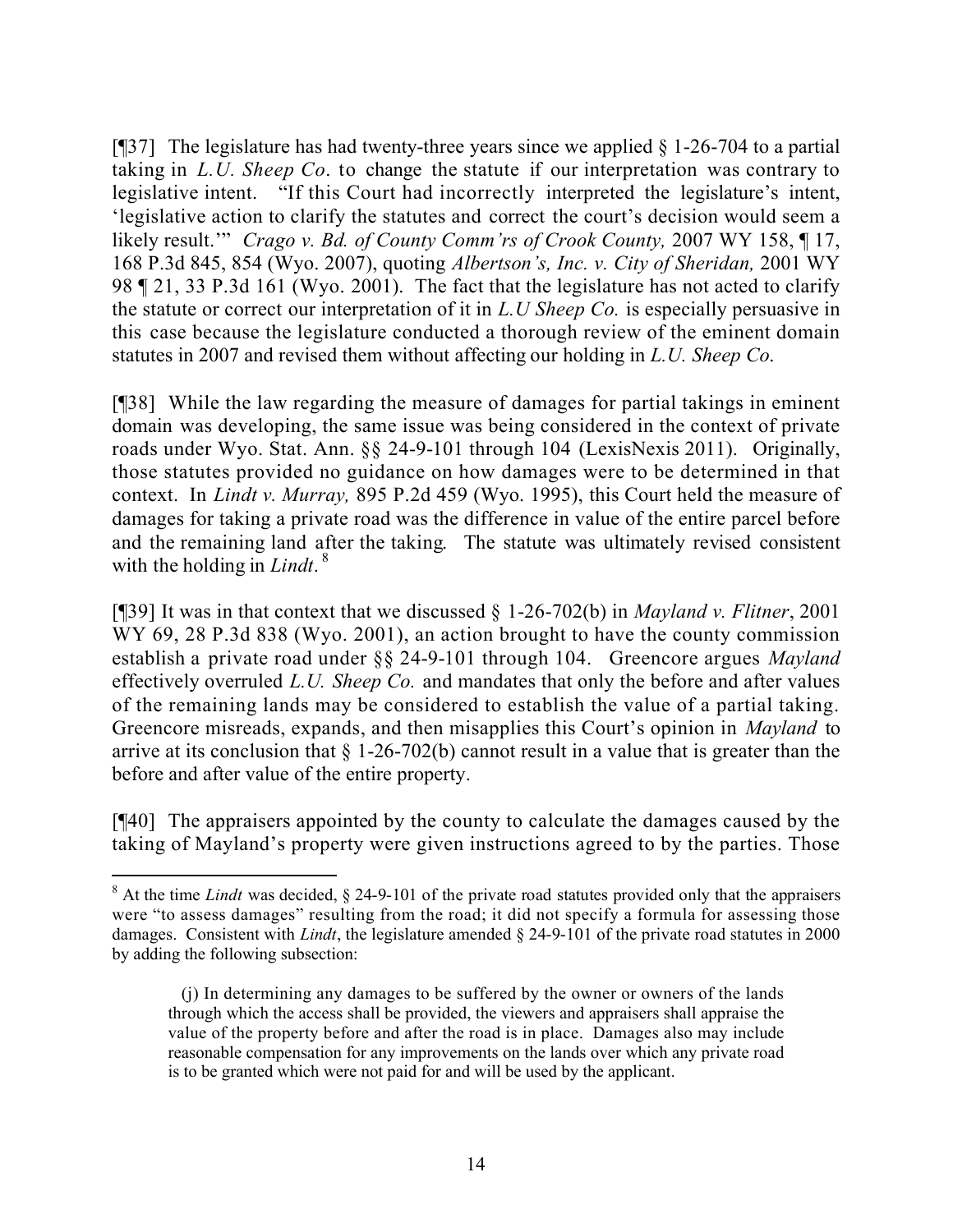instructions were a "blend" of eminent domain law, even though the eminent domain statutes did not apply to private roads. The instructions specifically included the language of § 1-26-702(b), informing the commission that the measure of damages was the "greater of the value of the property rights taken or the amount by which the fair market value of the entire property immediately before the taking exceeds the fair market value of the remainder immediately after the taking." *Mayland*, ¶ 32, 28 P.3d at 849. The parties presented evidence of the before and after values of the property taken for the private road as well as other damages to the remaining property. *Id.,* ¶ 40, 28 P.3d at 852. The instructions did not require a specific finding of the before and after values of the remaining property and neither the appraisers nor the county commissioners made such a finding. *Id.,* ¶¶ 43-44, 28 P.3d at 852. Instead, in arriving at their valuation, the commissioners and appraisers relied on Mr. Mayland's per acre value of the property taken and damages he alleged were caused to the remaining property. *Id.,* ¶ 42, 28 P.3d at 853. Mr. Mayland appealed, claiming the appraisers' valuation was invalid because it did not set out the before and after values of the remaining property as required in *Lindt*. *Id.,* ¶ 32, 28 P.3d at 849.

[¶41] On appeal, this Court concluded that additional findings were not required, the parties had stipulated to the instructions, and the record supported the commission's decision. *Id.,* ¶¶ 42-44, 28 P.3d at 853. In the course of reaching this result, we discussed whether the measure of compensation under § 1-26-702(b) was the same as or different than the measure of damages under  $\S$  24-9-101(j) of the private road statutes. We suggested the measure of compensation under the two provisions was essentially the same; that is, the measure of compensation under both enactments is the difference between the value of the property before the taking and the value of the property remaining after the taking. We noted the "value of the property rights taken" in the eminent domain statute logically should be encompassed in a properly calculated "before and after" damage appraisal. Implicit in this discussion is the fact that the "value of the property taken" would be greater only if an appraiser found little difference in the before and after value of the entire property. In that situation, the compensation must be at least the value of the property actually taken. *Id.,* ¶¶ 36-38, 28 P.3d at 851-52. That was not the case in *Mayland* as both appraisers included the value of the property taken in the before and after values of the remaining property. So, in that context, there was no difference between the measure of damages under eminent domain statutes and the private road statutes. *Id.,* ¶ 40, 28 P.3d at 852.

[¶42] In what was clearly *dicta,* this Court discussed the jurisprudence governing damages in private road and eminent domain cases and suggested they were similar, and that § 1-26-702(b), adopted in 1981, appeared to be an attempt by the legislature to codify what some courts had called "severance damages." We cited various authorities for the proposition that the term "severance damages" included both the value of the land taken and the diminution in value of the remaining land after the taking. *Id.,* ¶¶ 36-37, 28 P.3d at 851. On its face, that is precisely what § 1-26-702(b) provides. The Court also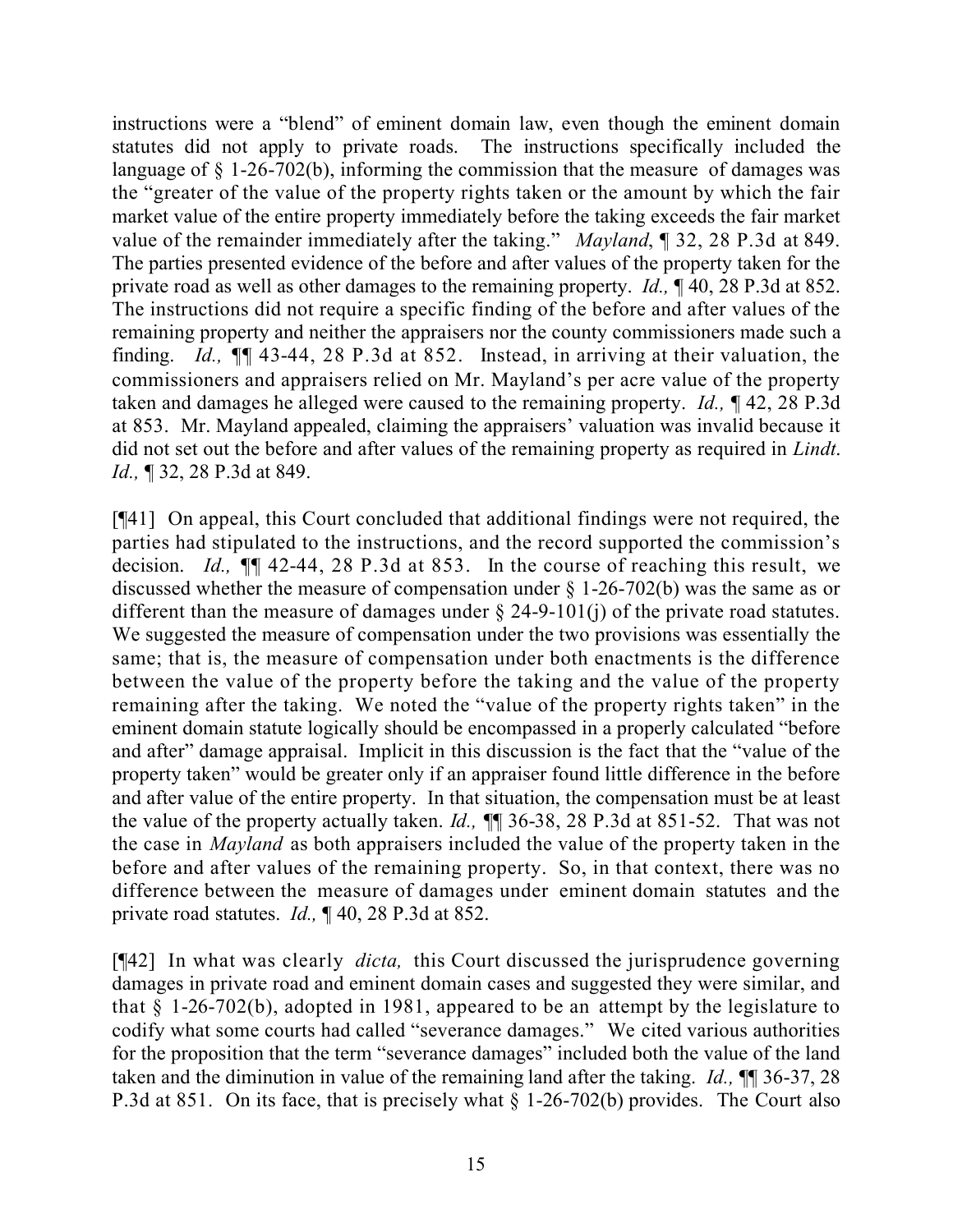mentioned that applying different standards in private road cases and eminent domain cases could raise constitutional questions and that all of the standards must be measured by the state constitutional proviso that "due" and "just" compensation must be paid for the taking of private property. *Id.,* ¶ 40, 28 P.3d at 852; Art. 1, §§ 32, 33

[¶43] In considering the precedential value of *Mayland*, it is important to note the Court was deciding the legality of a county commission's private road decision pursuant to the Wyoming Administrative Procedure Act. Among other administrative law issues, Mr. Mayland contended the county commissioners' order had failed to include findings of the before and after value of his remaining property and, therefore, the order had to be remanded for such a finding. The Court reviewed the record and concluded that substantial evidence supported the commissioners' conclusion regarding damages which were more than the per acre value of the land taken for the private road. In concluding that the omission of specific before and after numbers was not fatal to the commission's decision, the Court found that the instructions, which were agreed to by Mayland, did not require such findings, and the viewers could make reasonable inferences regarding those values from the evidence presented. *Id.*,  $\P\P$  42-43, 28 P.3d at 853. The county's decision was entered February 1, 2000, before the private road statutes were amended to provide a statutory standard for damages, but after *Lindt* was decided which established a before and after standard for valuation in private road cases. *Id.,* ¶ 9, 28 P.3d at 842.

[¶44] A careful reading of *Mayland* confirms that it did not overrule *L.U. Sheep Co.* or hold that damages in a partial taking case are limited to the difference between the before and after values of the remaining property. There is nothing in *Mayland* which prohibits the court from considering the value of the property taken as directed in § 1-26-702(b) or from using the definition of fair market value under  $\S$  1-26-704 in valuing that condemned property interest.

[¶45] The historical context in which the Eminent Domain Act and its 2007 amendments were adopted establishes that  $\frac{126-704}{s}$  definition of fair market value applies in partial takings cases. A review of the legislative history, including the floor debate on the 2007 amendments, shows the legislature specifically deliberated on the issue of whether the price paid for comparable easements should be considered in determining fair market value in partial takings cases and chose language stating that it should be. *See* Debate on House Bill 0124, 59<sup>th</sup> Leg. Gen. Sess., January 24, 2007, afternoon session. http://legisweb.state.wy.us/2007/audio/AudioMenu/AudioMenu.aspx. While the intent of individual legislators cannot be considered as reflecting the intent of the legislature as a whole, the fact that the matter was debated and the final legislation included the relevant language does provide evidence of the legislative intent. *See, e.g.*, *Kennedy Oil v. Dep't of Revenue*, 2008 WY 154, ¶¶ 21-22, 205 P.3d 999, 1006 (Wyo. 2008), citing *Greenwalt v. Ram Rest. Corp. of Wyo.,* 2003 WY 77, ¶ 52, 71 P.3d 717, 735 (Wyo. 2003). Thus, whether we rely on the plain language of the statute or the rules of statutory construction, we arrive at the same conclusion—the legislature intended the definition of fair market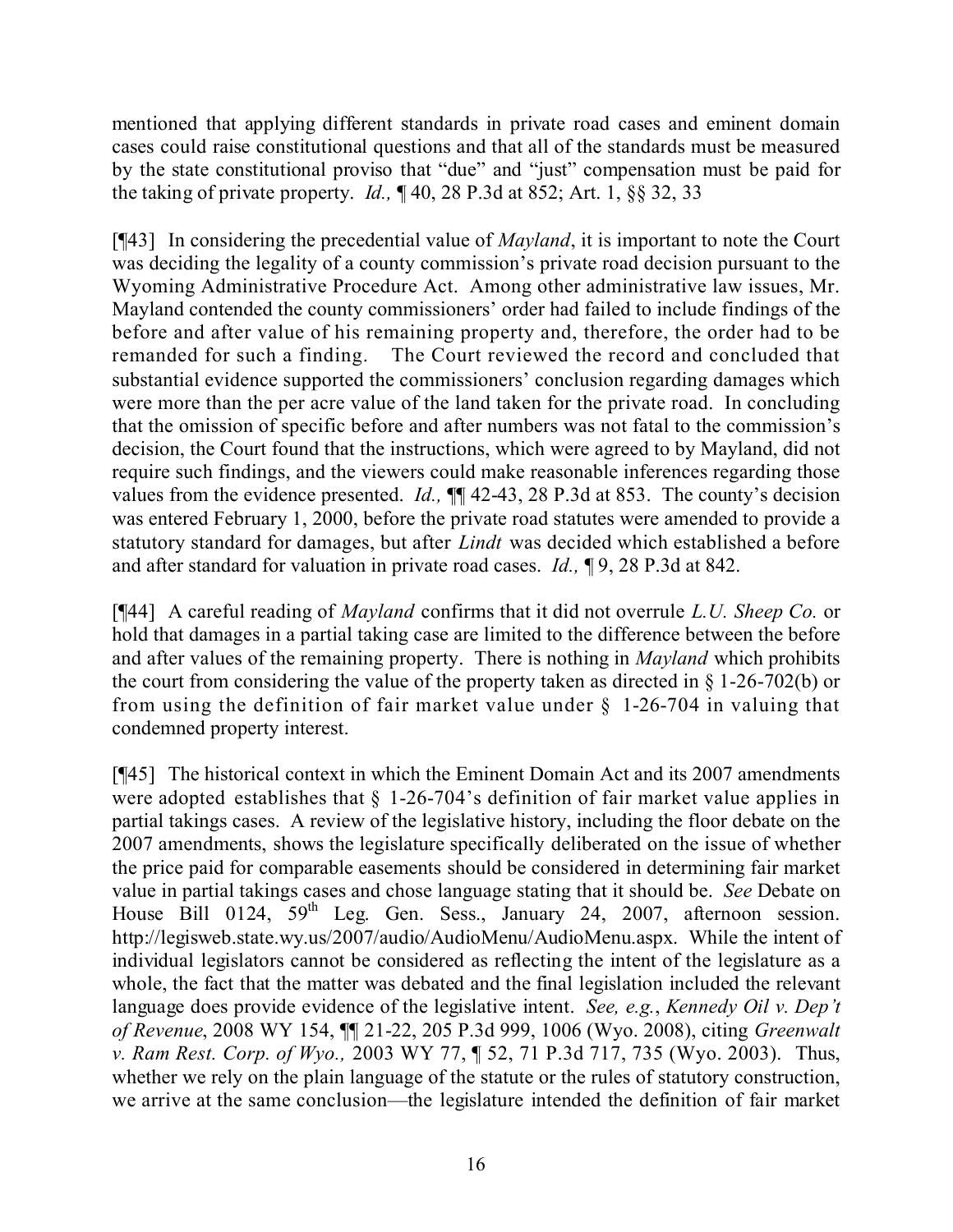value in § 1-26-704 to apply in all takings cases, including partial takings for pipeline easements.

[¶46] We recognize there have been scholarly opinions that question the use of comparable sales of other easements as an appropriate method of valuing easements in condemnation cases. For example, Albert N. Allen's article entitled *The Appraisal of Easements* in Vol. 48, No. 6, Right of Way Magazine 40 (Nov/Dec. 2001) opines that other easement transactions should not be used in appraising the impact on the burdened property, contending that such data is unreliable because easements are not economic units in and of themselves; easement sales introduce project influence into the before valuation; easement transactions are complex making comparison difficult; and easement transactions do not involve willing buyers and sellers. *Id.* at 44-45. It has also been suggested that valuation of easements is an inherently difficult task and there is no truly adequate means of accomplishing it. *See* Wayne C. Lusvardi, *The Appraisal of Easements Under the State Rule Separating Fact from Fiction*, Right of Way Magazine, 15 (July/Aug 1996); Comment, *Judicial Battles Between Pipeline Companies and Landowners: It's not Necessarily Who Wins But By How Much*, 37 Hous. L. Rev. 125 (2000). We must assume the legislature was fully aware of these concerns and yet chose to allow the price paid for "comparable easements" to be considered in the determination of fair market value.

[¶47] While § 1-26-704 may appear to contain unique statutory language, it is not without some precedent. New Mexico statutes pertaining to the acquisition of natural gas or petroleum gathering line easements specifically provide for the use of "the cost of acquisition or any contract to acquire comparable easements" in calculating the market value of the property taken for easements. N.M.S.A. § 70-3A-5(B). A New Mexico court of appeals applied the statute and recognized the propriety of using evidence of comparable easements to establish the value of a condemned pipeline easement in *El Paso Field Services Co. v. Montoya Sheep & Cattle Co.,* 77 P.3d 279, 281 (N.M. Ct. App. 2003).

[¶48] Similarly, some other state courts allow the use of comparable easements in valuing pipeline easements in condemnation cases. A Tennessee court of appeals held in *Water Authority of Dickson County v. Hooper,* 2010 WL 1712968 (Tenn. Ct. App. 2010), that evidence of sales of other easements was admissible for the purpose of determining a condemned easement's value, provided they were comparable. In *Bauer v. Lavaca-Navidad River Authority,* 704 S.W.2d 107, 109-10 (Tex. Ct. App. 1985), a Texas court of appeals held evidence of recent easement sales was admissible on the issue of the market value of a condemned pipeline easement as long as the proposed comparables met three tests: "(1) reasonable similarity; (2) not too remote in time and distance; and (3) not compulsory, but free and open." The use of comparable pipeline easement sales was also identified as an appropriate method of determining value in *Atkinson v. Seminole Pipeline Co.,* 1998 WL 193363 (Tex. Ct. App. 1998) (not designated for publication). *See also*,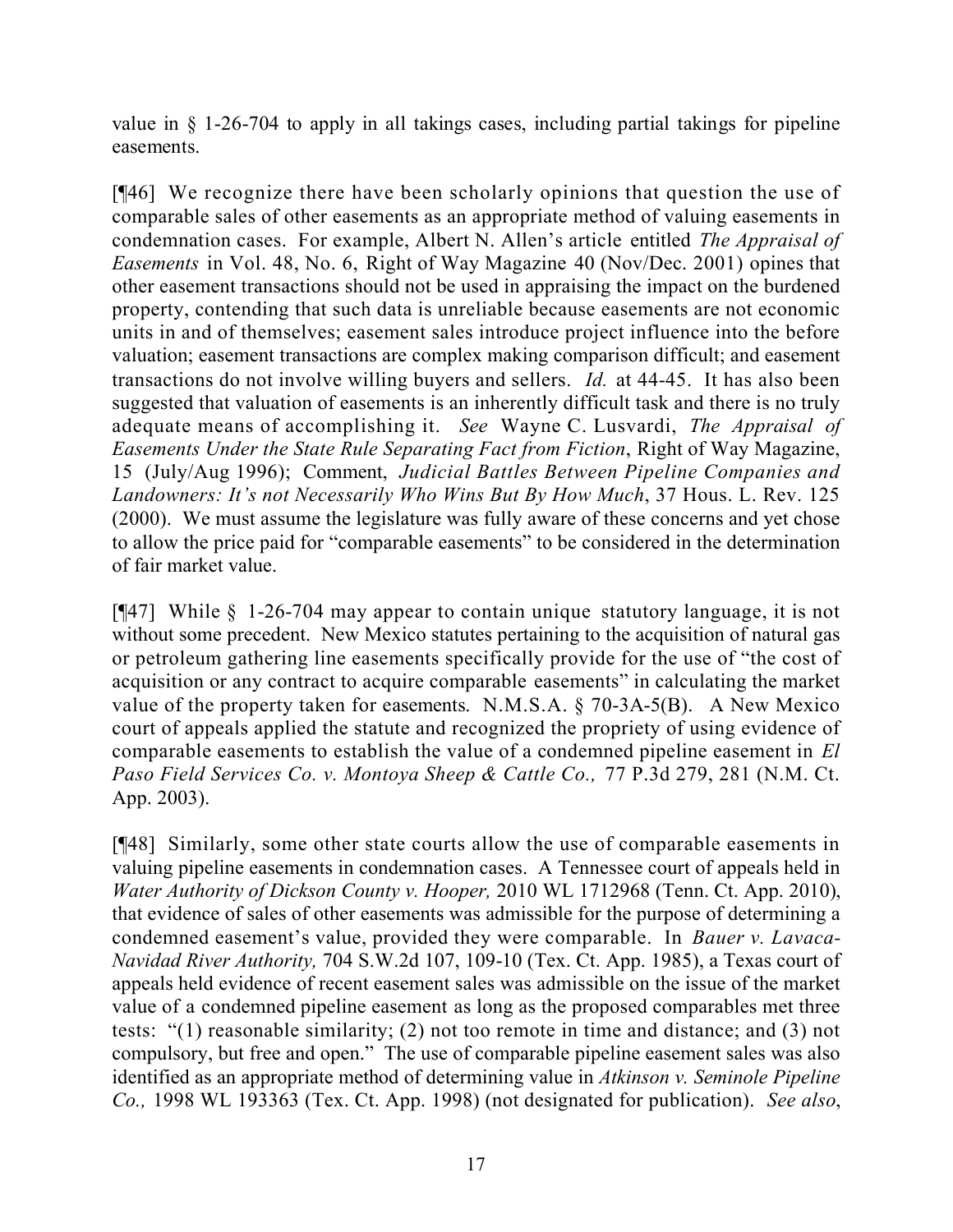*Texas Electric Service Co. v. Linebery,* 327 S.W.2d 657, 665 (Tex. Ct. App. 1959) (recognizing admissibility of other pipeline easement sales to establish market value of easement taken provided they meet the test of comparability). In *Exxon Pipeline Co. v. Zwahr,* 88 S.W.3d 623, 630 (Tex. 2002), the Texas Supreme Court recognized the *Bauer* holding which allowed evidence of comparable pipeline easement sales in condemnation valuation cases when a separate economic unit is established but held that such evidence was not appropriate in that case because the Zwahrs' expert improperly included enhancement from the current project in his evaluation.

[¶49] Wyoming's legislature grappled with the issue of how best to value condemned easements when it amended the Eminent Domain Act in 2007 and made a specific policy choice to allow the use of comparable sales of easements as a tool. Courts should not "usurp the power of the legislature by deciding what should have been said." *Hede v. Gilstrap*, 2005 WY 24, 16, 107 P.3d 158, 163 (Wyo. 2005). It is not this Court's prerogative to ignore the legislature's policy decision. *See City of Cheyenne v. Bd. of County Comm'rs of the County of Laramie,* 2012 WY 156, ¶ 18, 290 P.3d 1057, 1062 (Wyo. 2012). We must, therefore, apply the statute as written. $9$ 

[ $[$ [50] The district court correctly concluded  $\S$  1-26-704 was applicable in determining the value of Greencore's easement. We consider next the question of whether the district court erred when it rejected Barlow's evidence of other pipeline sales to establish the fair market value of the condemned interest.

# *2. Arms' Length Nature and Comparability of Easement Transactions*

[¶51] At trial, in an effort to prove the fair market value of the property taken for Greencore's easement, Barlow introduced evidence showing that between 2002 and 2011 it granted twelve other pipeline easements across its property to various companies. The trial evidence also included easements granted by other landowners on property in the area. Barlow claimed those easements were of comparable type, size and location to the Greencore easement and were, therefore, evidence of the condemned easement's fair market value under  $\S 1-26-704(a)(iii)(B)$  and (C), which allow use of the "price paid for other comparable easements or leases of comparable type, size and location on the same or similar property" and "values paid for transactions of comparable type, size and location by other companies in arms length transactions for comparable transactions on the same or similar property." In addition, Greencore introduced evidence of what it had paid for easements for its pipeline on other properties. The district court concluded the other easements Barlow relied upon to show the fair market value of Greencore's easement were not arms' length or comparable, but Greencore's easements were

 $\overline{a}$ <sup>9</sup> Greencore's expert appraiser, Neal Hilston, recounted criticisms similar to those expressed by the various articles in rejecting comparable easement sales as a means to calculate the fair market value of the Greencore easement over Barlow's property. For the same reasons that it would be improper for this Court to ignore the legislative directive, it was improper for Mr. Hilston to do so.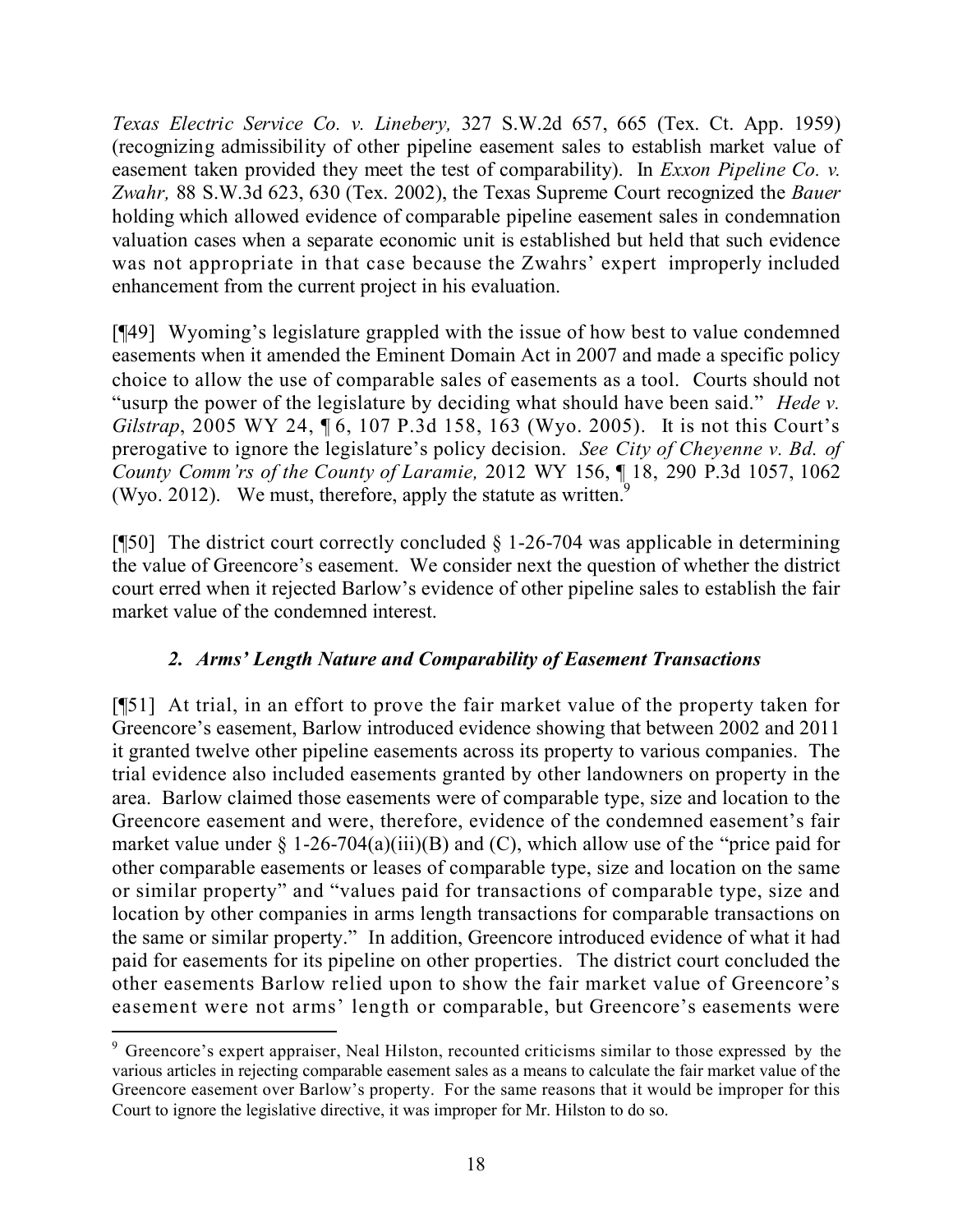comparable. Barlow asserts the district court misconstrued the relevant statutory language in concluding its proposed easement transactions were not comparable, erred as a matter of law by reading it as requiring other easements to be of the same "style"  $10$  as Greencore's easement and improperly determined the transactions were not arms' length.

[¶52] Before we analyze the specific aspects of the district court's decision, it is worthwhile to reiterate the standard of review we set out in Paragraph 14, *supra*. Because the district court held a bench trial, its factual findings are not disturbed unless they are clearly erroneous. With regard to questions of law, however, our review is *de novo*. As a preliminary matter we observe that the district court made some errors of law and this seems to have tainted its factual findings.

# *A. Proffered Easements*

[¶53] The district court concluded, for various reasons found throughout its decision, the easements presented by Barlow were not arms' length or sufficiently comparable. It did not, however, individually evaluate many of the proposed comparables. We will address the district court's findings and conclusions regarding the easements it considered, but note that each proposed easement transaction should have been evaluated to determine whether it was appropriate evidence of fair market value.

| Exh.  | Parties  | Date    | <b>Size</b>  | Initial   | Annual/        | Additional    |
|-------|----------|---------|--------------|-----------|----------------|---------------|
| No.   |          |         |              | Payment   | Subsequent     | Information   |
|       |          |         |              | Terms     | Payment        |               |
| $D-1$ | Barlow/  | 4/17/02 | 100 foot     | $$15$ per | \$7.50 per rod | Traverses     |
|       | Thunder  |         | construction | rod       | annual         | Barlow        |
|       | Creek    |         | easement/    |           |                | property      |
|       |          |         | 50 foot      |           |                | without       |
|       |          |         | permanent    |           |                | connecting    |
|       |          |         | easement     |           |                | to facilities |
|       |          |         | 16 inch      |           |                |               |
|       |          |         | pipeline     |           |                |               |
| $D-2$ | Barlow/  | 7/25/02 | 100 foot     | $$15$ per | \$7.50 per rod | Connects to   |
|       | Bear Paw |         | construction | rod       | with CPI       | another       |
|       |          |         | easement/50  |           | adjustment     | pipeline on   |
|       |          |         | foot         |           |                | Barlow's      |
|       |          |         | permanent    |           |                | property      |
|       |          |         | easement     |           |                |               |

[¶54] Barlow's proffered easements can be summarized as:

 $\overline{a}$ <sup>10</sup> The district court misquoted § 1-26-704(a)(iii)(B) in its decision letter by replacing the word "size" with "style."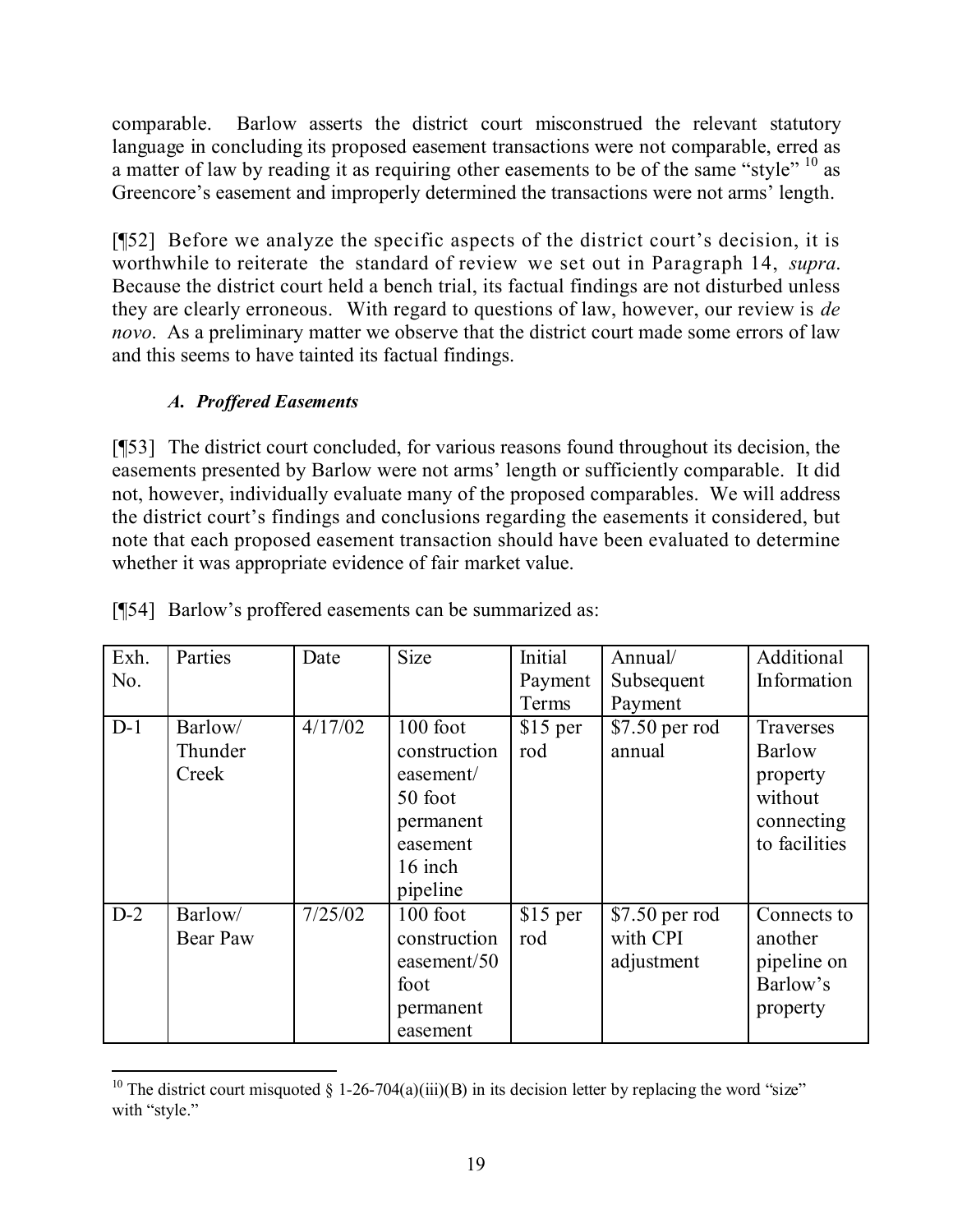|       |                    |         | 16 inch                  |            |                 |               |
|-------|--------------------|---------|--------------------------|------------|-----------------|---------------|
|       |                    |         | pipeline                 |            |                 |               |
| $D-3$ | Barlow/            | 2/17/03 | 100 foot                 | \$15 per   | \$7.50 per rod  | Connects to   |
|       | Optigas            |         | construction             | rod        | with CPI        | receipt point |
|       |                    |         | easement/50              | initial    | adjustment      | on Barlow     |
|       |                    |         | foot                     |            |                 | property      |
|       |                    |         | permanent                |            |                 |               |
|       |                    |         | easement 16              |            |                 |               |
|       |                    |         | inch pipeline            |            |                 |               |
| $D-4$ | Barlow/            | 12/6/04 | 75 foot                  | $$25$ per  | Renewable at    | Connects      |
|       | <b>Western Gas</b> |         | construction             | rod for    | same rate with  | with facility |
|       |                    |         | easement/30              | initial 10 | CPI adjustment  | on Barlow     |
|       |                    |         | foot                     | year       | for additional  | property      |
|       |                    |         | permanent<br>easement 12 | term       | 10 year terms   |               |
|       |                    |         | inch pipeline            |            |                 |               |
| $D-5$ | Barlow/            | 3/21/05 | 100 foot                 | $$15$ per  | \$7.50 per rod  | Connects to   |
|       | <b>Bear Paw</b>    |         | construction             | rod        | annual with     | receipt point |
|       |                    |         | easement/                |            | CPI adjustment  | on Barlow     |
|       |                    |         | 50 foot                  |            |                 | property.     |
|       |                    |         | permanent                |            |                 |               |
|       |                    |         | easement 16              |            |                 |               |
|       |                    |         | inch pipeline            |            |                 |               |
| $D-6$ | Barlow/            | 8/1/05  | 80 foot                  | $$15$ per  | \$7.50 per rod  | Runs          |
|       | Thunder            |         | construction             | rod        | annual          | parallel to   |
|       | Creek              |         | 40 foot                  |            |                 | $D-1$         |
|       |                    |         | permanent                |            |                 |               |
|       |                    |         | easement 16              |            |                 |               |
|       |                    |         | inch pipeline            |            |                 |               |
| $D-7$ | Barlow/            | 9/8/05  | 75 foot                  | \$25 per   | Renewable at    | Runs          |
|       | <b>Western Gas</b> |         | construction             | rod for    | same rate with  | parallel to   |
|       |                    |         | 30 foot                  | initial 10 | CPI adjustment  | $D-4$         |
|       |                    |         | permanent<br>12 inch     | year       | for additional  |               |
|       |                    |         | pipeline                 | term       | 10 year terms   |               |
| $D-8$ | Barlow/            | 5/23/07 | permanent                | $$50$ per  | <b>Barlow</b>   | Connects to   |
|       | Fort Union         |         | easement of              | rod plus   | testified that  | facility on   |
|       |                    |         | two 50 foot              | \$20 per   | annual payment  | <b>Barlow</b> |
|       |                    |         | strips of                | rod        | calculated with | property      |
|       |                    |         | land two 24              | consult-   | two site leases |               |
|       |                    |         | inch                     | ing fee    | and was \$8.75  |               |
|       |                    |         | pipelines                | for loss   | with CPI        |               |
|       |                    |         |                          | of         | adjustment.     |               |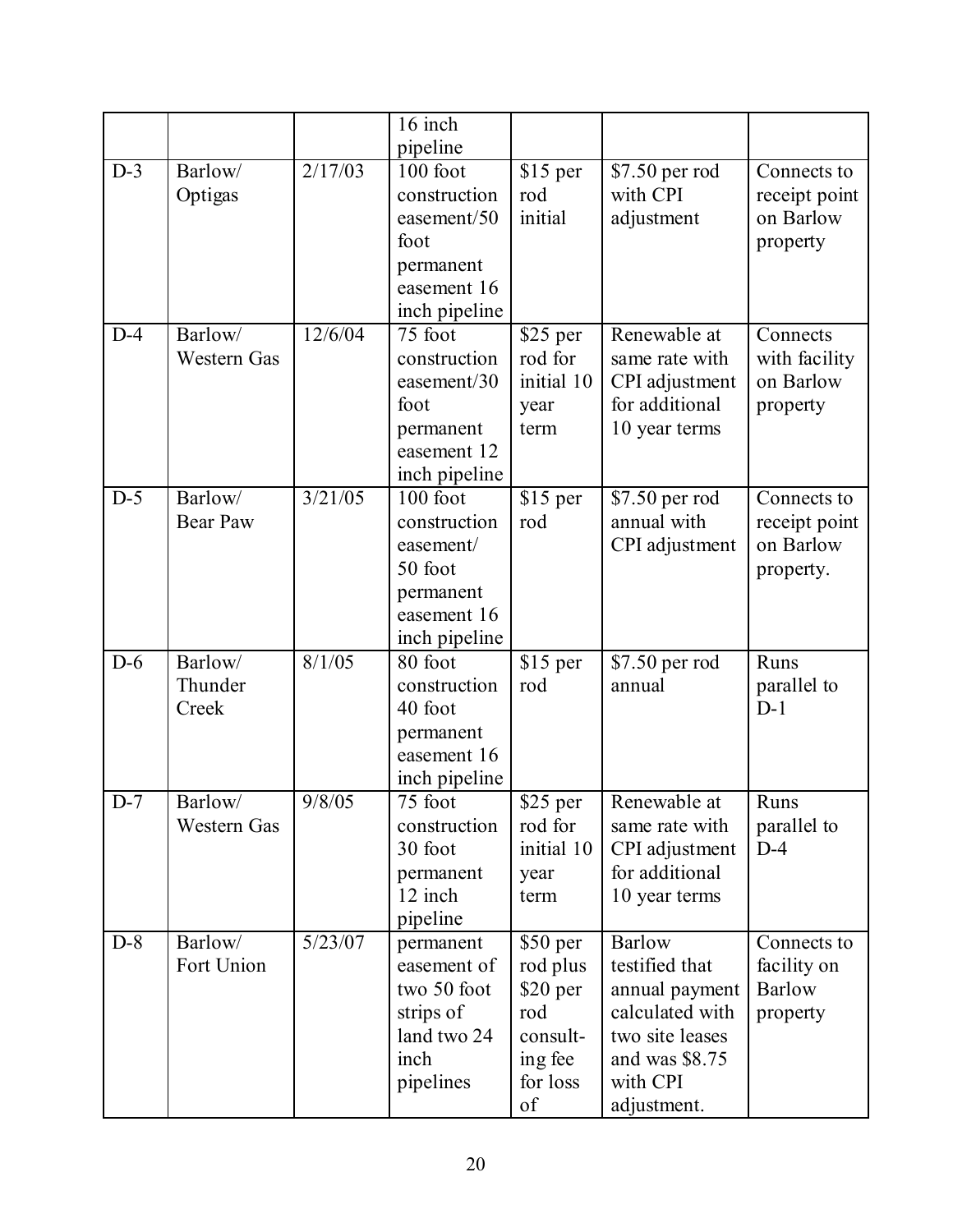|        |                    |         |               | grazing <sup>11</sup> |                 |               |
|--------|--------------------|---------|---------------|-----------------------|-----------------|---------------|
| $D-9$  | Barlow/            | 5/23/07 | 75 foot       | $$25$ per             | Renewable at    | Connects to   |
|        | Western Gas        |         | construction  | rod for               | same rate with  | facilities on |
|        |                    |         | 30 foot       | initial 10            | CPI adjustment  | <b>Barlow</b> |
|        |                    |         | permanent     | year                  | for 10 year     | property      |
|        |                    |         | three 12      | term                  | terms           |               |
|        |                    |         | inch          |                       |                 |               |
|        |                    |         | pipelines     |                       |                 |               |
| $D-10$ | Barlow/            | 2/27/08 | 75 foot       | $\overline{$25}$ per  | Renewable at    | Connects to   |
|        | <b>Western Gas</b> |         | construction  | rod for               | same rate with  | facilities on |
|        |                    |         | 30 foot       | initial 10            | CPI adjustment  | <b>Barlow</b> |
|        |                    |         | permanent     | year                  | for 10 year     | property      |
|        |                    |         | three 12      | term                  | terms           |               |
|        |                    |         | inch          |                       |                 |               |
|        |                    |         | pipelines     |                       |                 |               |
| $D-11$ | Barlow/            | 3/18/09 | 135 foot      | \$30 per              | Renewable at    | Connects to   |
|        | Western Gas        |         | construction  | rod for               | \$25 per rod    | facilities on |
|        |                    |         | 100 foot      | initial 10            | with CPI        | <b>Barlow</b> |
|        |                    |         | permanent     | year                  | adjustment for  | property      |
|        |                    |         | two 24 inch   | terms                 | 10 year terms   |               |
|        |                    |         | pipelines     | which                 |                 |               |
|        |                    |         |               | included              |                 |               |
|        |                    |         |               | \$5 per               |                 |               |
|        |                    |         |               | rod for               |                 |               |
|        |                    |         |               | loss of               |                 |               |
|        |                    |         |               | grazing.              |                 |               |
| $D-12$ | Barlow/            | 4/20/11 | 60 foot       | $$15$ per             | \$7.50 per rod  | Connects      |
|        | Thunder            |         | construction  | rod                   | annual with     | existing      |
|        | Creek              |         | easement/30   |                       | CPI adjustment  | pipeline to   |
|        |                    |         | foot          |                       |                 | wells on      |
|        |                    |         | permanent     |                       |                 | <b>Barlow</b> |
|        |                    |         | easement 3    |                       |                 | property      |
|        |                    |         | inch pipeline |                       |                 |               |
| $E-1$  | Maycock/           | 6/15/99 | 75 foot       | $$25$ per             | Renewable for   | Traverses     |
| $E-2$  | <b>CMS</b>         |         | construction  | rod for               | 3 additional 15 | Maycock       |
|        |                    |         | easement/50   | initial 15            | year terms at   | property,     |
|        |                    |         | foot          | year                  | rates which     | paralleling   |
|        |                    |         | permanent     | term                  | decrease by     | Greencore's   |
|        |                    |         | 24 inch       |                       | \$5.00 per rod  | easement      |

 <sup>11</sup> Mr. Barlow testified that on a "per pipeline" basis, the consideration was \$25 per rod initially plus \$10 per rod for consulting/grazing fees. He also stated that the annual payment was negotiated with other site leases and "equated to \$8.75 per rod per year for this pipeline."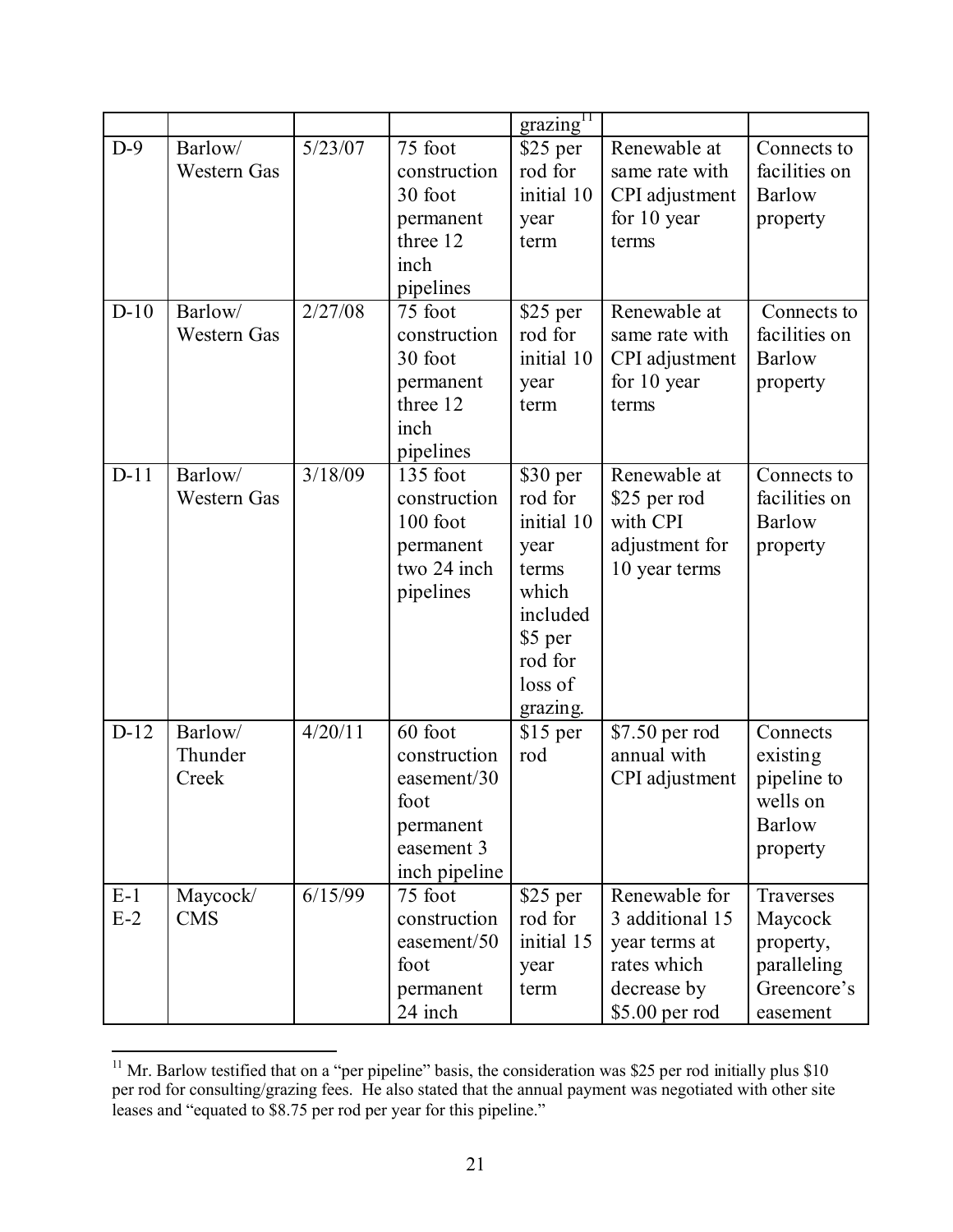|                |                                       |          | pipeline                                                                                |                                                   | for each term                                                                              | for some<br>distance                                                                                  |
|----------------|---------------------------------------|----------|-----------------------------------------------------------------------------------------|---------------------------------------------------|--------------------------------------------------------------------------------------------|-------------------------------------------------------------------------------------------------------|
| $E-3$<br>$E-4$ | Maycock/<br>Western Gas               | 4/29/04  | 50 foot<br>construction<br>20 foot<br>permanent<br>easement 16<br>inch<br>pipeline.     | \$25 per<br>rod for<br>initial 10<br>year<br>term | Renewable for<br>additional 10<br>year terms for<br>\$25 per rod<br>with CPI<br>adjustment | Traverses<br>Maycock<br>property,<br>paralleling<br>$E-1$ and $E-2$<br>and<br>Greencore's<br>easement |
| $E-5$<br>$E-6$ | Maycock/<br>Western Gas               | 6/6/08   | 85 foot<br>construction<br>20 foot<br>permanent<br>easement 16<br>inch pipeline         | \$25 per<br>rod for<br>initial 10<br>year<br>term | Renewable for<br>additional 10<br>year terms for<br>\$25 per rod<br>with CPI<br>adjustment | Negotiated<br>with a road<br>easement<br>which<br>required an<br>annual<br>payment                    |
| $F-4$          | <b>Nisselius</b><br>Ranch/<br>Optigas | 11/18/08 | 70 foot<br>construction<br>30 foot<br>permanent<br>easement for<br>a 6 inch<br>pipeline | \$20 per<br>rod                                   | \$10 per rod<br>with CPI<br>adjustment<br>every three<br>years                             | Connects to<br>another<br>pipeline                                                                    |
| $F-5$          | Mankin/<br>Thunder<br>Creek           | 8/2/05   | 80 foot<br>construction<br>40 foot<br>permanent<br>easement                             | \$15 per<br>rod                                   | \$7.50 per rod<br>annual                                                                   | Pipeline<br>crosses<br>landowner's<br>property                                                        |
| $F-6$          | TLE Ranch/<br>Thunder<br>Creek        | 9/19/11  | 75 foot<br>construction<br>25 foot<br>permanent<br>easement<br>plastic<br>pipeline      | \$25 per<br>rod                                   | \$5.00 per rod<br>annual                                                                   | Connects<br>well on<br>landowners'<br>property.                                                       |

# *B. Arms' Length*

[¶55] The district court rejected Barlow's proposed comparable easement transactions, ruling that they were not the result of arms-length or pressure-free negotiations. The district court individually discussed some, but not all, of the proffered easements in its Findings of Fact and Conclusions of Law: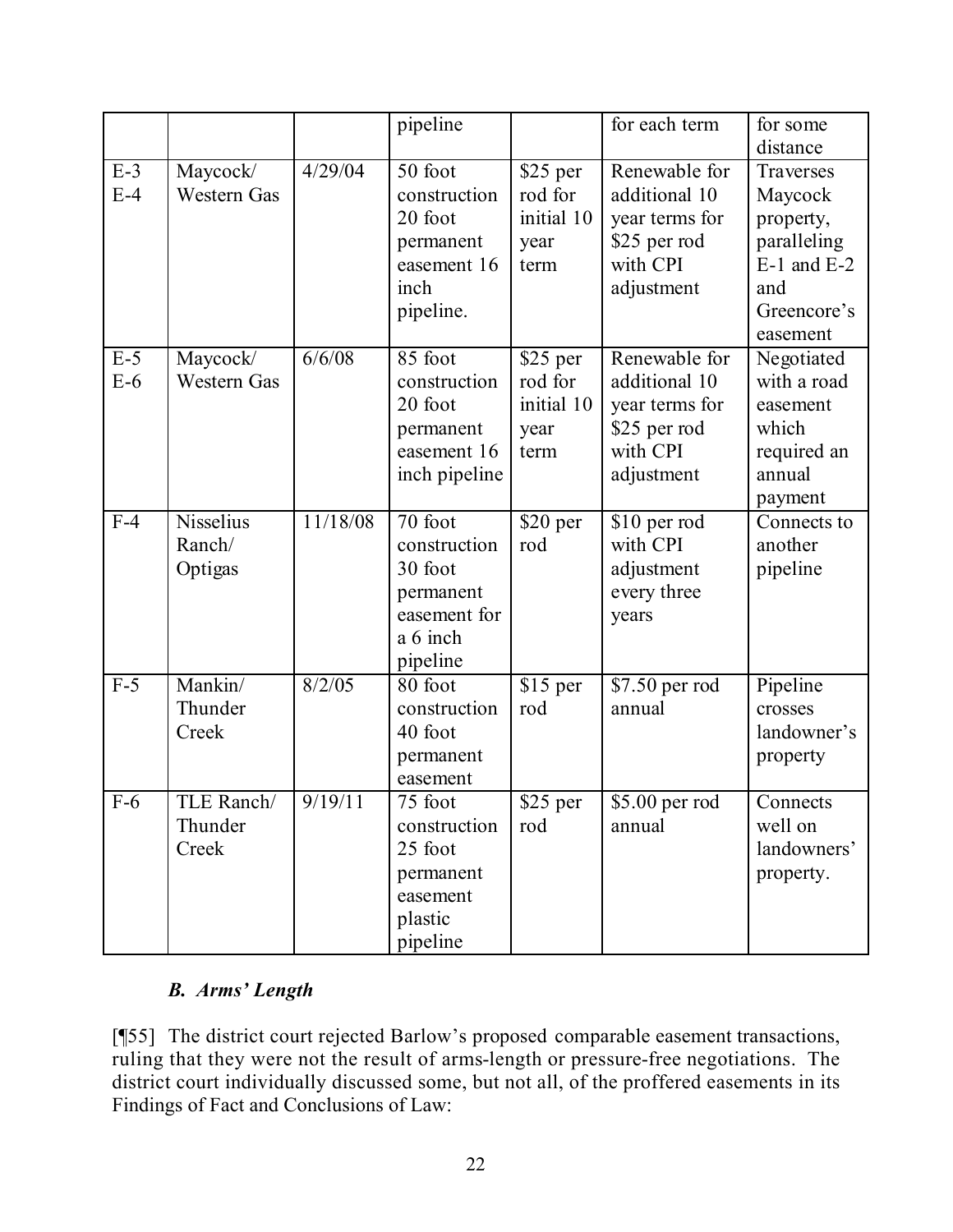[17]b. The evidence that was presented on the circumstances surrounding the price paid by the gas companies for pipeline easements raises serious issues regarding comparability. For example, easements D-7, D-8, D-9, D-10 and D-11 granted by Barlow Ranch were for the expansion of existing gas pipeline facilities on Barlow Ranch property. To expand its facilities on Barlow Ranch property, WGR Resources had no option but to acquire property from Barlow Ranch. Therefore, this was not an arm's length transaction under *Coronado Oil Co. v. Grieves,* 642 P.2d 423, 433 (Wyo. 1982). Other easements relied upon by Defendants involved gas companies acquiring easements needed for access to gas production. For example, easement D-12 between WGR Asset Holding Company and Barlow Ranch, easement F-4 granted by Nissileus Ranch to Optigas, and easement F-6 granted by TLE Ranch, Inc. to Thunder Creek Gas Services, connected to production on the grantor's property. Once the well site was selected, the gas companies had no option but to obtain easements from Barlow Ranch, Nissileus and TLE. Therefore, these were not arm's length transactions.

c. The prices paid by [Western Gas] to Barlow Ranch for easements after May of 2004 (Easements D-4, D-7, D-9, D-10 and D-11) are based on a settlement agreement reached mid-trial in a condemnation action by WGR Resources against Barlow Ranch. The amount paid to settle a condemnation action is not fair market value and is not admissible. *Colorado Interstate Gas Co. v. Unita Development Co.,* 364 P.2d 655 (Wyo. 1961). Mr. Barlow's testimony that the settlement amount was based on the price [Western Gas] paid Maycock Trusts for a similar easement does not change the fact that the settlement agreement clearly stated that the parties' motivation for agreeing to that price was the desire to settle the lawsuit and avoid attorney fees. Exhibit 9. That settlement, and presumably that motivation, set the price for all subsequent easements between [Western Gas] and Barlow Ranch.

d. The evidence showed that the prices paid by the gas pipeline companies included a premium to avoid condemnation and to keep a good working relationship with the Defendants for both the operation of their existing facilities and for possible future acquisitions.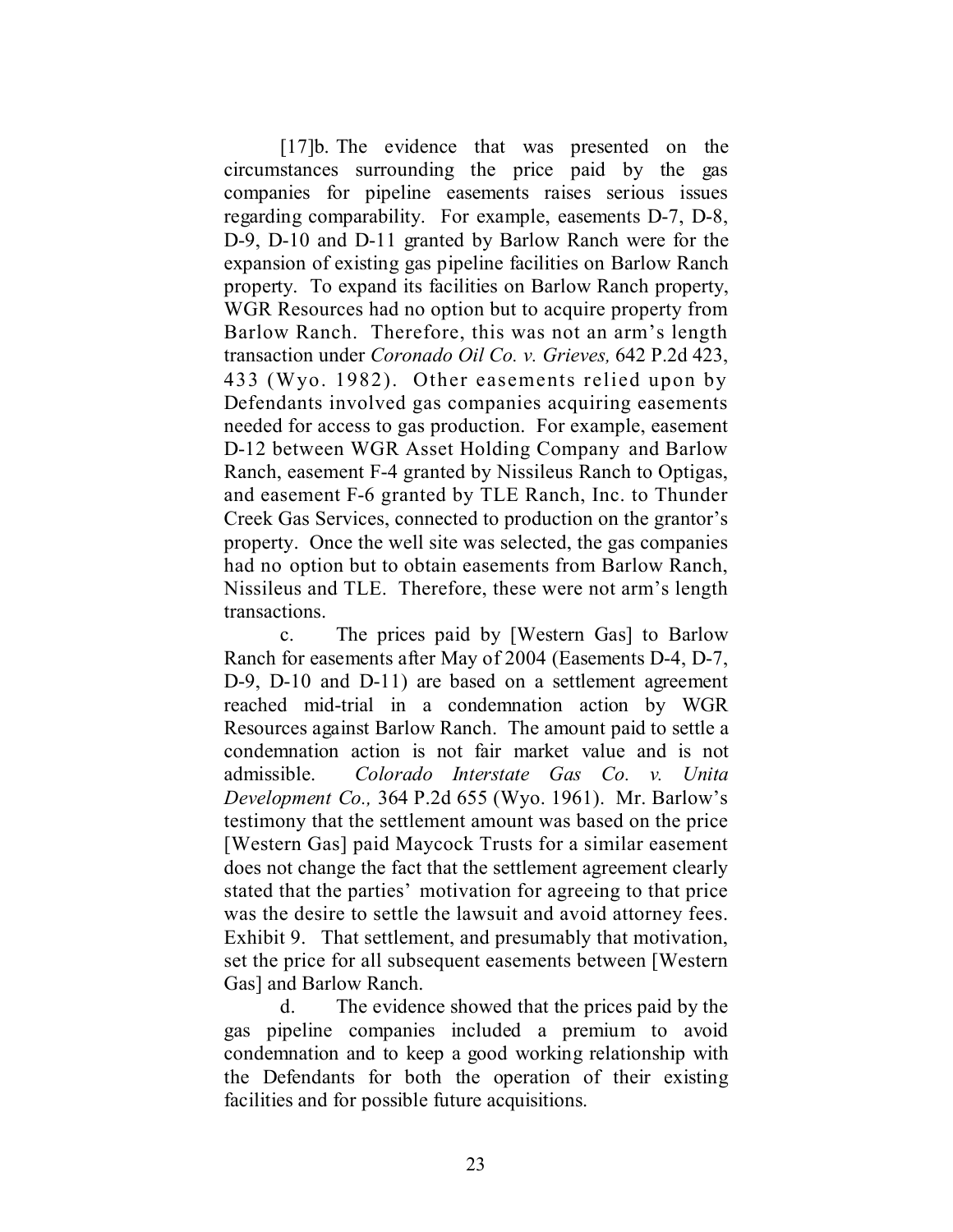[¶56] Section 1-26-704 incorporates the principle that fair market value and comparable sales must be based upon arms' length transactions between willing buyers and willing sellers. Section  $1-26-704(a)(i)$  states:

> (i) The fair market value of property for which there is a relevant market is the price which would be agreed to by an informed seller who is willing but not obligated to sell, and an informed buyer who is willing but not obligated to buy[.]

Similarly, § 1-26-704(a)(iii)(C) states: "Values paid for transactions of comparable type, size and location by other companies in arms length transactions for comparable transactions on the same or similar property."

[¶57] The legislature is presumed to act in a thoughtful and rational manner with full knowledge of existing law. Statutes, therefore, are "to be construed in harmony with the existing law, and as part of an overall and uniform system of jurisprudence" so long as the statutory language does not indicate the legislature intended a change. *See Redco Constr. v. Profile Prop., LLC*, 2012 WY 24, ¶ 37, 271 P.3d 408, 418 (Wyo. 2012) (citations omitted). The willing buyer/willing seller and arms' length concepts are longstanding parts of our jurisprudence *See Grommet v. Newman,* 2009 WY 150, ¶ 52, 220 P.3d 795, 815 (Wyo. 2009); *Mule Shoe*, ¶ 20, 252 P.3d at 956. A transaction is not arms' length if there is "compulsion either on the part of the seller who is obliged to act or on the part of the purchaser, who for personal reasons or necessities, is compelled to pay a higher price than an ordinary purchaser would be willing to pay." 5 Nichols on Eminent Domain, Ch. CT21, § 21.02[5] (Matthew Bender, 3<sup>rd</sup> ed.). Nevertheless, "[a]bsent any showing to the contrary, there is a presumption that the sale was an 'arm'slength' transaction and not under compulsion." *Joe Miller Land Co.,* 467 P.2d at 455-56.

[¶58] It is well settled that prices paid in condemnation actions or under actual threat of condemnation are not proper comparable sales because they are not arms' length transactions. *See, e.g*., *City of Cheyenne v. Frangos,* 487 P.2d 804, 805-06 (Wyo. 1971); *Colorado Interstate Gas Co.,* 364 P.2d at 659. This Court recited the following reasons for the rule against allowing such evidence:

> '\* \* \* The rights of an owner to recover just compensation for the taking of his land are not to be measured by the generosity, necessity, estimated advantage, or fear or dislike of litigation which may have induced others to part with the title to their real estate, or to relinquish claims for damages by reason of injuries thereto. It would be equally unwise, unjust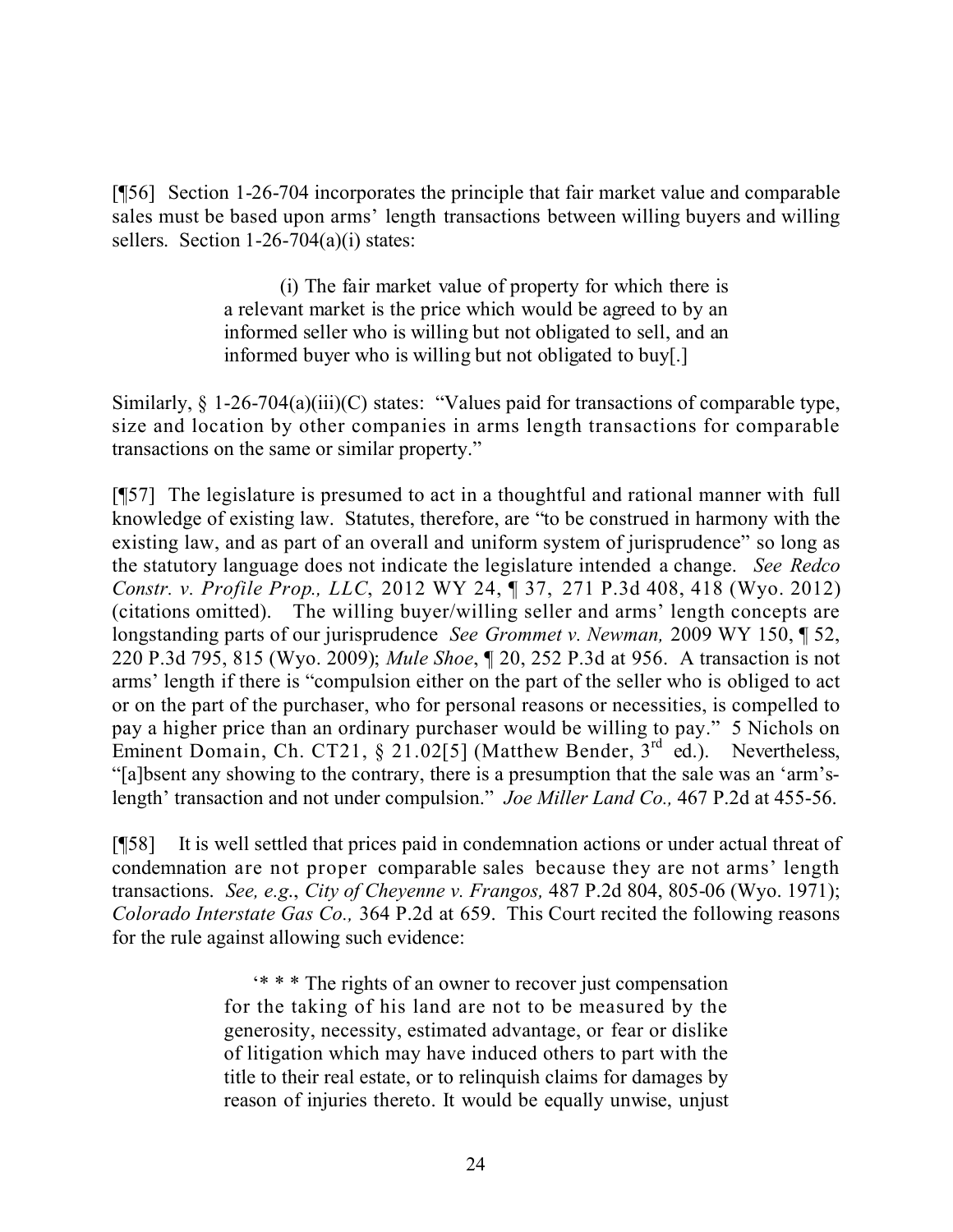and impolitic to make it impossible for a corporation which has taken land by eminent domain to compromise the claims of one owner without furnishing evidence against itself in the cases of all others who had similar claims. \* \* \*'

*Id.* at 659, quoting 4 Nichols, Eminent Domain, p. 71 (3d ed.). However, the mere fact that property is purchased by one vested with the power of eminent domain does not preclude admission of evidence regarding the sale, provided the transaction was fair. *Frangos,* 487 P.2d at 806. Consequently, just because condemnation was an option for the buyer does not mean the transaction was inherently unfair or necessarily preclude admission of evidence of the sale.

[¶59] Relying on *Coronado,* the district court seemed to conclude as a matter of law in Paragraph 17(b) that the simple fact the pipelines had to connect to facilities on the landowners' properties meant the sales were not arms' length because they did not involve a willing buyer. Instead, the district court concluded, the buyers were compelled to purchase the easements because of the location of other facilities. *Coronado* involved the condemnation of a road across Grieves' property by Coronado, an oil company. *Coronado,* 642 P.2d at 426. Coronado claimed the district court erred by admitting an access agreement between Grieves and another producer as evidence to establish the amount of just compensation and this Court agreed. We noted that the only access to the drilling site was across Grieves' land so the producer had "no recourse but to pay the demanded price or resort to condemnation. It was obliged to buy. That is not a willingseller, willing-buyer atmosphere within the rule. It is an agreement reached under threat of condemnation." *Coronado,* 642 P.2d at 439-40.

[¶60] For two reasons, we conclude the district court in the present case placed too much emphasis on the required location factor referenced in *Coronado.* First, the comparable sale offered in *Coronado* was made "under threat of condemnation" and apparently resulted in an inflated price. As we stated earlier, prices paid in condemnation actions or under actual threat of condemnation are not admissible as comparable sales. *Frangos,*  487 P.2d at 805-06; *Colorado Interstate Gas Co.,* 364 P.2d at 659. The *Coronado*  decision specifically states that the rejected easement was made under threat of condemnation, thus falling within the general rule.

[¶61] The second reason we reject *Coronado's* statement that a sale is not arms' length when the easement is placed in a "required" location is the case was decided on the law existing prior to the adoption of the Eminent Domain Act. As we recognized in *L.U. Sheep Co., 790 P.2d at 669, the Eminent Domain Act "implicitly abrogated earlier* contrary decisions in the law of eminent domain." In 2007, the legislature specifically authorized consideration of comparable easements in valuing partial takings. Section 1-  $26-704(a)(iii)(B)$  and (C). In the context of pipeline easements, the pipeline route is chosen by the project developer and it will often connect to a facility or another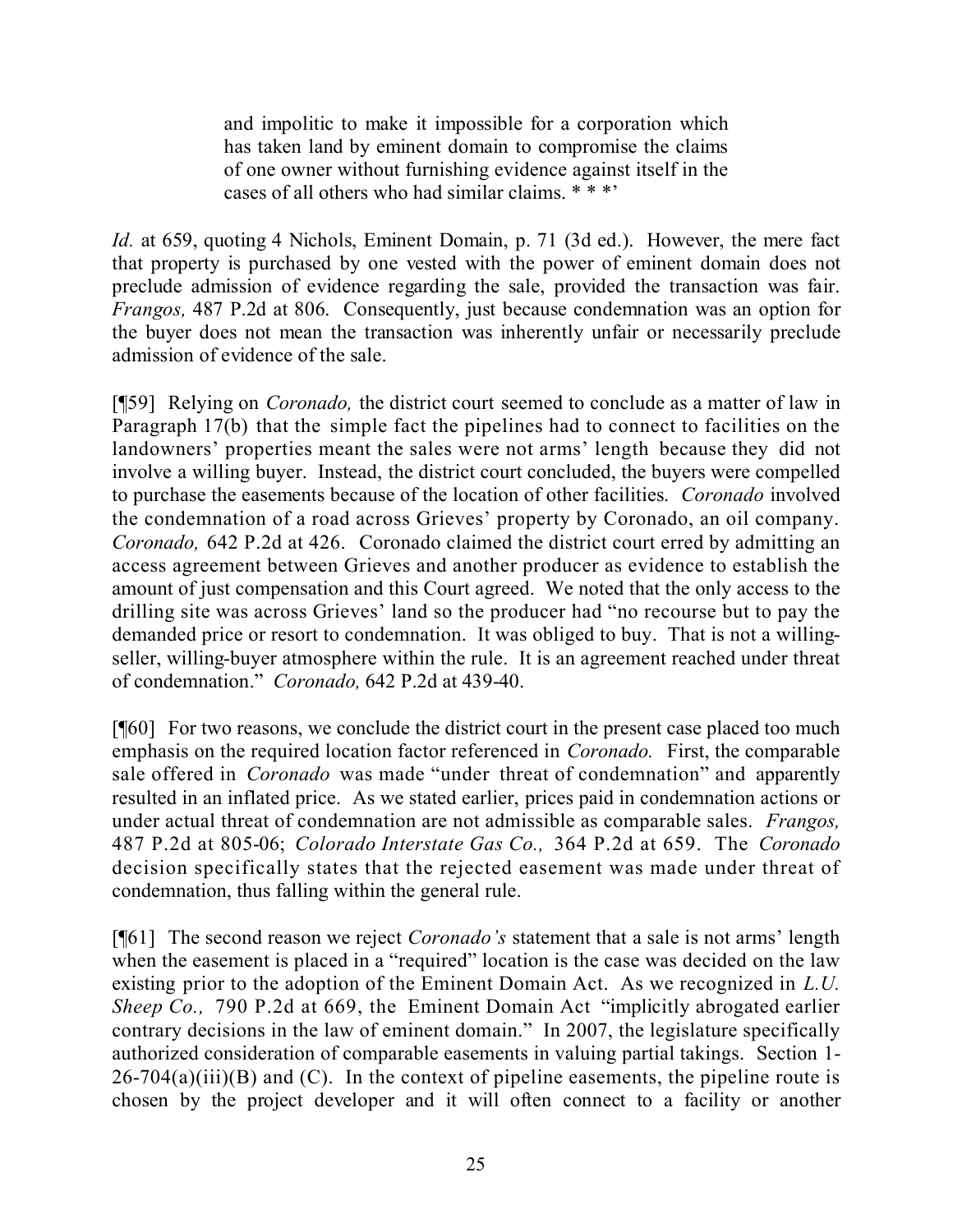pipeline—that is the nature of the business. The location of pipelines, therefore, will be driven by economics, in that the developer will choose the most cost effective route and, in that regard, will make a determination that the location is "required."<sup>12</sup> When the legislature mandated that only arms' length transactions be considered as comparables, it did so with an understanding of how the mineral industry designs projects and uses the power of eminent domain. We do not believe the legislature intended that a proposed easement be rejected as an appropriate comparable simply because it is part of a larger project or the location chosen by the company was the most expeditious, shortest or most cost effective. If that were true, the project developer would possess nearly unlimited power to determine the location was "required" and most mineral development easements would be excluded as comparables, in direct contradiction of the statutory directive to use comparable easements to establish fair market value.<sup>13</sup> We conclude the legislature's intent was to use the market for comparable easements as a tool to determine fair market value in pipeline condemnation cases. In order to give effect to that intent, we reject *Coronado's* statement that a transaction is not arms' length simply because the project developer "requires" the easement be placed in a certain location.

[¶62] We conclude, therefore, the district court erred as a matter of law by ruling that the transactions referenced in Paragraph 17(b) were not arms' length because they were placed in "required" locations. The district court also erred by categorically rejecting the easements across Maycocks' property as comparables on the basis that they were not arms' length transactions because "most" of them were in required locations.

[¶63] In Paragraph 17(c), the district court also ruled that easements D-4, D-7, D-9, D-10 and D-11 between Western Gas and Barlow were not appropriate comparables because they were executed subsequent to an easement given in settlement of a 2004 condemnation action between the parties. The district court ruled that all of those easements were tainted by the condemnation.

[¶64] The district court erred as a matter of law in concluding that all the transactions between the parties after a condemnation action were not arms' length. To reiterate, the rule requires actual condemnation or threat of condemnation to bar use as a comparable

 $\overline{a}$  $12$  In fact, the other Greencore pipeline easements which the district court relied upon in valuing the easement across Barlow's property were part of the larger Greencore pipeline project, and the company chose its route so that it would follow existing pipelines. As such, it could be argued the other Greencore pipeline easements were placed in "required" locations.

<sup>&</sup>lt;sup>13</sup> We recognize that our decision conflicts with statements in the Micheli and Smith law review article discussed above. They stated that a sale of an easement which was necessary for a larger project involves a compelled buyer and, therefore, was not arms' length and could not be used to establish fair market value. M. Micheli and M. Smith, *The More Things Change, the More Things Stay the Same: A Practitioner's Guide to Recent Changes to Wyoming's Eminent Domain Act*, 8 Wyo. L. Rev. 1, 15 (2008). The only authority they rely upon is *Coronado,* which we have explained does not support that interpretation.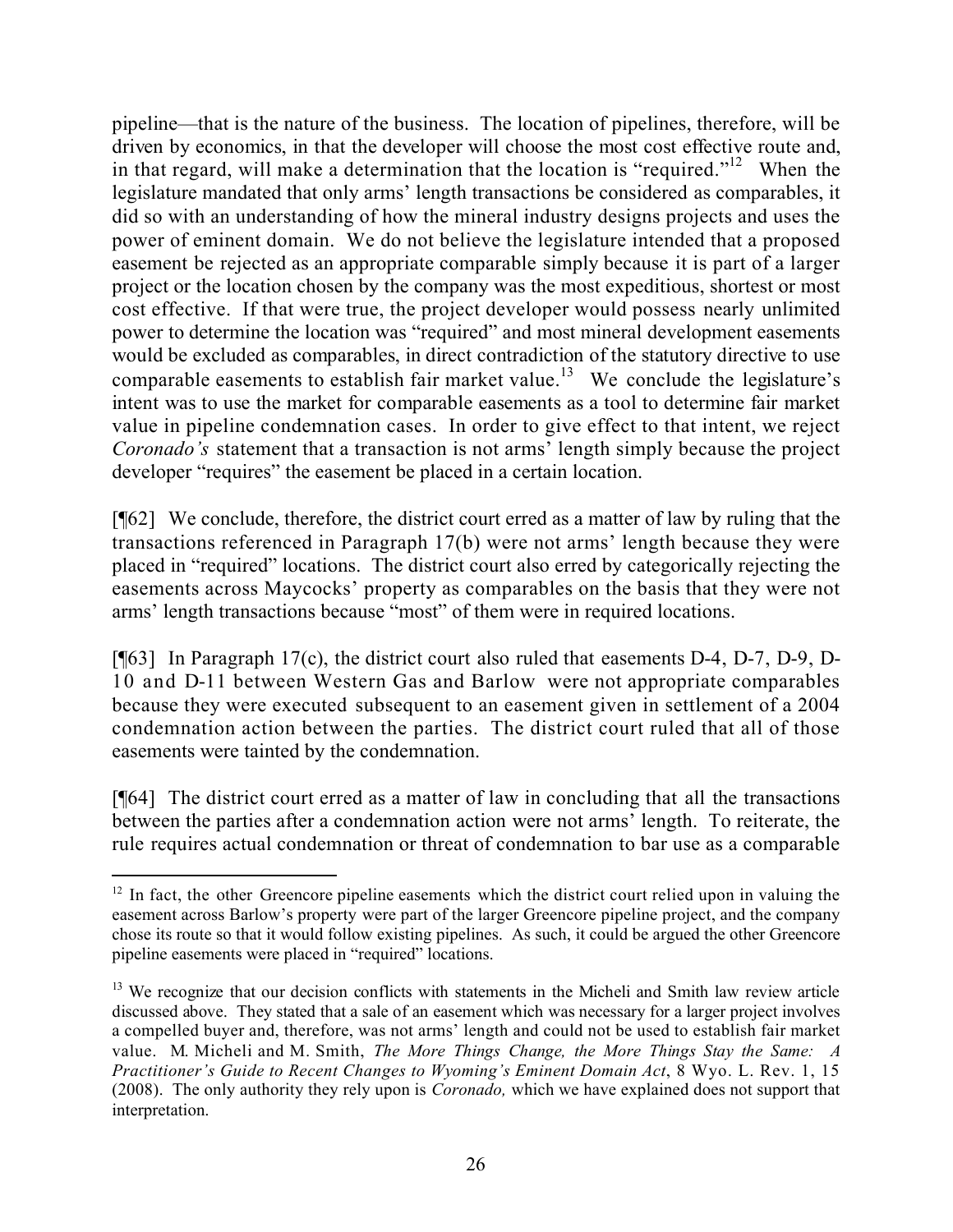sale. It does not state that all subsequent transactions between parties who were previously involved in a condemnation action are likewise disqualified as comparable transactions. Indeed, if that were the rule, companies would be inclined to pursue condemnation and that certainly is not the intent of the Eminent Domain Act which encourages private negotiations and agreements.

[¶65] Because an incorrect application of law can lead to errors in findings of ultimate fact, the district court's legal error infected its ultimate factual findings. *See, e.g*., *Brown,* ¶ 40, 141 P.3d at 685-86; *Jackson Hole Mountain Resort Corp.,* ¶ 17, 109 P.3d at 561. The record does not support a finding that the later Western Gas easements offered by Barlow were the result of condemnation actions or under actual threat of condemnation. The easement given in settlement of Western Gas's condemnation action was not offered as a comparable sale by Barlow, although the settlement agreement and easement were presented by Greencore as Plaintiff's Exhibit 9. The easement was for a seventy-five foot construction/thirty foot permanent easement for a twelve inch pipeline and the compensation was \$25 per rod for ten years, renewable for additional ten year periods for \$25 per rod plus a CPI adjustment.

[¶66] The easements included in the district court's ruling were given in 2004, 2005, 2007, 2008 and 2009 by Barlow to Western Gas. The district court concluded the condemnation action had determined the price for each because the later easements provided the same compensation as the condemned easement. However, the D-11 easement had different consideration than the others, specifying \$30 per rod for the initial 10 year term, which included \$5.00 for loss of grazing. In addition, both Western Gas and Mr. Barlow testified there was no condemnation or threat of condemnation involved with the later easements. Mr. Barlow stated that the amounts paid by Western Gas subsequent to the condemnation were the same as the settlement amount but were based upon what Western Gas had paid Maycock for a similar easement in April 2004, which was prior to the easement given in settlement of the condemnation action.

[¶67] Furthermore, Mr. Barlow testified that he agreed to less compensation for the D-9 easement than another company had paid for the D-8 easement given on the same date because he felt the price paid by Western Gas for D-9 "was the market" and "a fair price." Western Gas's representative, Ronald Lightley, testified similarly, describing the negotiations as normal and stating that, although he was aware of a prior condemnation action involving Western Gas and Barlow, he did not pay any attention to it. Given the uncontradicted evidence indicating the transactions were fairly negotiated, it was improper for the district court to categorically reject all of the easements given by Barlow to Western Gas after the 2004 condemnation action on the grounds they were not arms' length transactions.

[¶68] In Paragraph 17(d), the district court concluded Barlow's proposed comparables were not the result of arms' length transactions because the gas companies paid Barlow a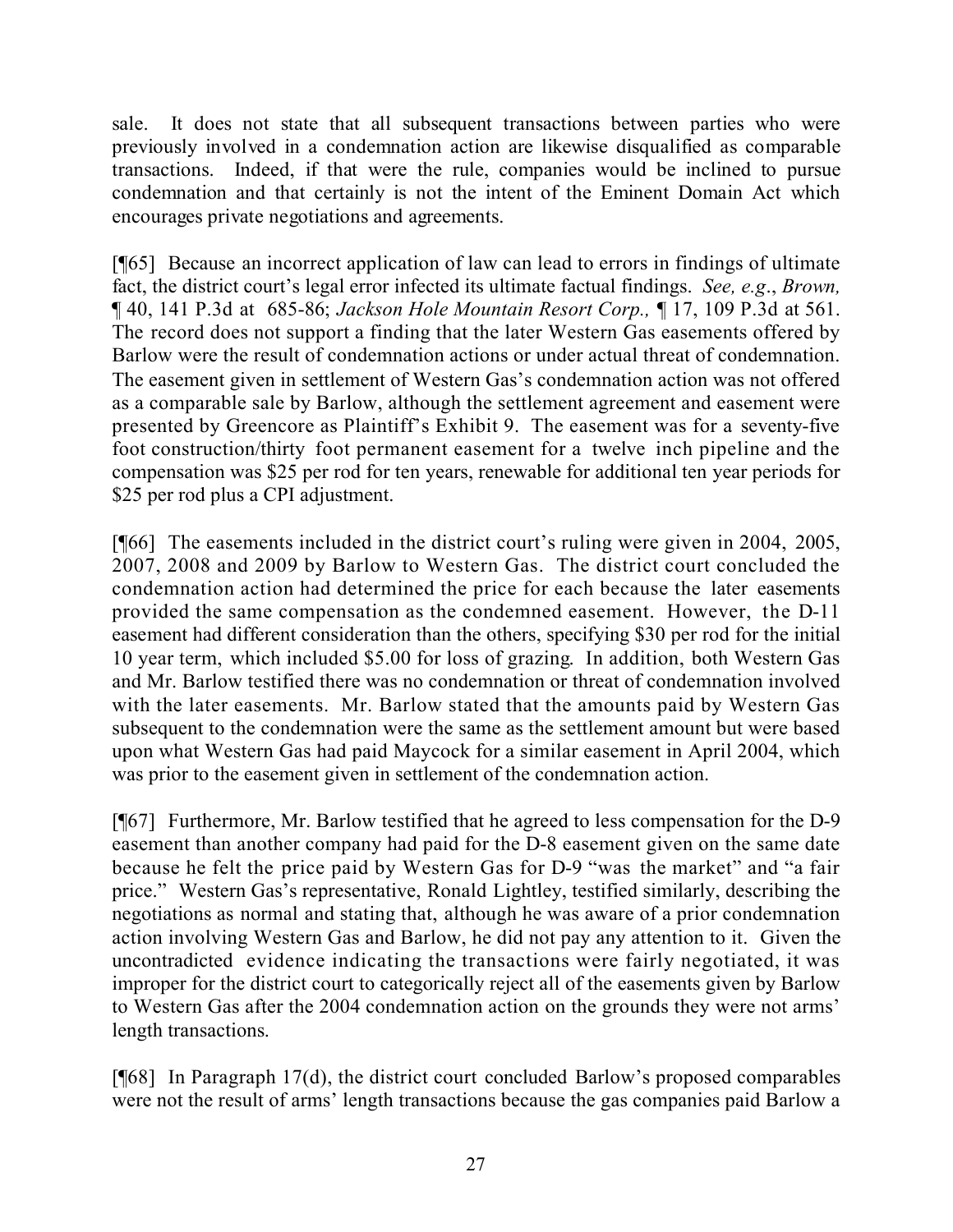"premium" to make it easier to work with him in the future. The court also stated in Paragraph 6 of its decision that some of the easements "were negotiated in an effort to placate Mr. Barlow so future dealings with him would go more smoothly." These are factual findings and we, therefore, apply our clearly erroneous standard of review.

[¶69] The district court did not identify any particular easements or testimony when it made its findings that the companies paid a "premium" to "placate" Mr. Barlow. Mr. Barlow testified that the D-1 through D-12 easements were all freely negotiated, and we are not directed to any evidence showing otherwise. Looking specifically at the easements mentioned by the district court in Paragraph 17(b), as we mentioned earlier, Mr. Barlow testified there was no threat of condemnation during the negotiations for the D-7 easement. He also stated he did not ask for "more money from Western Gas because of the location of the pipeline." In fact, the agreed upon price was Western Gas's initial offer. As we noted above, Mr. Barlow stated the D-8 and D-9 easements were freely negotiated with no threat of condemnation and he felt the consideration for the D-9 easement "was the market" and "a fair price." Mr. Lightley negotiated the D-9 easement for Western Gas. He testified in general about how he approached negotiations with landowners and specifically about the D-9 easement. He stated his general rule for negotiations was "[w]hen you work for companies, you want to get the pipeline right-ofway for the most inexpensive price you possibly can." He said that before he started a negotiation he looked at what his company and other companies had paid for other similar easements and came up with "a range of potential pricing that was acceptable, because you always want to try to negotiate the best deal for the company." Mr. Lightley testified that generally if negotiations were not successful, the company could change the route but he had always been successful in his negotiations. He stated that he never used condemnation as a "tool . . . to force a price or to negotiate with" and had never been involved in a condemnation action. Mr. Lightley testified that, although he was aware of a prior condemnation action involving Western Gas and Barlow, he did not pay any attention to it in his negotiations with Barlow.

[¶70] Mr. Lightley also testified the negotiation for the D-10 easement was "regular" and "what we thought the value was." He discussed the price with company management and "it was offered and it was accepted." Mr. Barlow testified he negotiated the D-11 easement with Mr. Lightley and it was freely negotiated with no threats of condemnation. Mr. Barlow provided the following testimony regarding the negotiations with Thunder Creek for the D-12 Easement:

> Q. Were there any threats of condemnation in connection with this?

> > A. No, there weren't.

. . . .

Q. Were there any negotiations over this easement for a greater or lesser sum on the part of either party?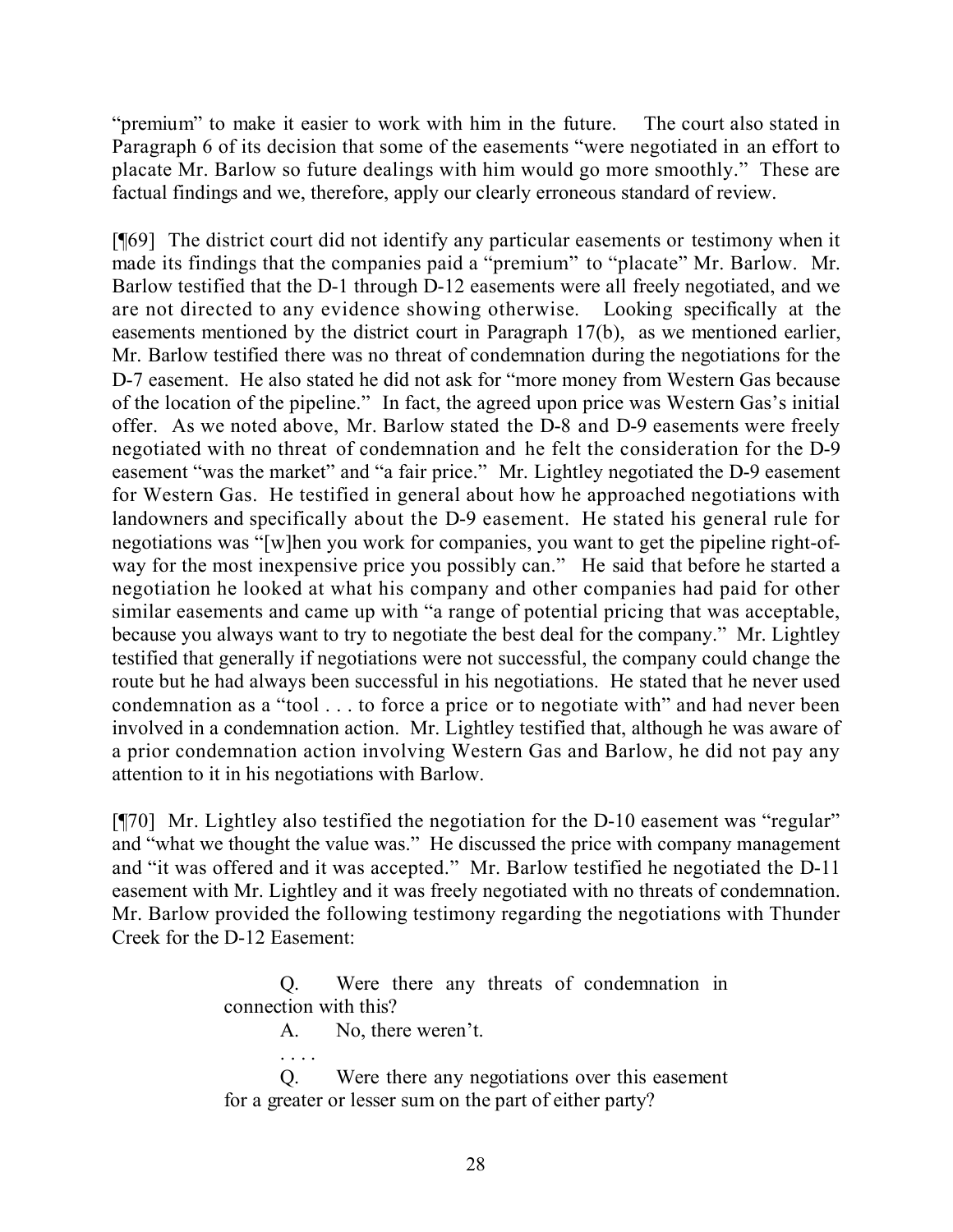A. No, there were not. I felt that was what the market was; and when [the Thunder Creek representative] came to me, we discussed it; and we had previous agreements with this company; and that's where I felt the market was; and so that's what we agreed to.

Q. So, basically, the amount that Thunder Creek offered was the amount Barlow Ranch accepted; and the parties discussed this during the course of negotiations.

- A. Yes, that's correct.
- Q. Was it freely negotiated in your opinion?
- A. Yes, it was.

[¶71] Daniel Werth, a Thunder Creek representative, testified the pipeline associated with Exhibit D-12 had to cross Barlow property and, consequently, the company's options were limited to negotiating with Barlow, condemnation or not doing the project. However, he stated that condemnation was not threatened and Thunder Creek had never used that option. He testified, in general, that Thunder Creek preferred not to use condemnation because it "does not promote well-being with Thunder Creek in the community," and, because Thunder Creek might have future dealings with the community, it wanted to "keep the peace." He also stated that the amounts paid by Thunder Creek for easements represented values "currently being negotiated for right-ofways" by the company's right-of-way agents and represented the "going rate" for "easements of this type."

[¶72] Exhibits F-4 and F-6 involved other landowners. Exhibit F-4 was a pipeline easement granted by Nisselius Ranch to Optigas. Lee Conley, a representative of Optigas, testified by deposition at the trial and stated the price paid for that easement "was based on our experience and past precedence that we understood were set by other companies and for what we had been paying for the rest of our acreages in the this area, or the rest of our right[s]-of-way in this area." Although he testified that condemnation was an option for Optigas, he was confident that it would not be necessary. When asked if Optigas would be "willing to pay a little bit more to keep the peace," he stated, "I think we tried to pay market value, but – but we do try to maintain relationships to keep the peace." He clarified that what he meant by market value was the "going rate" for comparable pipeline easements.

[¶73] Exhibit F-6 was a pipeline right of way granted by TLE Ranch to Thunder Creek. Thomas Edwards, the owner of TLE Ranch, testified at the trial that there was no threat of condemnation and the F-6 easement was freely negotiated. He described the offers and counteroffers made by the parties in arriving at the final amount. Thunder Creek representative, Mr. Werth, confirmed Mr. Edwards' testimony regarding Exhibit F-6, stating there was no threat of condemnation.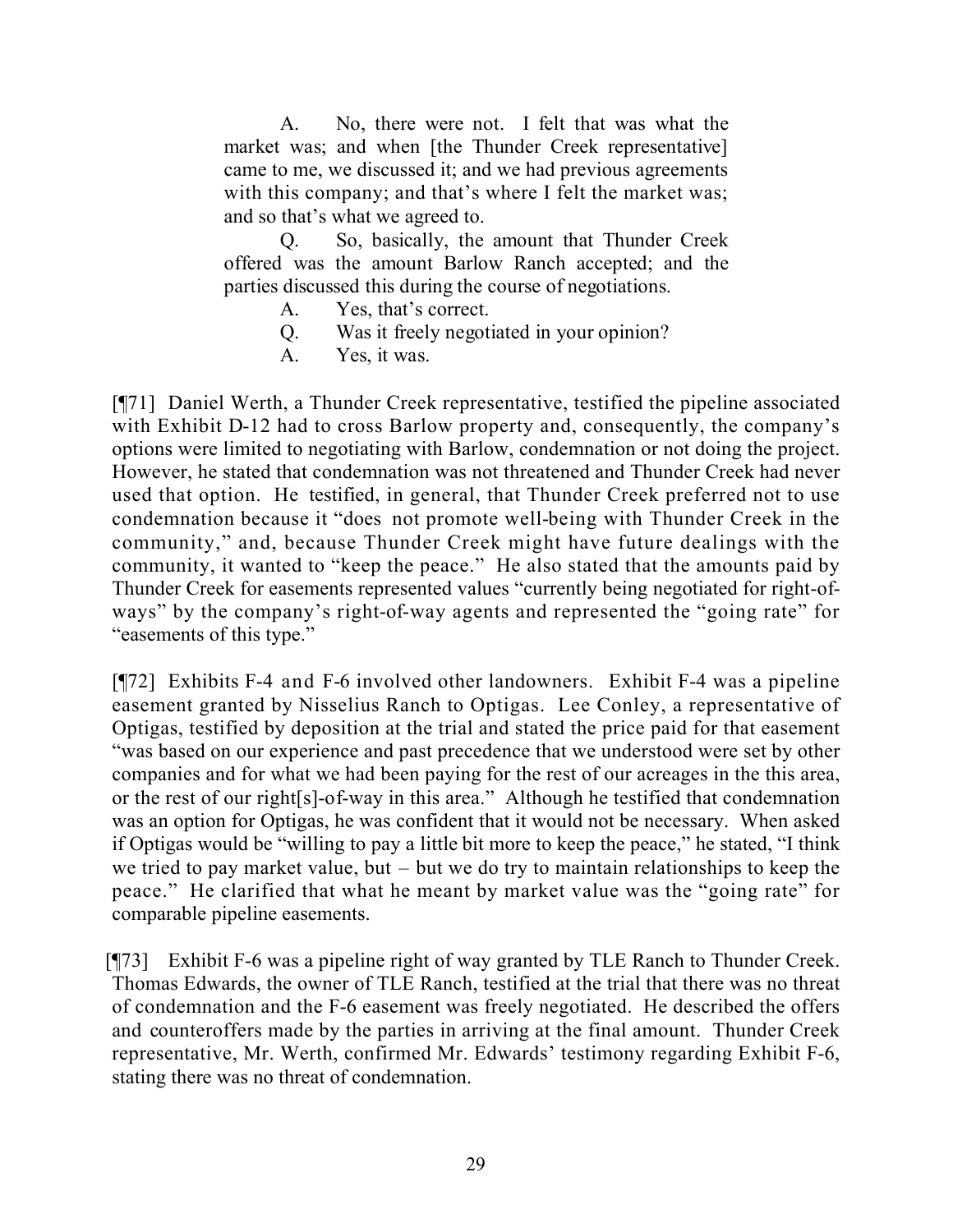[¶74] Despite this uncontroverted evidence, the district court concluded the easements were not arms' length because the companies paid a "premium" to Mr. Barlow to "placate" and keep a good relationship with him. The evidence described above does not support those conclusions. The company representatives acknowledged the desire to maintain an amicable relationship with landowners; however, we are not directed to any evidence showing that a "premium" was paid to avoid condemnation or to placate Mr. Barlow or other landowners. Moreover, the very fact that the companies were acquiring easements across others' properties means the parties will have an ongoing relationship as they will be utilizing different estates in the same property. A universal rule that such a relationship negates the arms' length nature of the sale would essentially nullify the statute which allows evidence of comparable easements on the same or similar property. We conclude, therefore, the district court's findings that the transactions were not arms' length because the companies paid a "premium" to "placate" Mr. Barlow were clearly erroneous and do not support its decision to reject the easements as comparables.

# *B. Statutory Comparability Factors*

[ $[$ 75] Sections 1-26-704(a)(iii)(B) and (C) set out parameters for using other easements as comparables to determine fair market value:

> (iii)The determination of fair market value shall use generally accepted appraisal techniques and may include:

> . . . . (B) The price paid for other comparable easements or leases of comparable type, size and location on the same or similar property;

> (C) Values paid for transactions of comparable type, size and location by other companies in arms length transactions for comparable transactions on the same or similar property.

[¶76] The legislature identified factors to be considered in determining whether an easement or lease is comparable to the condemned easement by specifying "comparable type, size and location on the same or similar property." *Id.* Under our rules of statutory interpretation, we start with the plain language of the statute. *Michael's Constr.,* ¶ 12, 278 P.3d at 705. The term "type" is defined as: "a class, kind or group set apart by common characteristics." *Merriam-Webster's Dictionary* 531 (New Edition 2005). Employing that definition, the district court was required to evaluate the similarities and dissimilarities of the condemned easement and the proposed comparable easements and their impacts on the properties they burden to determine if they are of a comparable "type." This analysis could, therefore, consider the purpose of the easements; the construction methods and materials used, in this case, in the pipelines; the term of the easements, i.e., whether perpetual or limited; and any other evidence which comes to bear on whether the two easements and their corresponding pipelines have similar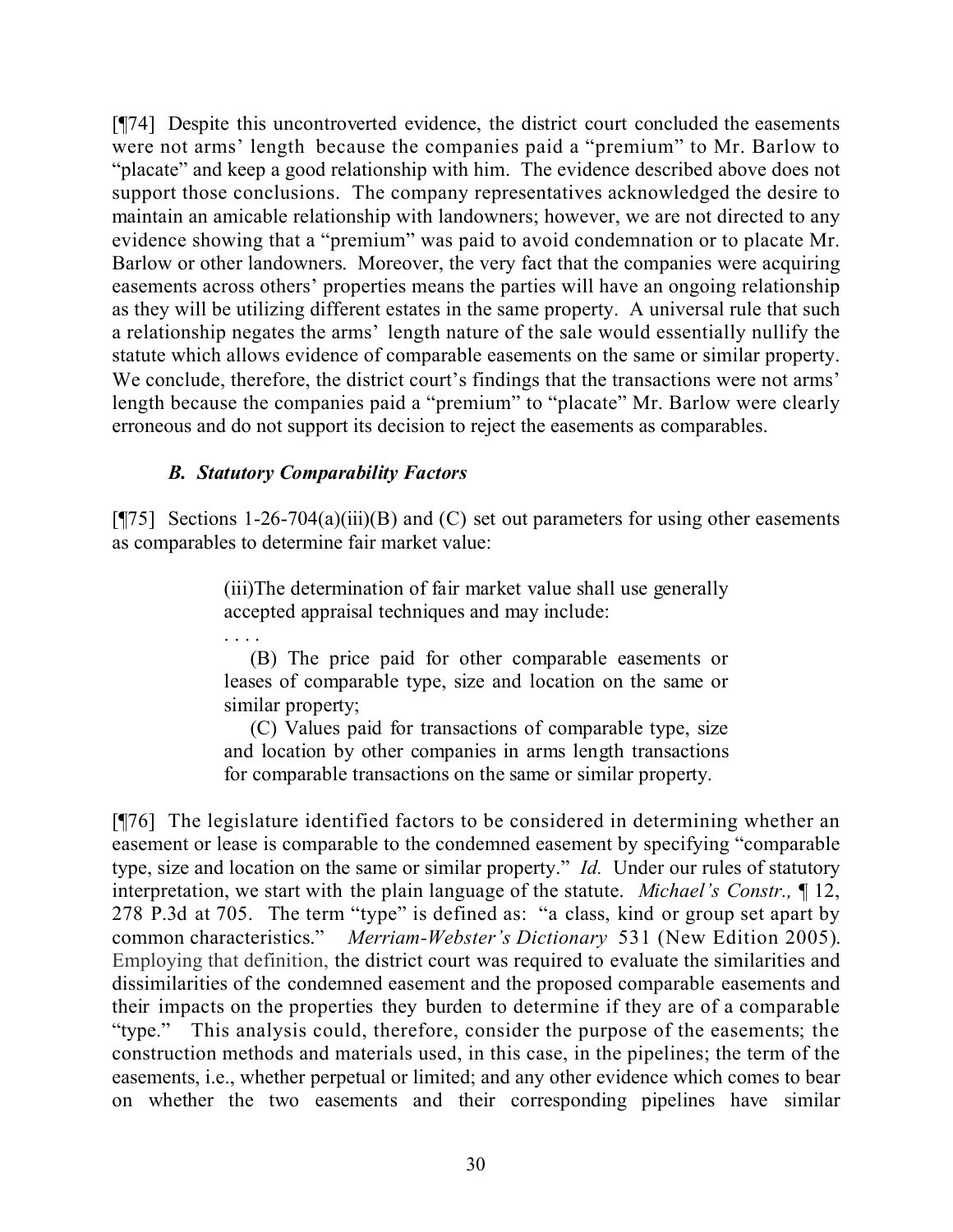characteristics. The "size" of the two pipeline easements must be compared in terms of the diameter of the pipelines and the lengths and widths of both the construction and permanent easements. The easements must also be compared in terms of "location on the same or similar property." Thus, the nature and uses of the lands burdened by both the proposed comparable and the condemned easement must be evaluated.

[¶77] In light of our rule that, if possible, we construe statutes in harmony with the existing law, *see Redco Constr.*, ¶ 37, 271 P.3d at 418, we presume the legislature amended § 1-26-704(a) with full knowledge of this Court's decisions holding admissible evidence of "other sales of the same or similar property, which were transacted reasonably close in time and distance and under comparable market conditions." *Reed*, 553 P.2d at 1036. We likewise presume the legislature amended the provision with knowledge of this Court's statements that no general rule exists as to the degree of similarity required between other property and the property at issue. "It is axiomatic that comparable sales are not and never can be 'identical' to the subject property, since no property can physically be in the exact same location as another property." 7A Nichols on Eminent Domain, Chap. G13, § G13.02[2] (Matthew Bender, 3rd ed.).Value must be determined by "making adjustments for prices of those [comparables] that are more similar or dissimilar to condemned property." *Frangos,* 487 P.2d at 807.

[¶78] The district court concluded the proffered easements were not comparable to Greencore's easement for the following reasons:

> 10. All of the easements the Defendants presented as "comparable" to the easements obtained in this case were for natural gas pipelines. The evidence did not establish that the anticipated life and usefulness of natural gas pipelines and production is similar to the proposed carbon dioxide pipeline in this case. To the contrary, the evidence showed that the anticipated life and production of gas in coal bed methane fields is substantially less than what is anticipated for the carbon dioxide pipeline in this case. Those shorter anticipated terms make "annual" or "renewal" payment terms inapplicable in determining the value of the interest being taken in this case. The evidence did not establish that the economics of natural gas production were comparable to the economics of enhanced oil recovery through carbon dioxide injection.

[¶79] Instead of evaluating the proposed comparables using the statutory factors, the district court compared the economics of Greencore's business with the economics of the methane gas production business. The law is well established that the value of property taken is determined by the loss to the owner not the gain to the taker. *See, e.g.*, 4 Nichols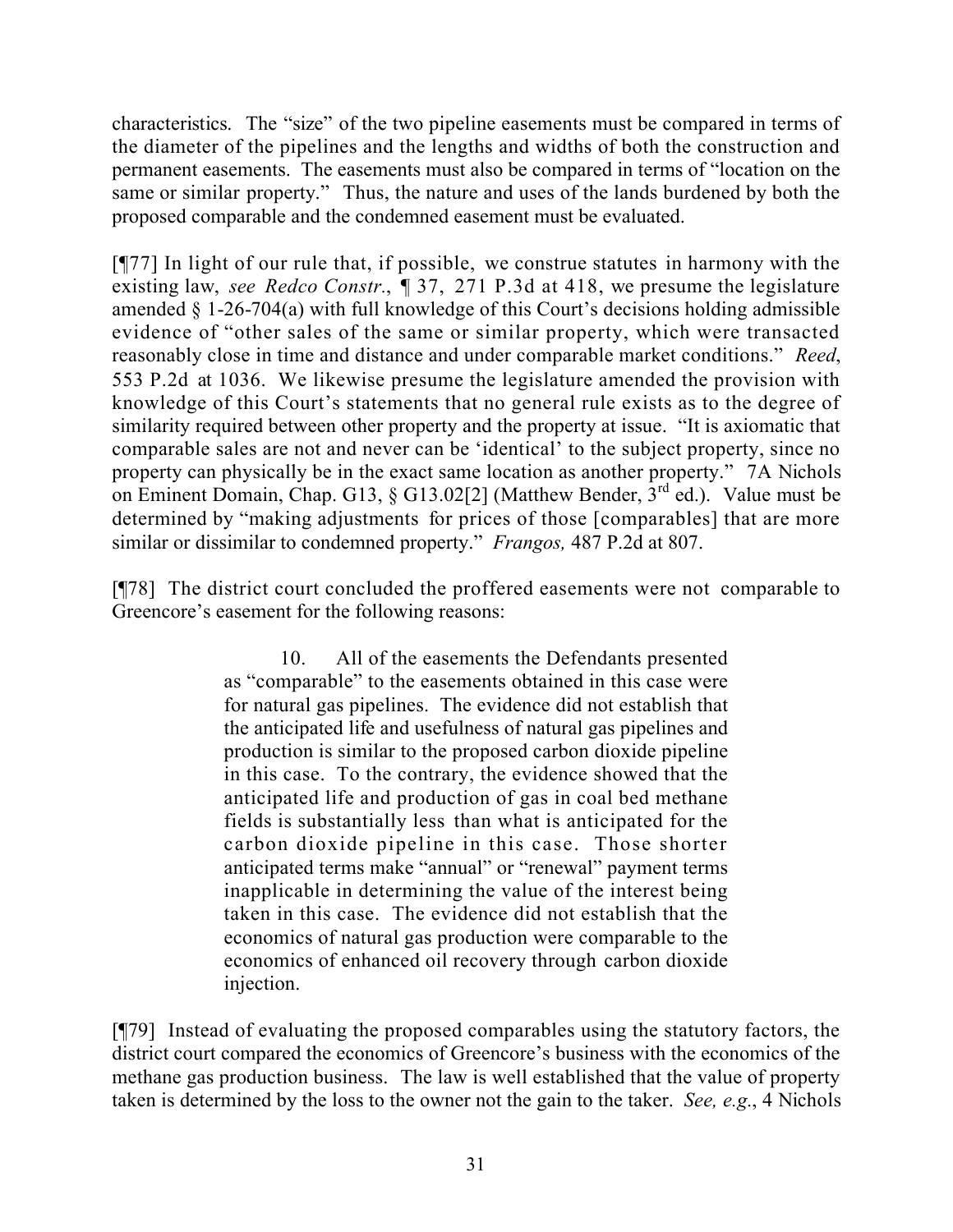on Eminent Domain, Ch. 12, § 12.03 (Matthew Bender, 3rd. ed). "The just compensation to which an owner is entitled when his property is taken by eminent domain is regarded in law from the point of view of the owner and not the condemnor. In other words, just compensation in the constitutional sense is what the owner has lost, not what the condemnor has gained." *Id. See also*, *Kimball Laundry Co. v. United States,* 338 U.S. 1, 5, 69 S.Ct. 1434, 1437-38, 93 L.Ed. 1765 (1949) (holding "gain to the taker . . . may be wholly unrelated to the deprivation imposed upon the owner, [therefore] it must . . . be rejected as a measure of public obligation to requite for that deprivation"); *Coronado,*  642 P.2d at 432 (holding damages in condemnation actions are "to be paid for the property taken or damaged"). When the district court referred to the economics of Greencore's business as compared to the natural gas business, it clearly employed an improper point of reference—the value of the property to Greencore, the condemnor/taker.<sup>14</sup> That was an error of law.

[¶80] It appears that the district court did attempt to evaluate the proposed comparables on the basis of "type" in Paragraph 17(a) of its decision:

> a. Section  $1-26-704(a)(iii)(B)$  requires that the easements relied upon are of a comparable type. The Court finds that the easements relied upon by Defendants are all high pressure gas pipelines which contain flammable materials.

> The Greencore pipeline is 232 miles long, carries carbon dioxide, which is a waste product, and does not connect to any of the facilities on Defendants' property. . . .

. . . .

[¶81] The record does not support the district court's conclusion that CO2 and natural gas pipelines are not comparable in terms of type. The trial evidence established that the natural gas and carbon dioxide pipelines were essentially the same. Mr. Barlow testified he had witnessed the installation of natural gas pipelines and Greencore's carbon dioxide pipeline on his property. They were all high pressure steel lines and were constructed by

 $\overline{a}$  $14$  Greencore seems to concede this error in its reply brief in its cross appeal, although in a slightly different way:

<sup>[</sup>T]he Trial Court focused on the difference between Greencore's use of the land it acquired and the gas companies' use of the land they acquired. This analysis has nothing to do with fair market value of the ranchland acquired by Greencore. Instead, this analysis focused on the economic benefits and other gains to companies who acquired the land, not the loss of ranchland suffered by Barlow.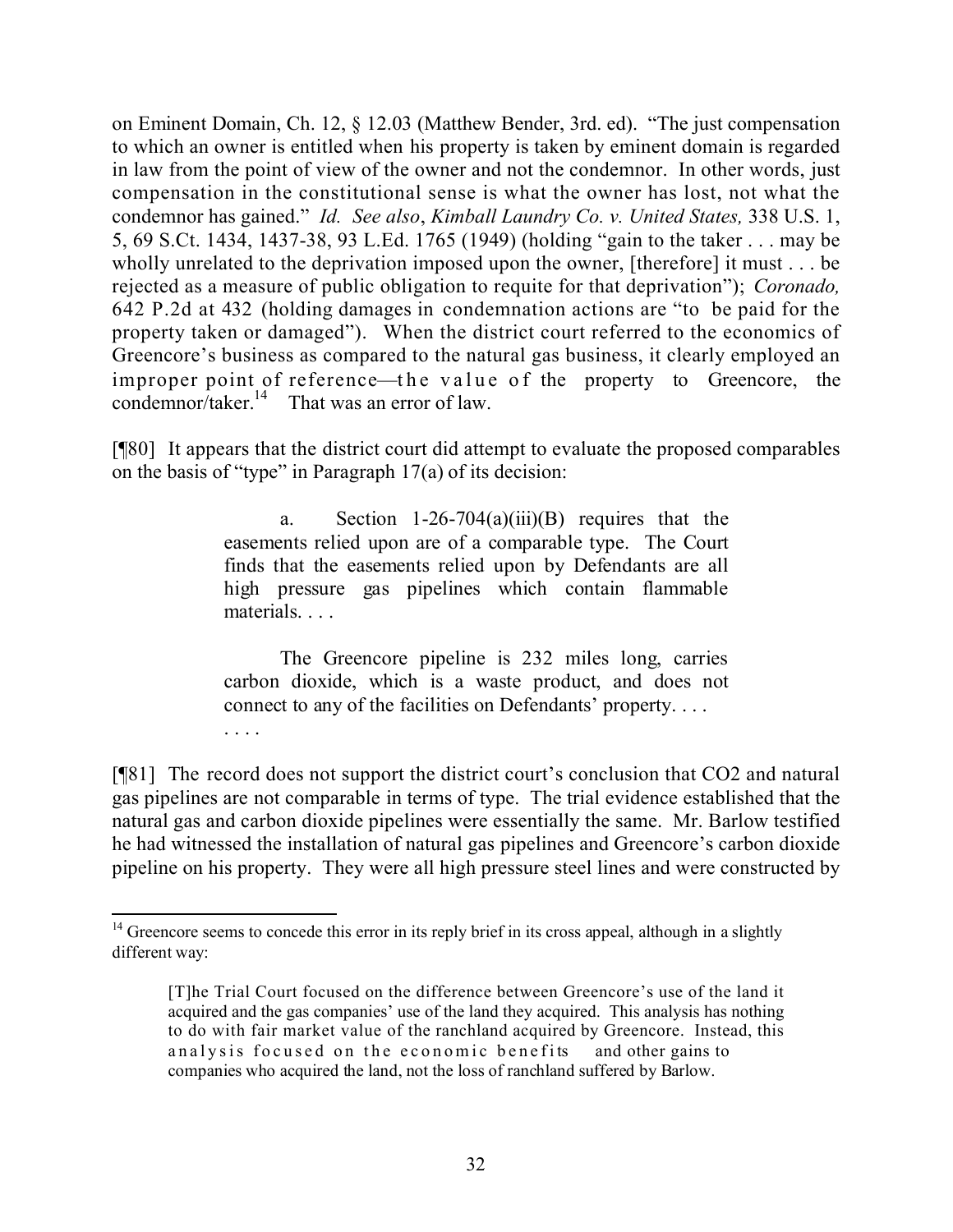the same companies using the same types of construction techniques. Photographs which were admitted into evidence showed the lines were similar. Mr. Maycock and another area landowner, John Mankin, also testified that the Greencore pipeline was similar in construction to the natural gas pipelines on their properties.

[¶82] Without elaboration, the district court also mentioned that natural gas is flammable, while carbon dioxide is not. There is authority for looking at safety risks and their effect on the value of the property in valuing pipeline easements. *See, e.g*., *Hoekstra v. Guardian Pipeline, LLC,* 726 N.W.2d 648, 655-56 (Wis. Ct. App. 2006); *Fanning v. Mapco, Inc.,* 181 N.W.2d 190, 197 (Iowa 1970). Although we make no determination on whether such evidence would have been proper in this case, if such evidence were developed it could possibly fall within the determination of whether pipelines carrying different materials were comparable in terms of type. However, other than a brief mention that carbon dioxide is not flammable or hazardous by one of Greencore's witnesses, we are directed to no evidence that a natural gas pipeline is more dangerous or any associated danger was somehow factored into the compensation paid for the proposed comparables. In addition, the evidence demonstrated that (without taking into account annual payments and renewal options) the prices paid per rod for the CO2 easements, which averaged \$50 per rod, were actually higher than the prices paid for the natural gas easements offered as comparables. This indicates that the particular gas conveyed and any associated safety concerns did not affect the value of the easements. Consequently, on this record, there was no basis for distinguishing between the pipelines on the basis of the product transported and the district court's finding that Barlow's proposed natural gas pipeline easements were not comparable to Greencore's CO2 easement on that basis was clearly erroneous.<sup>15</sup>

[¶83] We turn now to the easements the district court did find to be comparable and used to establish value in this case—Greencore's other easements. The Greencore carbon dioxide pipeline is 232 miles long; 141 miles of it crosses private and state lands and the remainder crosses federal lands. Greencore was able to obtain easements from sixtythree of the sixty-six landowners the pipeline crosses and paid an average of \$50 per rod with no annual payment. Barney Brooks, a representative of Greencore's parent company, testified that the range paid by Greencore was \$25 to \$75 per rod,<sup>16</sup> with the majority falling between \$49 and \$55 per rod. With one exception (the Mankin easement), we are not directed to detailed evidence about the other Greencore easements and the lands they crossed. Mr. Brooks testified:

<sup>15</sup> Carbon dioxide is considered natural gas for excise taxation purposes. *Amoco Prod. Co. v. State,* 751 P.2d 379, 383 (Wyo. 1988).

<sup>&</sup>lt;sup>16</sup> Interestingly, Mr. Brooks explained that the higher amounts were paid by Greencore when they "reached a point where it was moving toward condemnation; so we paid a higher – negotiated a higher fixed lump sum to these landowners."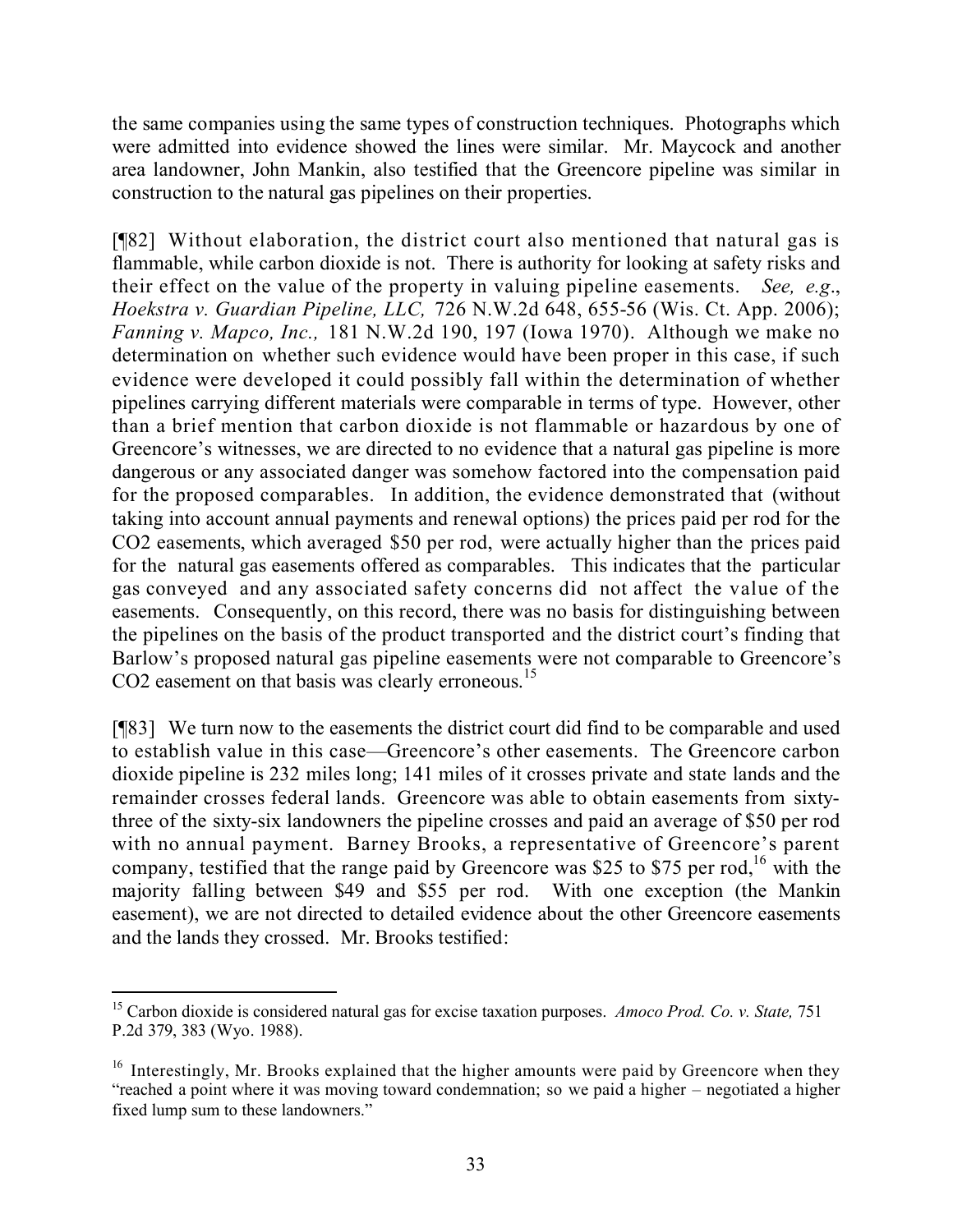Q. Is the defendant's property generally the same as the other property that Greencore acquired in Wyoming?

- A. In respect to terrain or  $-$
- Q. Yes, and type of property.
- A. Yes, it is, correct.

Q. Yesterday, Mr. Mankin testified, and he mentioned that Greencore acquired an easement from him. Do you recall that testimony?

- A. Yes.
- Q. And do you recall what Greencore paid Mr. Mankin for his easement[]?
- A. As I recall, we paid him \$35 per rod.
- Q. No annual payments[?]
- A. No annual payment.

Mr. Brooks later stated, in response to a question from the judge about the similarities and dissimilarities between the other properties crossed by the Greencore pipeline and Barlow's property, that "[i]t appears to be the same use in the area of general farm land." In response to the judge's prompting, he corrected himself and described the land as "ranch land"

[¶84] The district court relied on the average price Greencore paid for its other easements in awarding Barlow compensation of \$50 per rod with no annual payment. The district court's methodology was improper as a matter of law. Other than the Mankin easement, we are not directed to any evidence of the specific similarities and dissimilarities between the condemned easement and the other easements crossed by the Greencore pipeline. Mr. Brooks' general statement that the lands were similar was not sufficient given the total length of the pipeline and the potential diversity of the land it crosses. To rely on comparable easements under  $\S$  1-26-704(a)(iii)(B), the easements need to be compared in terms of type, size and location. We also note that using an average of other comparables is not a proper way of calculating fair market value. *Frangos,* 487 P.2d at 807. Instead, fair market value based on comparable sales is determined by "making adjustment for prices of those [comparables] that are more similar or dissimilar to condemned property." *Id*. More information was provided regarding the Greencore easement on Mankin's property. Mr. Mankin testified that his property was directly east of Barlow's property and was similar in nature. On remand, the district court may consider whether the Mankin/Greencore easement was a proper comparable under the statute.

[¶85] In summary, we conclude the district court applied incorrect legal principles and committed clear error in rejecting Barlow's proffered easements and accepting the average Greencore paid for its other easements. Remand is required for application of the correct principles.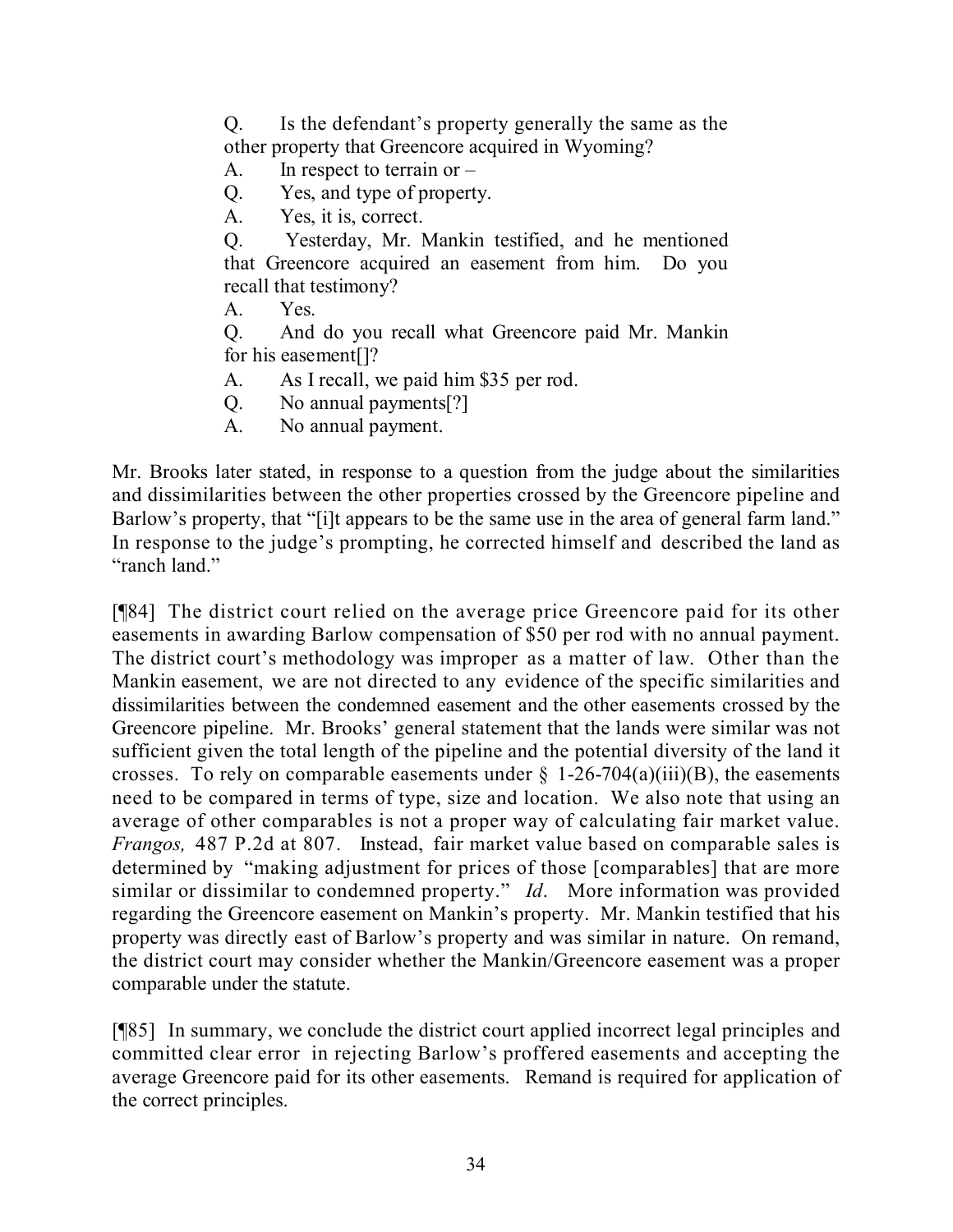# *3. Permissibility Under Wyoming Law of Annual Payments for a Condemned Easement*

[¶86] Many of the easements offered into evidence by Barlow as comparables included an initial payment and subsequent annual payments, some of which included a CPI adjustment, or terms allowing renewal of the easement with similar adjustments. The district court ruled, as a matter of law, "[a]nnual payments for a condemned easement are not provided for in Wyoming's statutes. Wyoming law anticipates a valuation at a specific date, not an unknown valuation dependent on the life of a gas field or a pipeline." Barlow argues the district court erred by ruling that Wyoming law does not permit annual payments, while Greencore maintains the law requires a fixed lump sum award.

[¶87] Wyoming statutes do not directly address whether annual payments are allowed; however, looking at various sections of the Eminent Domain Act and considering them *in pari materi* in accordance with our statutory interpretation rules provides insight into whether the legislature intended that annual payments be allowed. As we have explained, the overarching intent of the Act is to provide just compensation, as reflected by fair market value, to the condemned landowner. Section 1-26-702. That goal is, therefore, the touchstone we must utilize in determining whether the statutes contemplate allowing annual payments.

[¶88] Section 1-26-704 provides methods for determining fair market value, with subsection (a)(iii)(B) specifically allowing consideration of the "price paid for other comparable easements or leases." Leases are, of course, paid on an on-going basis during a term. *See, e.g*., *Laramie Citizens for Good Government v. City of Laramie,* 617 P.2d 474, 479 (Wyo. 1980) (noting one of the factors in determining whether a transaction is a lease is the inclusion of a provision for cancellation of the lease by the lessee at its option at yearly intervals, or the converse provision that the term is for one year with yearly renewal options). Because leases are specifically listed as appropriate comparables and are generally paid based on the actual time the property is leased rather than a fixed lump sum, the implication is that annual payments could be considered by the court in determining appropriate compensation.

[¶89] Wyo. Stat. Ann. § 1-26-514(b) (LexisNexis 2011) provides: "The court in determining due compensation may authorize a lump-sum payment or an annual installment or amortization payment to continue throughout the term of the easement." Barlow maintains this provision essentially authorizes annual payments and indicates a total lump sum payment need not be fixed at the conclusion of the condemnation action.<sup>17</sup>

 $\overline{a}$ 

<sup>&</sup>lt;sup>17</sup> Barlow's expert witness testified that lump sum amounts are not required by generally accepted accounting practices. He said that value can be "stated in any terms that are of a financial nature," which may include "an initial payment per rod and then periodic payments for the life of the pipeline, with periodic CPI adjustments."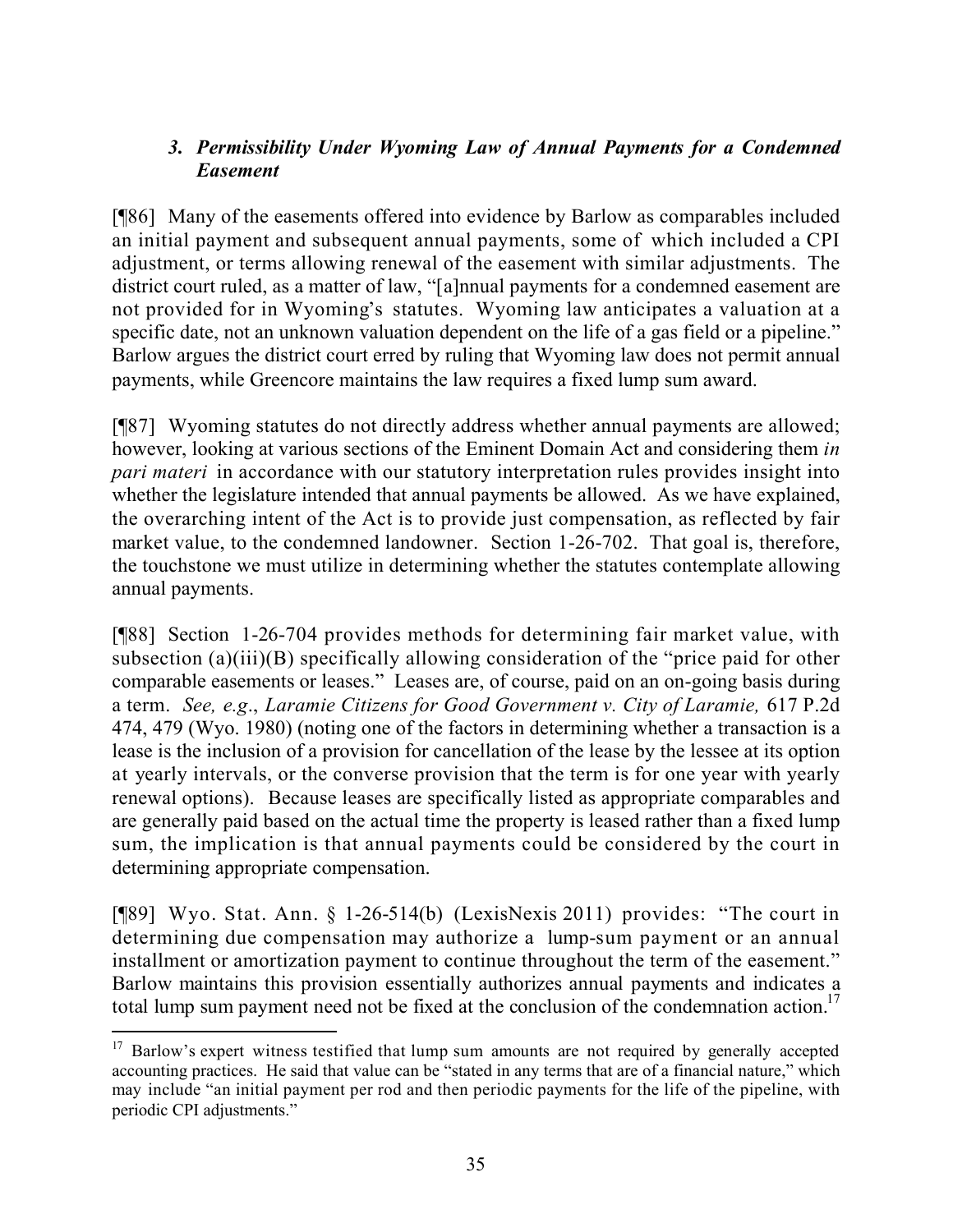Greencore argues this provision does not support on-going annual payments because the concepts of amortization and installment payments are based on the fixed amount that is simply paid over time. While we agree that amortized or installment payments are often based upon a total lump sum amount,  $\S$  1-26-514(b) specifically states that the payment can "continue throughout the term of the easement." With a perpetual easement that does not end until abandoned, the total number of years the easement will be used would have to be known in order to amortize or calculate installments and, given that the period could vary depending upon the condemnor's actual use, the provision suggests annual payments could be allowed without setting a fixed amount.

[¶90] Wyo. Stat. Ann. § 1-26-509 (LexisNexis 2011) gives parameters for the condemnor to engage in required good faith negotiations with the landowner prior to filing a condemnation action and provides in relevant part:

> (a) A condemnor shall make reasonable and diligent efforts to acquire property by good faith negotiation.

> (b) In attempting to acquire the property by purchase under W.S.  $1-26-510$ ,  $^{18}$  the condemnor, acting within the scope of its powers and to the extent not otherwise forbidden by law, shall negotiate in good faith and may contract with respect to:

> (i) Any element of valuation or damages recognized by law as relevant to the amount of just compensation payable for the property;

> (ii) The extent, term or nature of the property interest or other right to be acquired;

. . . .

(vi) The time and method of payment of agreed compensation or other amounts authorized by law; and

(vii) Any other terms or conditions deemed appropriate by either of the parties.

 $\overline{a}$  $18$  Wyo. Stat. Ann. § 1-26-510 (LexisNexis 2011) states:

<sup>(</sup>a) Except as provided in W.S. 1-26-511, an action to condemn property may not be maintained over timely objection by the condemnee unless the condemnor made a good faith effort to acquire the property by purchase before commencing the action. A condemnee may not object to the good faith of the condemnor if the condemnee has failed to respond to an initial written offer as provided in W.S. 1-26-509(c)(iii)(E) and the condemnor has met the requirements of W.S. 1-26-509(c).

<sup>(</sup>b) Negotiations conducted in substantial compliance with W.S. 1-26-509(b) through (e) are prima facie evidence of "good faith" by the condemnor under subsection (a) of this section.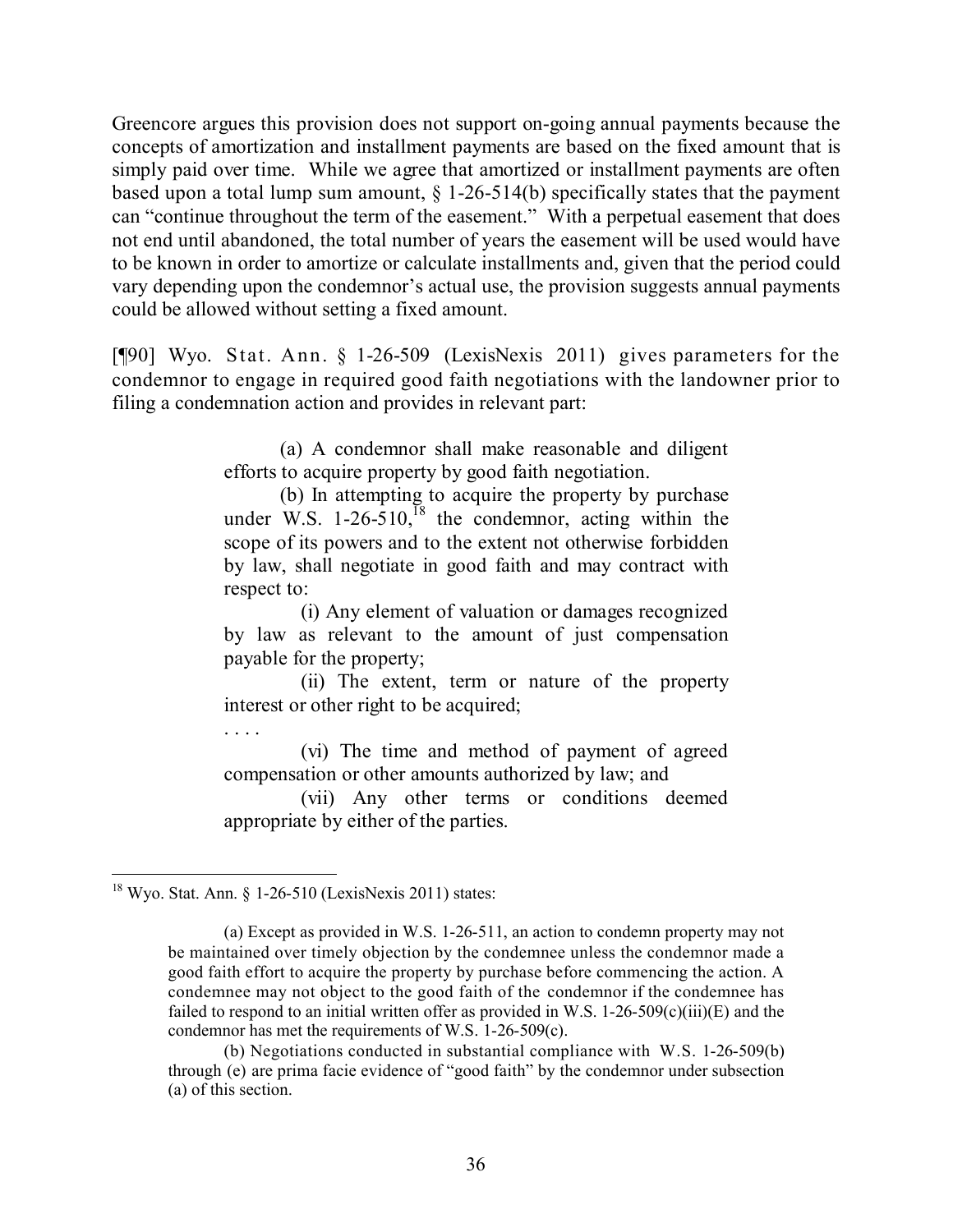$[$ [[91] Subsections (b)(vi) and (vii) give the parties the option of negotiating and contracting for the "time and method of payment of agreed compensation" and on "[a]ny other terms or conditions deemed appropriate" by them, while subsections (b)(i) and (ii) allow the parties to negotiate and contract on "any element of valuation or damages recognized by law as relevant to the amount of just compensation payable for the property" and specifically reference the "extent, term or nature" of the interest being acquired by the proposed condemnor. These provisions all indicate that the compensation which can be negotiated by a potential condemnor and a condemnee could include a wide variety of measures, including annual or on-going payments during the actual term of the easement. Given that broad authority, it would stand to reason that in determining compensation when good faith negotiations are not successful, the district court could award on-going payments if the evidence supported it.

[¶92] On the other hand, Wyo. Stat. Ann. § 1-26-703 (LexisNexis 2011) provides that the date of valuation of condemned property is "the date upon which the condemnation action was commenced." Greencore maintains this provision requires a one-time lump sum payment. The provision does not, however, state that; it simply provides that the valuation must be made on a date certain. If the valuation includes an on-going payment as valued on the statutory date, then it would meet that requirement. Similarly, we do not read that section as prohibiting a consumer price index adjustment. The CPI adjustment is based on the United States Bureau of Labor Statistic's calculation of the change over time of prices paid for goods and services. http://www.bls.gov/cpi/cpifaq.htm#Question 1. The use of an annual payment with a CPI adjustment recognizes the time value of money. If an annual payment is allowed, the condemnor will not be paying the full value of the easement up front and will, therefore, be able to enjoy the benefit of those funds. The CPI adjustment simply equalizes the dollar value over time to provide full compensation to the landowner. Although the amount will change over time, its parameters will be fixed at the time of the condemnation award.

 $[$ [[93] Section 1-26-513(a) requires the condemnor to deposit, at the time of commencing an eminent domain proceeding, "an amount equal to the condemnor's last offer of settlement prior to the action." Greencore argues that such deposit would be impossible if the negotiations included an annual payment because the length of the easement term and the total of the annual payments which will be due are not known. *See also*, W.R.C.P. 71.1(l) (addressing deposit of "any money or bond required by law as a condition to the exercise of the power of eminent domain"). We agree that this provision works better with a fixed sum than with an annual payment provision. However, the provision also contemplates that the amount can be adjusted as necessary. Section 1-26- 513(a). Moreover, § 1-26-513 does not pertain to the calculation of fair market value and is simply meant to provide security during the course of the condemnation proceeding. The fact that the legislature did not provide specific guidance to calculate a correct deposit when a recurring payment is offered does not mandate an interpretation that such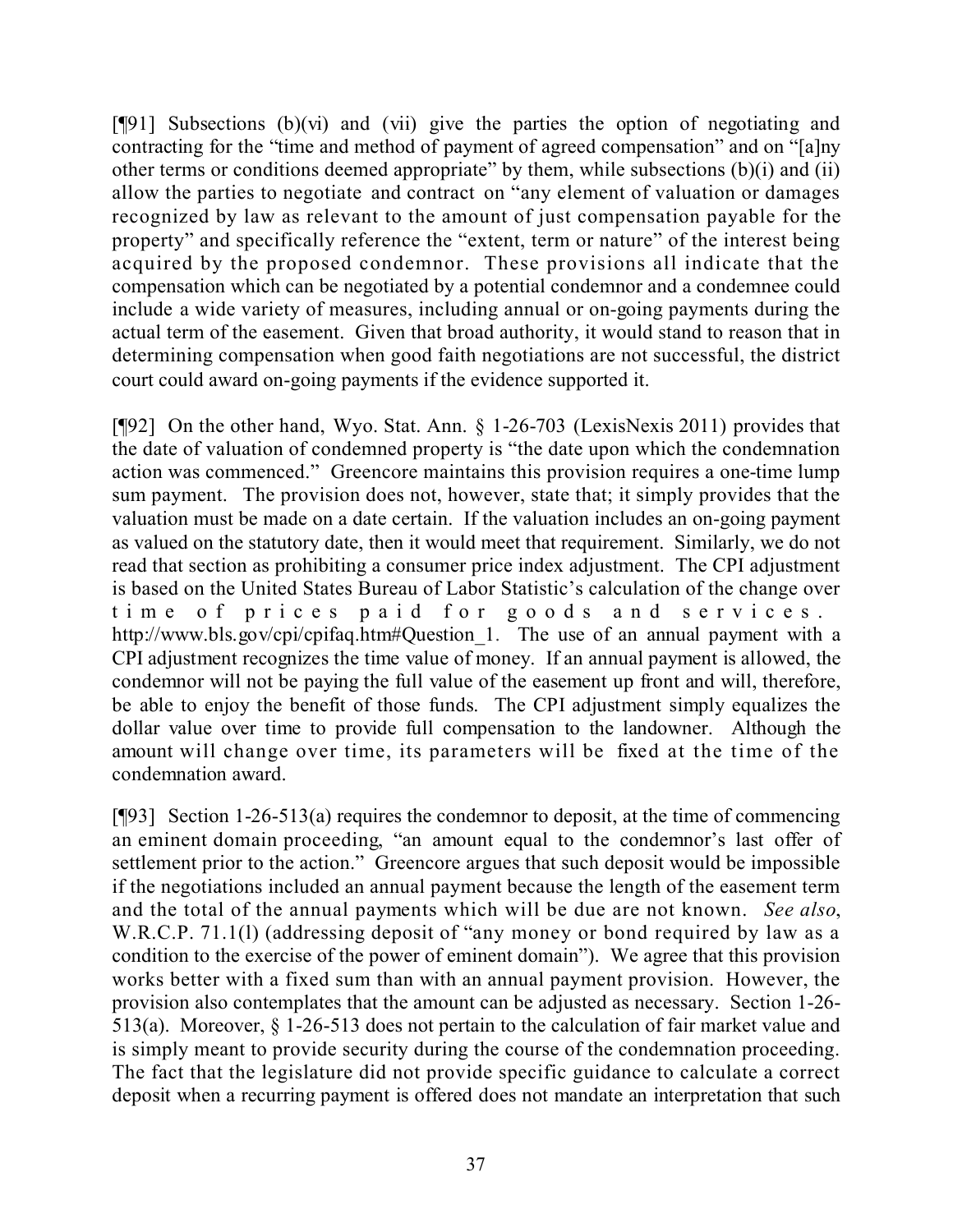payment is never allowed. While depositing the correct amount may require some estimation as to the useful life of the easement, the provision does not expressly prohibit the use of annual payments as part of a just compensation award.

[¶94] Considering the clear language of the many provisions of the Eminent Domain Act together, we conclude the legislature did not expressly limit awards in condemnation actions to lump sum amounts or prohibit annual payments. The language indicates the court has broad authority to tailor damages to fulfill the Act's overall intent to provide just compensation, based on fair market value, to the condemned property owner.

[¶95] We would reach the same result if we concluded the statutes are ambiguous and applied rules of statutory construction, including looking at the historical context of the Eminent Domain Act and legislative history. As we mentioned earlier, part of the impetus for adopting the Eminent Domain Act was the fact that one-time payments as compensation for takings were not satisfactory. R. Lang, Comment, *Wyoming Eminent Domain Act: Comment on the Act and Rule 71.1 of the Wyoming Rules of Civil Procedure*, 18 Land & Water L.Rev. 739, 739 (1983). The historical setting of the act, therefore, confirms that annual payments are allowed. In addition, the legislative history indicates the legislature did not intend to prohibit annual payments. Report No. 1, Eminent Domain Study, Joint Judiciary Interim Committee (April 1979) which was prepared in advance of initial adoption of the Eminent Domain Act, indicates that just compensation could include lump sum payments and annual, lease-type payments which could continue as long as the authorized use is made of the condemned property. *See Kennedy Oil,* ¶ 22, 205 P.3d at 1006 (recognizing legislative committee reports as proper evidence of legislative intent).

[¶96] The district court erred by concluding as a matter of law that annual payments are not allowed by Wyoming statutes.<sup>19</sup> This ruling does not, however, end the inquiry. The record contains evidence of transactions involving annual payments and transactions that do not. On remand, the district court will need to evaluate the evidence to determine whether annual payments are justified in this case.

# *4. Greencore's Entitlement to Abandon Pipeline in Place*

[¶97] Greencore requested that, as part of the perpetual easement granted in the condemnation action, it be allowed to abandon the pipeline in place when it is finished using the easement. Barlow insisted that Greencore be ordered to remove the pipeline and reclaim and restore the condemned property at the time of abandonment. The district court ruled that Wyo. Stat. Ann. § 1-26-714 (LexisNexis 2011) governs the removal issue

 $\overline{a}$ <sup>19</sup> Obviously, if we are incorrect in this analysis, the legislature can amend the statute to expressly prohibit annual or periodic payments and require only lump sum awards.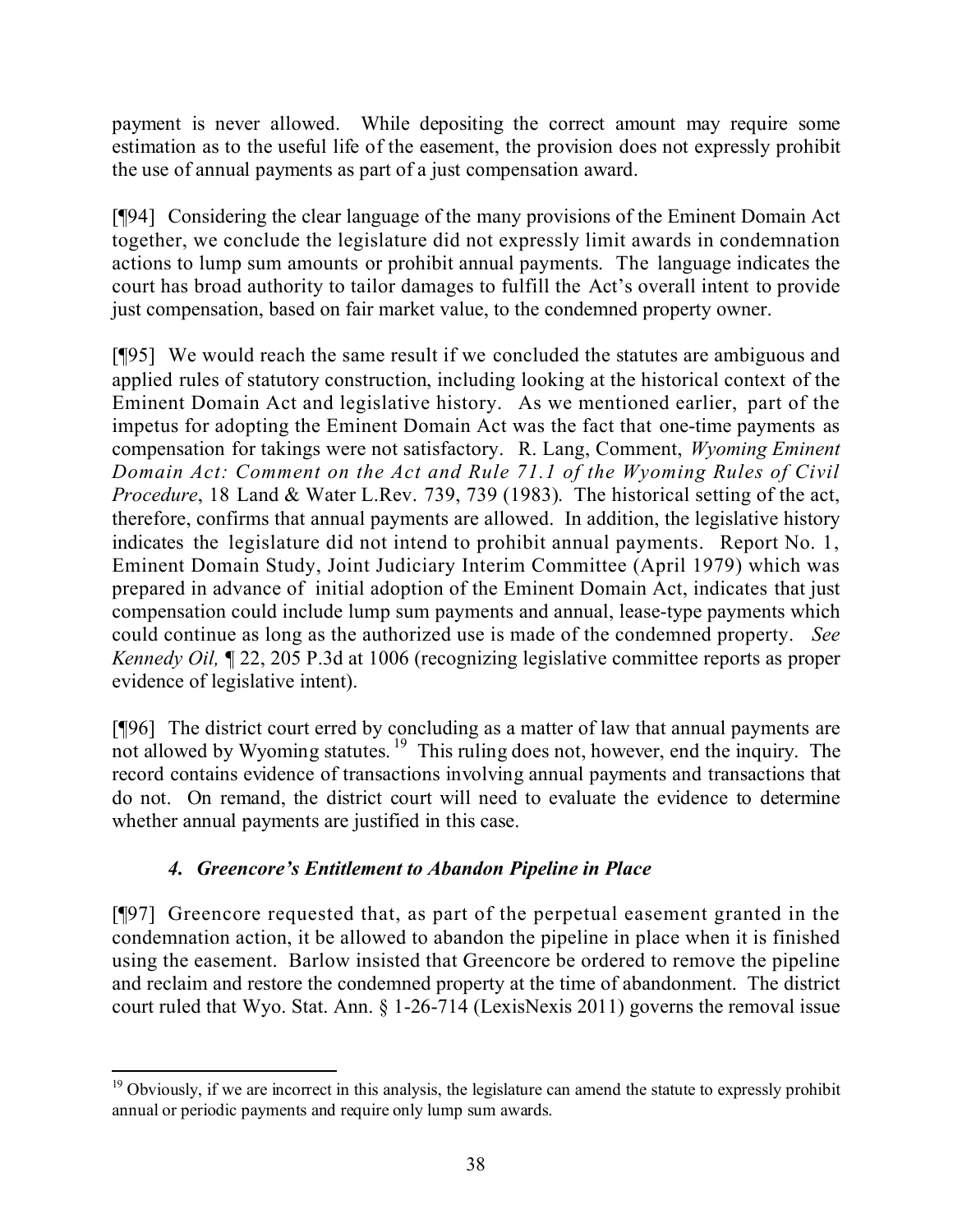and that statute cannot be applied until the pipeline is actually abandoned. Section 1-26- 714 states:

> (a) A condemnor who acquires a property right or interest of less than fee simple title in any land shall be responsible for reclamation on such land and for restoration of the land and any improvements thereon. The reclamation and restoration shall return the property and improvements to the condition existing prior to the condemnation to the extent that reasonably can be accomplished.

[¶98] Greencore insists that, because it is condemning a perpetual easement, it should be allowed to abandon the pipeline in place and cites *Bridle Bit Ranch Co. v. Basin Elec. Power Co-op.,* 2005 WY 108, ¶¶ 52-54, 118 P.3d 996, 1016 (Wyo. 2005), as authority. In *Bridle Bit*, we stated: "As a general rule, easements may be perpetual, or for an indefinite duration, or for so long as they are needed for their intended purpose or so long as the necessity continues." *Id.,* ¶ 53, 118 P.3d at 1016, citing 4 *Powell on Real Property* § 34.19, at 34–179—34–184 (2001); 25 Am.Jur.2d *Easements and Licenses* § 94 (2004).

[¶99] We have no trouble agreeing that a perpetual easement may be condemned. Nevertheless, that does not mean a perpetual easement cannot be abandoned. Wyo. Stat. Ann. § 1-26-515 (LexisNexis 2011) states:

> Upon abandonment, nonuse for a period of ten (10) years, or transfer or attempted transfer to a use where the transferee could not have condemned for the new use, or where the new use is not identical to the original use and new damages to the landowner whose property was condemned for the original use will occur, any easement authorized under this act terminates.

Consistent with the statute, the easement given by Barlow to Greencore in this case specifically states that it shall terminate upon the happening of various conditions, including abandonment.

 $[$ [[100]Section 1-26-714(a) directly addresses the reclamation responsibility of a condemnor who has acquired less than a fee simple title in the property and states it "shall be responsible for reclamation on such land and for restoration of that land[.]" The statutory provision also states that property shall be returned to the "condition existing prior to the condemnation to the extent that reasonably can be accomplished." There is no indication in the statutory language that the reclamation responsibility does not apply if the easement granted is perpetual.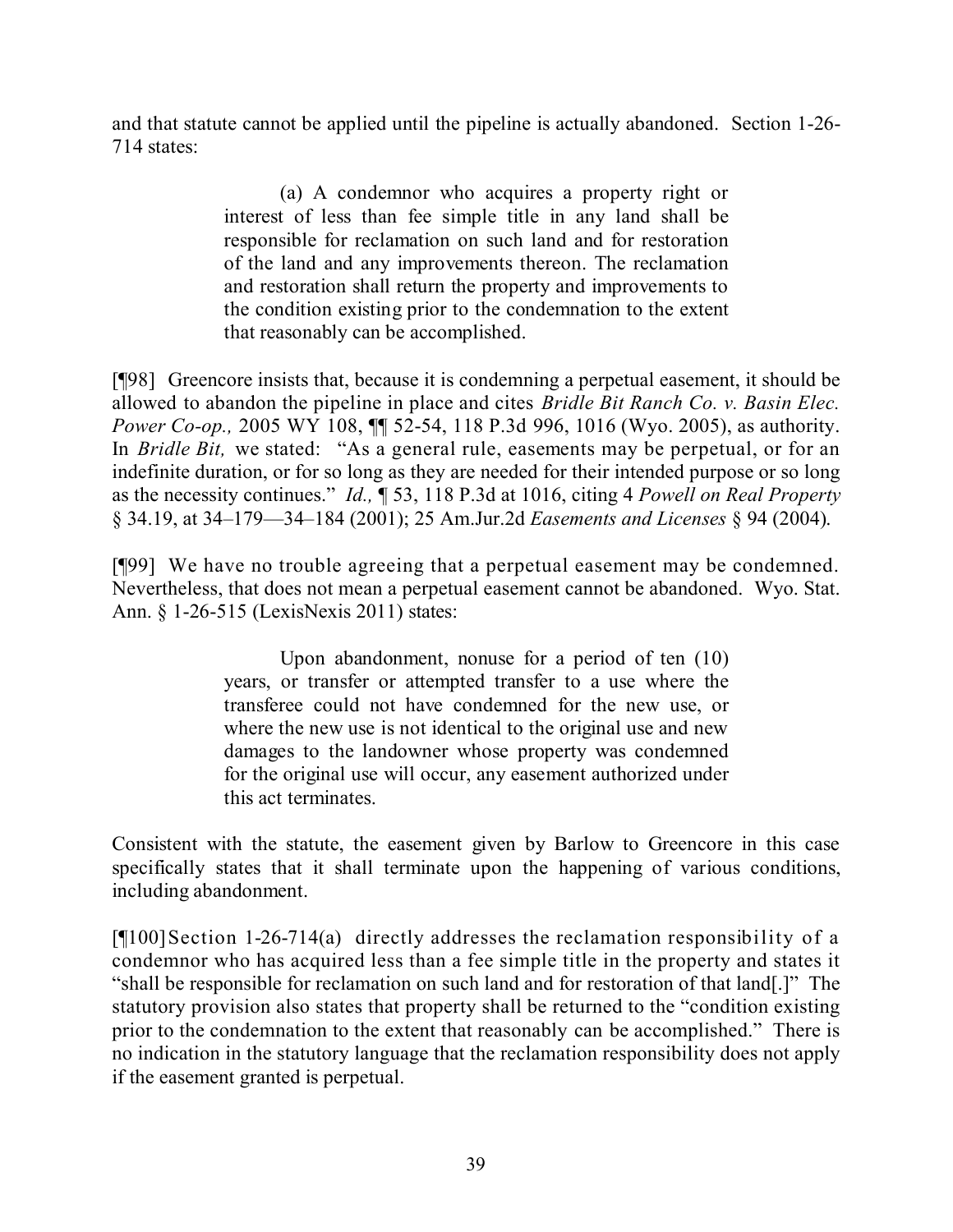[¶101] Greencore also argues that § 1-26-714 only applies if the pipeline is removed and does not prohibit the condemnor from leaving the pipeline in place. That interpretation of the statute does not take into account the language requiring the condemnor to return the property and improvements to "the condition **existing prior to the condemnation**." (emphasis added). The condition existing prior to the condemnation was no pipeline under the ground on the landowner's property. Greencore also argues that by imposing a removal requirement, the condemnation award is unfairly inflated to greater than the value of the underlying property and the property interest taken. Greencore's interpretation ignores § 1-26-714(d) which allows the condemnor and condemnee to agree "to compensation in lieu of the obligations provided in [the reclamation and restoration] section." That provision clearly indicates the compensation for reclamation is separate from, and in addition to, the compensation for the taking. $20$ 

[¶102] As the district court recognized, however, the condemnor's reclamation responsibility is limited to what is "reasonable." Greencore contemplates that the pipeline will be in use for many years and, thus, what will be reasonable at the time of abandonment is not known at this time. At the time of abandonment, it may be determined that it is unreasonable to require removal at all; measures short of removal are sufficient to reclaim the property; or removal and full reclamation is required. Those determinations simply cannot be made presently. The district court properly ruled that the issue of whether removal of the pipeline at the time of abandonment will be required is not appropriate for judicial consideration at this time.

## **CONCLUSION**

[¶103] Wyoming law specifically provides for use of comparable sales of easements to determine the fair market value of a condemned easement. The district court, however, applied incorrect legal standards and committed clear error when it concluded none of Barlow's proposed easement transactions were comparable. The district court did not follow the proper methodology in determining whether the transactions were arms' length or the other easements were of comparable type, size and location. On remand, the district court should analyze the proffered easements to determine whether they are comparable under the appropriate standards. The analysis may consider the comparables as substantive evidence of fair market value and/or as a basis for Barlow's appraiser's calculation of fair market value. In determining the fair market value, the district court will need to address the similarities and differences between the individual comparables

 $\overline{a}$ 

<sup>&</sup>lt;sup>20</sup> Section 1-26-706 (a) states that the increase or decrease in value to the remainder resulting from an agreement as to any reclamation work is to be included in the fair market value determination: "If there is a partial taking of property, the fair market value of the remainder on the valuation date shall reflect increases or decreases in value caused by the proposed project including: . . . (iii) Any work to be performed under an agreement between the parties or pursuant to W.S. 1-26-714." The change in value of the remaining property is different from the cost of the reclamation itself.